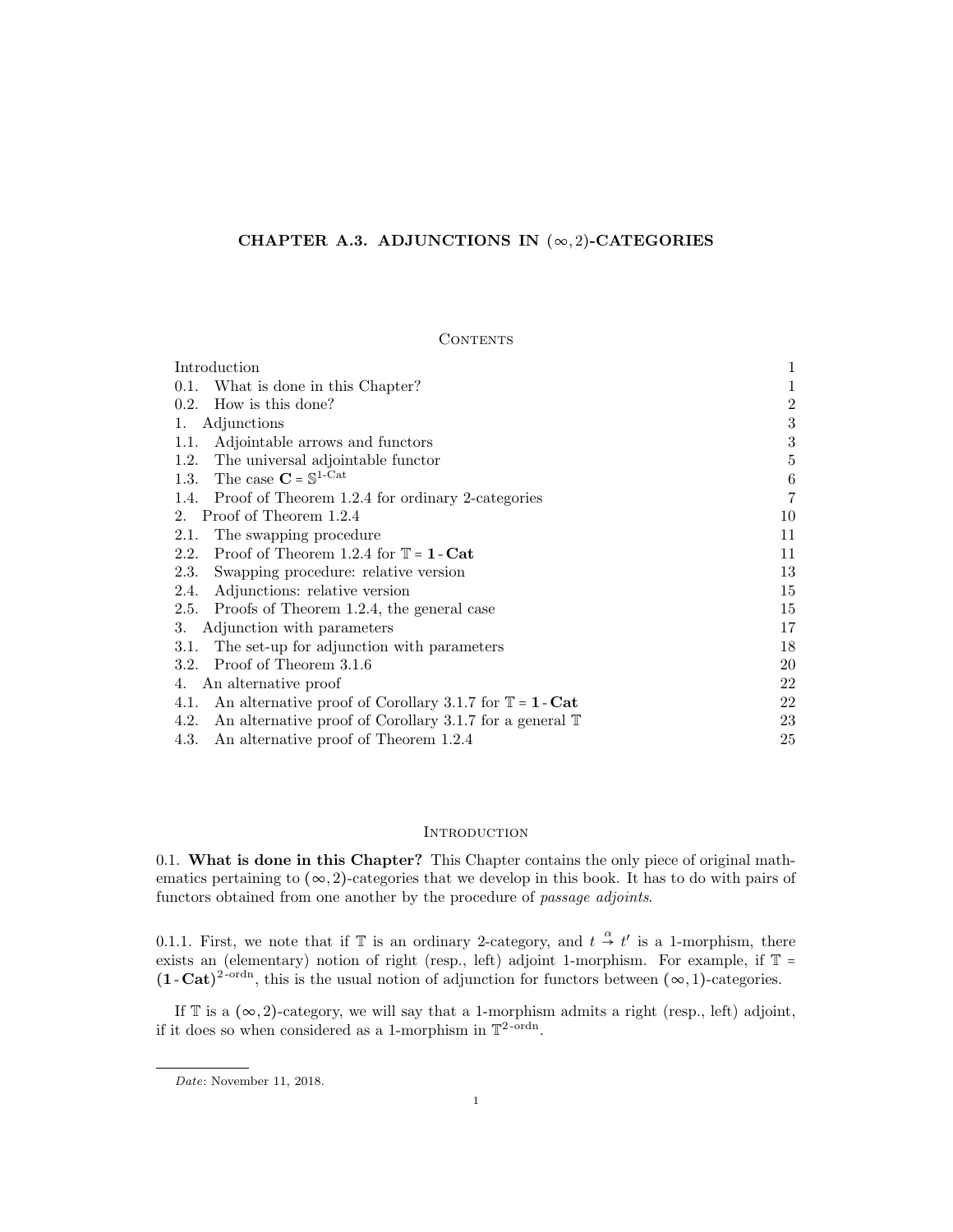0.1.2. Consider the following situation: let S and T be  $(\infty, 2)$ -categories, and let  $F : \mathbb{S} \to \mathbb{T}$ .

We shall say that F is right-adjointable (resp., left-adjointable) if for every 1-morphism  $s \stackrel{\alpha}{\rightarrow} s'$ in S, the corresponding 1-morphism  $F(\alpha)$  admits a right (resp., left) adjoint.

We let

$$
\mathrm{Maps}_{2\text{-}\mathrm{Cat}}(\mathbb{S}, \mathbb{T})^R \subset \mathrm{Maps}_{2\text{-}\mathrm{Cat}}(\mathbb{S}, \mathbb{T})
$$

denote the full subspace spanned by left-adjointable functors (the superscript "R" is because 1-morphisms generated by these functors are right adjoints).

Let

$$
\mathrm{Maps}_{2\text{-}\mathrm{Cat}}(\mathbb{S}, \mathbb{T})^L \subset \mathrm{Maps}_{2\text{-}\mathrm{Cat}}(\mathbb{S}, \mathbb{T})
$$

denote the full subspace spanned by right-adjointable functors.

0.1.3. Assume for a moment that  $\mathbb T$  is an ordinary 2-category. In this case, the procedure of passage to adjoint 1-morphisms defines a canonical isomorphism

(0.1) 
$$
\text{Maps}_{2\text{-Cat}}(\mathbb{S}, \mathbb{T})^R \simeq \text{Maps}_{2\text{-Cat}}(\mathbb{S}^{1\&2\text{-op}}, \mathbb{T})^L.
$$

The main result of this Chapter (stated in Corollary 1.3.4) is that the isomorphism (0.1) holds for an arbitrary  $(\infty, 2)$ -category.

0.1.4. Moreover, we note that the spaces  $\text{Maps}_{2\text{-}\text{Cat}}(\mathbb{S}, \mathbb{T})^R$  and  $\text{Maps}_{2\text{-}\text{Cat}}(\mathbb{S}^{1\&2\text{-}op}, \mathbb{T})^L$  can naturally be extended to  $(\infty, 2)$ -categories

$$
\text{Funct}(\mathbb{S}, \mathbb{T})^R_{\text{right-lax}} \text{ and } \text{Funct}(\mathbb{S}^{1 \& 2\text{-op}}, \mathbb{T})^L_{\text{left-lax}},
$$

where we allow right-lax (resp., left-lax) natural transformations.

We will show (see Corollary 3.1.9) that the isomorphism  $(0.1)$  extends to an equivalence of  $(\infty, 2)$ -categories

$$
\text{Funct}(\mathbb{S}, \mathbb{T})^R_{\text{right-lax}} \simeq \text{Funct}(\mathbb{S}^{1 \& 2\text{-op}}, \mathbb{T})^L_{\text{left-lax}}.
$$

0.2. How is this done? To simplify the discussion, we will focus on the construction of the isomorphism of spaces (0.1).

0.2.1. It is not difficult to see that for a given  $(\infty, 2)$ -category S, there exists a *universal left*adjointable functor

$$
F_{\text{univ}}: \mathbb{S} \to \mathbb{S}^R.
$$

I.e., any left-adjointable functor  $F : \mathbb{S} \to \mathbb{T}$  uniquely factors as

$$
G \circ F_{\text{univ}}, \quad G: \mathbb{S}^R \to \mathbb{T}.
$$

Similarly, we have the universal right-adjointable functor  $\mathbb{S} \to \mathbb{S}^L$ .

0.2.2. The isomorphism  $(0.1)$ , functorial in  $\mathbb{T}$ , is equivalent to the existence of a canonical equivalence of  $(\infty, 2)$ -categories

$$
(0.2) \qquad (\mathbb{S}^{2\text{-op}})^R \simeq (\mathbb{S}^{1\text{-op}})^L.
$$

The construction of the equivalence (0.2) is based on the explicit description of the  $(\infty, 2)$ category  $\mathbb{S}^R$  (resp.,  $\mathbb{S}^L$ ). Such a description is given by Theorem 1.2.4 and is the key idea of this Chapter.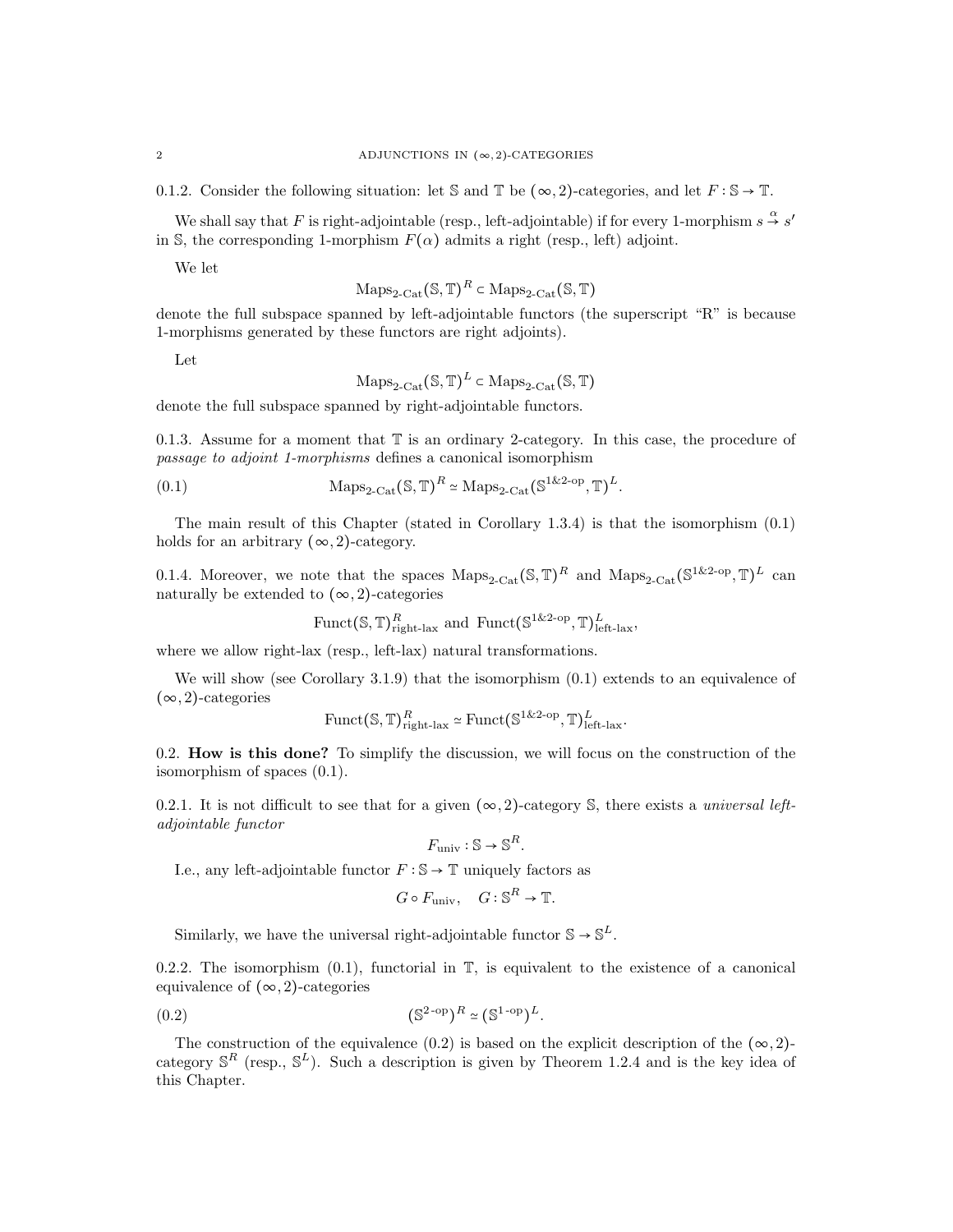0.2.3. Namely, we prove that the  $(\infty, 2)$ -category  $\mathbb{S}^R$  is obtained by applying the functor  $\mathfrak{L}^{\text{Sq}}$ , left adjoint to

$$
\mathrm{Sq}_{\bullet,\bullet}: 2\text{-}\mathrm{Cat} \to \mathrm{Spc}^{\mathbf{\Delta}^{\mathrm{op}} \times \mathbf{\Delta}^{\mathrm{op}}},
$$

to a particular object of Spc $\mathbf{\Delta}^{\mathrm{op}} \times \mathbf{\Delta}^{\mathrm{op}}$ .

That object of  $Spec^{\mathbf{\Delta}^{op} \times \mathbf{\Delta}^{op}}$  is the following: we consider

$$
\mathrm{Sq}_{\bullet,\bullet}(\mathbb{S}^{2\text{-op}}),
$$

and then we invert the vertical arrows, i.e., apply the involution

$$
\mathrm{rev}:\Delta^{\mathrm{op}}\to\Delta^{\mathrm{op}}
$$

along the *first factor* in  $\mathbf{\Delta}^{\text{op}} \times \mathbf{\Delta}^{\text{op}}$ .

We note that this object *does not* belong to the essential image of the functor  $Sq_{\bullet,\bullet}$ , so the above procedure is doing something non-trivial.

0.2.4. By unwinding the construction, we see that the procedures for obtaining  $(\mathbb{S}^{2\text{-op}})^R$  and  $(\mathbb{S}^{1\text{-op}})^{\tilde{L}}$  are exactly the same, thereby leading to the isomorphism (0.2).

#### 1. Adjunctions

In this section we study the following situation: let  $\mathcal S$  be a  $(\infty, 2)$ -category equipped with a 1-full subcategory  $C \subset \mathbb{S}^{1-\mathrm{Cat}}$  with the same class of objects. We will consider functors  $F : \mathbb{S} \to \mathbb{T}$ such that for every 1-morphism  $\alpha$  in C, the corresponding 1-morphism  $F(\alpha)$  in T admits a left adjoint. We will state a theorem to the effect that there exists a universal such functor

$$
F_{\rm univ}:\mathbb{S}\to\mathbb{S}^{R{\bf C}},
$$

i.e., any functor  $F : \mathbb{S} \to \mathbb{T}$  with the above property uniquely factors as

$$
G \circ F_{\text{univ}}, \quad G: \mathbb{S}^{R_{\mathbf{C}}} \to \mathbb{T}.
$$

However more importantly, the  $(\infty, 2)$ -category  $\mathbb{S}^{R_{\mathbf{C}}}$  can be described explicitly.

This explicit description will allow us to show that to a functor  $F : \mathbb{S} \to \mathbb{T}$  that maps all 1-morphisms in S to left-adjointable 1-morphisms in T, there canonically corresponds a functor

$$
\mathbb{S}^{1\&2\text{-op}} \to \mathbb{T}
$$

obtained from  $F$  by passing to left adjoints along 1-morphisms.

1.1. Adjointable arrows and functors. In this subsection we will define what it means for a 1-morphism in an  $(\infty, 2)$ -category to admit an adjoint, and the related notion of a functor to be adjointable.

The main feature of these notions is that they do not depend on the  $\infty$ -categorical structure, i.e., these are conditions on arrows/functors between the underlying ordinary 2-categories.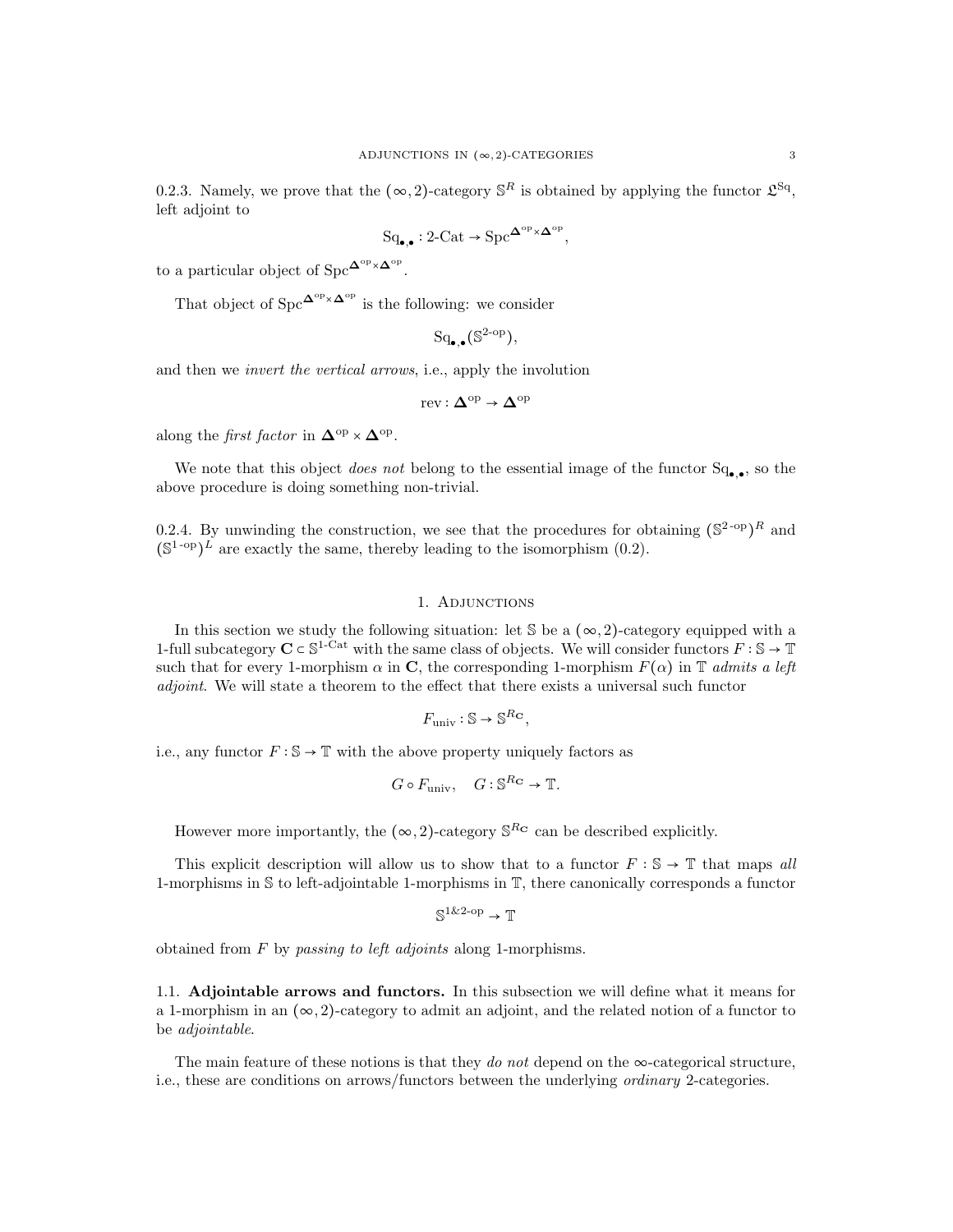1.1.1. Let T be an *ordinary* 2-category, and let  $t \stackrel{\alpha}{\rightarrow} t'$  be a 1-morphism. In this case there exists the notion of right adjoint 1-morphism.

Namely, a 1-morphism  $t' \stackrel{\beta}{\rightarrow} t$  is said to be the *right adjoint* of  $\alpha$  if we are given 2-morphisms co-unit:  $\alpha \circ \beta \to id_{t'}$  and unit :  $id_t \to \beta \circ \alpha$ 

such that the compositions

$$
\alpha\overset{\alpha\text{ounit}}{\longrightarrow}\alpha\circ\beta\circ\alpha\overset{\text{co-unit}\circ\alpha}{\longrightarrow}\alpha\text{ and }\beta\overset{\text{unit}\circ\beta}{\longrightarrow}\beta\circ\alpha\circ\beta\overset{\beta\text{oco-unit}}{\longrightarrow}\beta
$$

are the identity 2-morphisms.

It is easy to see that if a right adjoint 1-morphism exists, it is defined up to a unique isomorphism.

1.1.2. Replacing  $\mathbb{T}$  by  $\mathbb{T}^{2-\text{op}}$ , we obtain the notion of *left adjoint* 1-morphism.

It is easy to see that the data defining  $\beta$  as a right adjoint of  $\alpha$  is equivalent to the data defining  $\alpha$  as a left adjoint of  $\beta$ .

1.1.3. Let now  $\mathbb T$  be an  $(\infty, 2)$ -category, and let  $t \stackrel{\alpha}{\to} t'$  be a 1-morphism.

**Definition 1.1.4.** We shall say that  $\alpha$  admits a right (resp., left) adjoint, if it does so in the ordinary 2-category  $\mathbb{T}^2$ -ordn.

Let  $\text{Seq}_1(\mathbb{T})^R \subset \text{Seq}_1(\mathbb{T})$  be the full subcategory spanned by 1-morphisms that admit a *left*  $adjoint<sup>1</sup>$ .

Let  $\text{Seq}_1(\mathbb{T})^L \subset \text{Seq}_1(\mathbb{T})$  be the full subcategory spanned by 1-morphisms that admit a right adjoint.

The procedure of passage to the adjoint 1-morphism defines an equivalence

$$
(\mathrm{Seq}_1(\mathbb{T})^R)^{\mathrm{ordn}} \simeq \left( ((\mathrm{Seq}_1(\mathbb{T})^L)^{\mathrm{ordn}}) \right)^{\mathrm{op}}.
$$

Remark 1.1.5. In Corollary 3.1.9 we will see that the above equivalence of ordinary categories in fact lifts to an equivalence of  $(\infty, 1)$ -categories

$$
\mathrm{Seq}_1(\mathbb{T})^R \simeq \left( \left( \mathrm{Seq}_1(\mathbb{T})^L \right)^{\mathrm{op}} \right).
$$

1.1.6. Let S be an  $(\infty, 2)$ -category, and  $C \subset \mathbb{S}^{1-Cat}$  be a 1-full subcategory with the same class of objects. Let

$$
F:\mathbb{S}\to\mathbb{T}
$$

be a functor, where  $\mathbb T$  is another  $(\infty, 2)$ -category.

**Definition 1.1.7.** We shall say that F is right adjointable with respect to C, if for every 1-morphism  $s \stackrel{\alpha}{\rightarrow} s'$  in **C**, the 1-morphism

$$
F(s) \stackrel{F(\alpha)}{\longrightarrow} F(s')
$$

admits a right adjoint.

In a similar way we define the notion of functor *left* adjointable with respect to **C**.

<sup>&</sup>lt;sup>1</sup>The superscript "R" means the 1-morphisms in question are themselves right adjoint to something.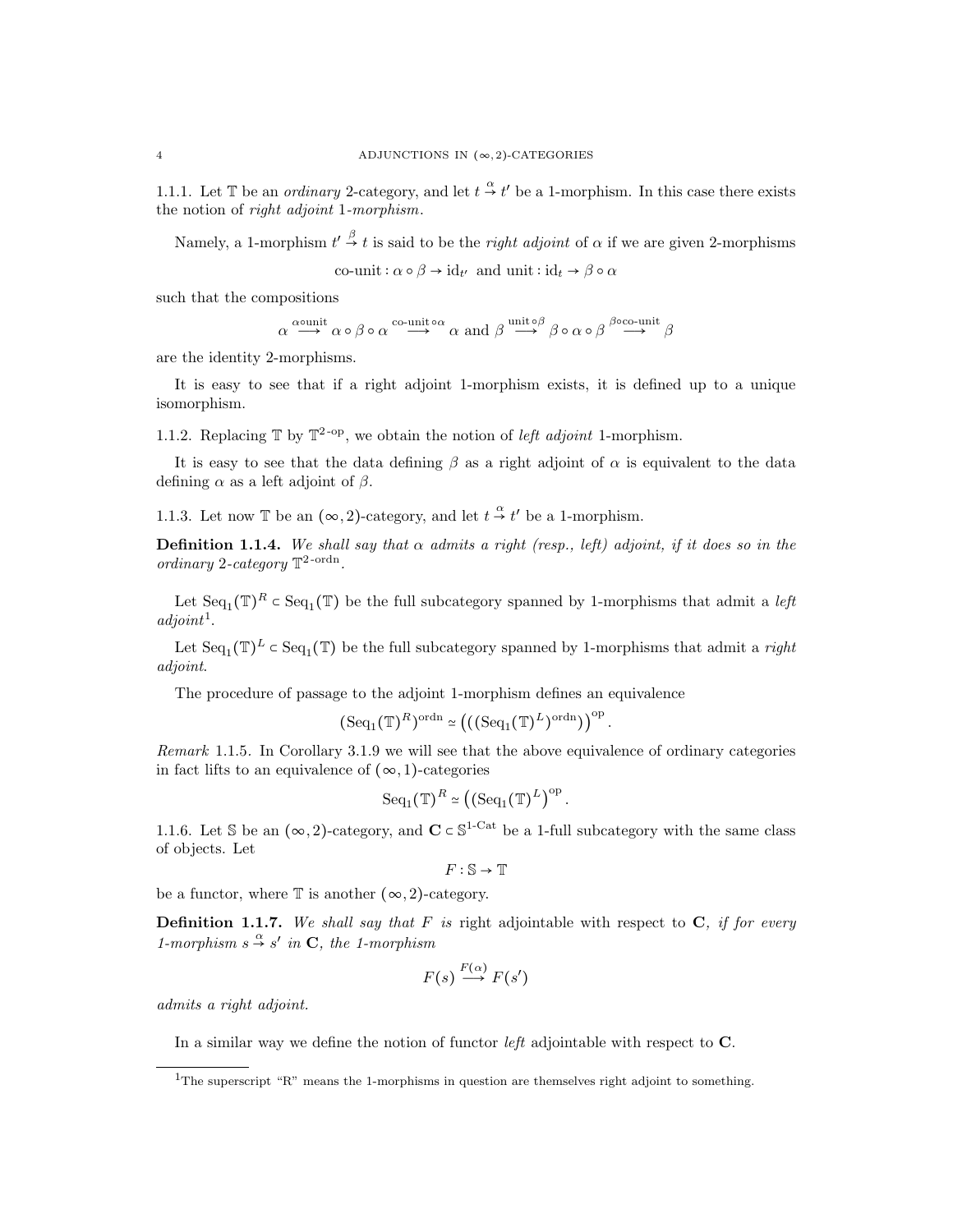1.1.8. We denote by

 $\mathrm{Funct}(\mathbb{S},\mathbb{T})_{\mathrm{right\text{-}lax}}^{R_{\mathbf{C}}} \subset \mathrm{Funct}(\mathbb{S},\mathbb{T})_{\mathrm{right\text{-}lax}}$ 

the full subcategory corresponding to functors that are left adjointable with respect to C.

Let

$$
\mathrm{Funct}(\mathbb{S}, \mathbb{T})_{\mathrm{left}\text{-}\mathrm{lax}}^{L_{\mathbf{C}}} \subset \mathrm{Funct}(\mathbb{S}, \mathbb{T})_{\mathrm{right}\text{-}\mathrm{lax}}
$$

denote the full subcategory corresponding to functors *right* adjointable with respect to **C**.

Let

$$
\mathrm{Maps}_{2\text{-}\mathrm{Cat}}(\mathbb{S}, \mathbb{T})^{R_{\mathbf{C}}} \subset \mathrm{Maps}_{2\text{-}\mathrm{Cat}}(\mathbb{S}, \mathbb{T}) \supset \mathrm{Maps}_{2\text{-}\mathrm{Cat}}(\mathbb{S}, \mathbb{T})^{L_{\mathbf{C}}}
$$

the be the corresponding full subspaces.

Clearly, under the isomorphism

$$
\mathrm{Funct}(\mathbb{S}, \mathbb{T})_{\mathrm{left}\text{-}\mathrm{lax}} \simeq \mathrm{Funct}(\mathbb{S}^{2\text{-}\mathrm{op}}, \mathbb{T}^{2\text{-}\mathrm{op}})_{\mathrm{right}\text{-}\mathrm{lax}}
$$

we have:

$$
\mathrm{Funct}(\mathbb{S}, \mathbb{T})^{\mathrm{L}_{\mathbf{C}}}_{\mathrm{left-law}} \simeq \mathrm{Funct}(\mathbb{S}^{2\text{-op}}, \mathbb{T}^{2\text{-op}})^{\mathrm{R}_{\mathbf{C}}}_{\mathrm{right-law}}.
$$

Consider the particular case when  $C$  is all of  $\mathbb{S}^{1-Cat}$ . In this case we will simply write

Funct
$$
(\mathbb{S}, \mathbb{T})^R_{\text{right-lax}}
$$
 and  $\text{Funct}(\mathbb{S}, \mathbb{T})^L_{\text{left-lax}}$ 

and

$$
\mathrm{Maps}_{2\text{-}\mathrm{Cat}}(\mathbb{S}, \mathbb{T})^R \text{ and } \mathrm{Maps}_{2\text{-}\mathrm{Cat}}(\mathbb{S}, \mathbb{T})^L,
$$

respectively.

1.1.9. Assume now that  $\mathbb T$  is ordinary. In this case one shows that there is a canonical equivalence of (ordinary) 2-categories

(1.1) 
$$
\text{Funct}(\mathbb{S}, \mathbb{T})^R_{\text{right-lax}} \simeq \text{Funct}(\mathbb{S}^{1\&2\text{-op}}, \mathbb{T})^L_{\text{left-lax}},
$$

given by passage to left adjoint 1-morphisms.

The goal of this chapter is to generalize the equivalence  $(1.1)$  to the case when  $\mathbb T$  is an  $(\infty, 2)$ -category. This will ultimately be achieved in Corollary 3.1.9.

1.2. The universal adjointable functor. It is fairly easy to see that, given a pair  $(S, C)$ , where S is an  $(\infty, 2)$ -category and  $C \subset \mathbb{S}^{1-Cat}$  is a 1-full subcategory with the same class of objects, there exists a *unversal* recipient, denoted  $\mathbb{S}^{R_{\mathbf{C}}}$ , of functors left-adjointable with respect to C.

The point is that this  $(\infty, 2)$ -category  $\mathbb{S}^{R_{\mathbf{C}}}$  can be described explicitly in terms of the adjoint functors

$$
\mathrm{Sq}_{\bullet,\bullet}: 2\text{-}\mathrm{Cat} \rightleftarrows \mathrm{Spc}^{\mathbf{\Delta}^{\mathrm{op}}\times\mathbf{\Delta}^{\mathrm{op}}}: \mathfrak{L}^{\mathrm{Sq}}.
$$

This description is given by Theorem 1.2.4. In fact, the  $(\infty, 2)$ -category  $\mathbb{S}^{R_{\mathbf{C}}}$  is obtained from S as a combination of the following three steps:

- Starting from S, we pass to  $\mathbb{S}^{2\text{-op}}$  and form the bi-simplicial groupoid  $\text{Sq}_{\bullet,\bullet}^{\text{Pair}}(\mathbb{S}^{2\text{-op}}, \mathbb{C}),$ see [Chapter A.1, Sect. 4.3] for the notation.
- We take  $Sq_{\bullet,\bullet}^{\text{Pair}}(\mathbb{S}^{2\text{-op}}, \mathbb{C})$  and *reverse* its vertical arrows. Note that the resulting bisimplicial groupoid will *not* be in the essential image of the functor  $Sq_{\bullet,\bullet}$ .
- We take  $(Sq_{\bullet,\bullet}^{\text{Pair}}(\mathbb{S}^{2\text{-op}}, \mathbf{C}))^{\text{vert-op}}$  and apply to it the functor  $\mathfrak{L}^{\text{Sq}}$ .

The idea of this construction is that the reversed vertical arrows will supply the data of left adjoints for 1-morphisms in C.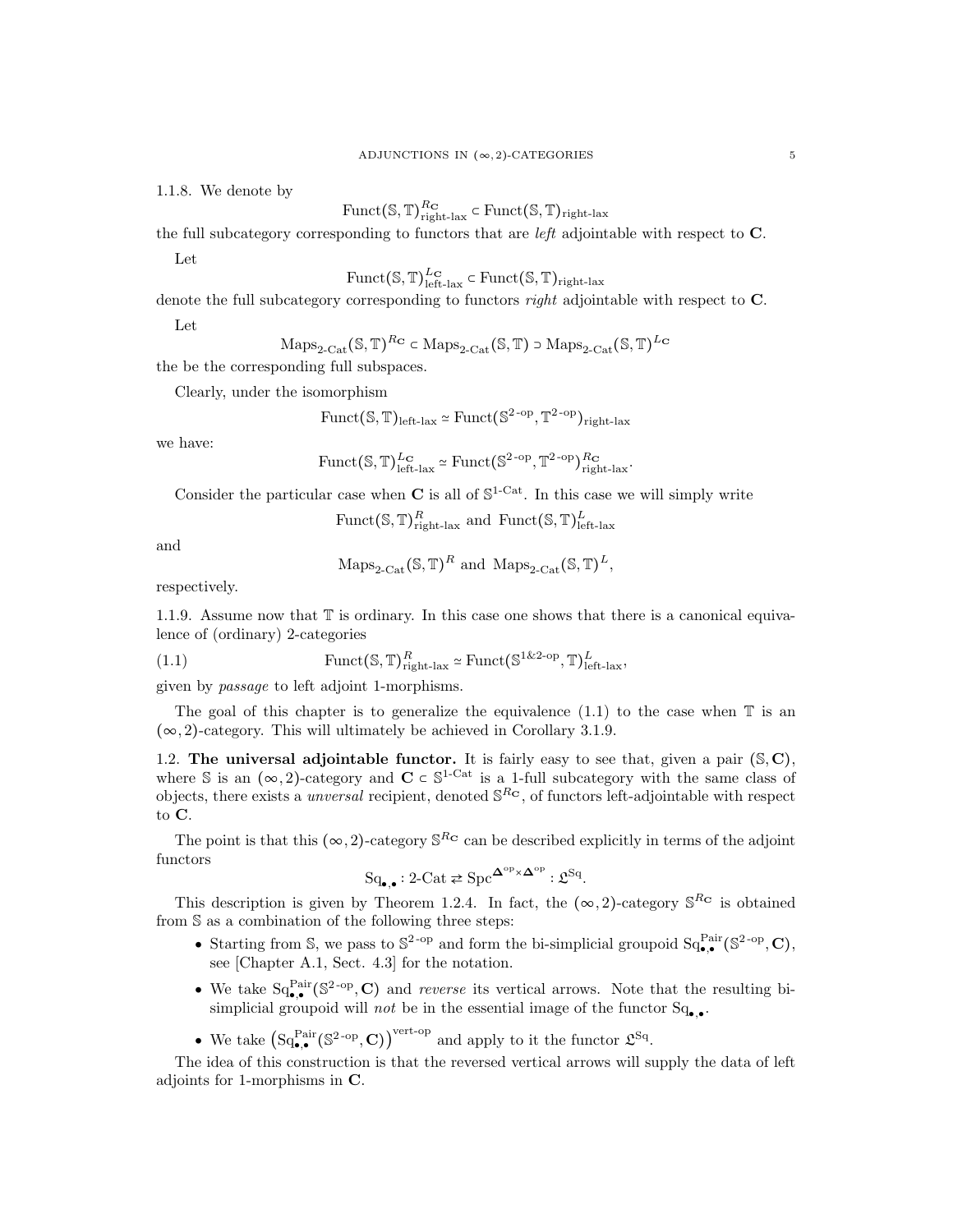1.2.1. Let S be an  $(\infty, 2)$ -category, and  $\mathbf{C} \subset \mathbb{S}^{1-\text{Cat}}$  be a 1-full subcategory with the same space of objects.

Consider the bi-simplicial category  $(Sq_{\bullet,\bullet}^{Pair}(S^{2-op}, \mathbf{C}))^{vert-op}$ , where the notation  $(-)^{vert-op}$  is as in [Chapter A.1, Sect. 4.1.5], and  $Sq_{\bullet,\bullet}^{Pair}$  is as in [Chapter A.1, Sect. 4.3.3].

We define the  $(\infty, 2)$ -category  $\mathbb{S}^{R_{\mathbf{C}}}$  to be

$$
\mathfrak{L}^{\operatorname{Sq}}((\operatorname{Sq}_{\bullet,\bullet}^{\operatorname{Pair}}(\mathbb{S}^{2\operatorname{-op}}, \mathbf{C}))^{\operatorname{vert-op}}),
$$

where  $\mathfrak{L}^{\text{Sq}}$  is as in [Chapter A.1, Secr. 4.4.4].

I.e., by definition, for  $\mathbb{T} \in 2$ -Cat,

$$
\mathrm{Maps}_{2\text{-}\mathrm{Cat}}(\mathbb{S}^{R_{\mathbf{C}}}, \mathbb{T}) = \mathrm{Maps}_{\mathrm{Funct}(\mathbf{\Delta}^{\mathrm{op}}, 1\text{-}\mathrm{Cat})}((\mathrm{Sq}^{\mathrm{Pair}}_{\bullet, \bullet}(\mathbb{S}^{2\text{-}\mathrm{op}}, \mathbf{C}))^{\mathrm{vert}\text{-}\mathrm{op}}, \mathrm{Sq}_{\bullet, \bullet}(\mathbb{T}).
$$

1.2.2. We claim that we have a canonically defined functor

(1.2) S → S <sup>R</sup><sup>C</sup> .

Namely, it is obtained via the isomorphism

$$
\mathbb{S}\simeq\mathfrak{L}^{\operatorname{Sq}}\circ\operatorname{Sq}_{\bullet,\bullet}^{\sim}(\mathbb{S})
$$

(of [Chapter A.1, Corollary 4.4.5]) by applying  $\mathfrak{L}^{\text{Sq}}$  to the tautological bi-simplicial functor

(1.3) 
$$
\mathrm{Sq}_{\bullet,\bullet}^{\sim}(\mathbb{S}) \simeq (\mathrm{Sq}_{\bullet,\bullet}^{\sim}(\mathbb{S}^{2\text{-op}}))^{\mathrm{vert-op}} \hookrightarrow (\mathrm{Sq}_{\bullet,\bullet}^{\mathrm{Pair}}(\mathbb{S}^{2\text{-op}}, \mathbf{C}))^{\mathrm{vert-op}}.
$$

1.2.3. Recall the notation

$$
Maps_{2\text{-Cat}}(\mathbb{S}, \mathbb{T})^{R_{\mathbf{C}}} \subset Maps_{2\text{-Cat}}(\mathbb{S}, \mathbb{T}),
$$

see Sect. 1.1.8.

We will prove the following result:

Theorem 1.2.4. Restriction along (1.2) defines an isomorphism

$$
Maps_{2\text{-Cat}}(\mathbb{S}^{R_{\mathbf{C}}}, \mathbb{T}) \to Maps_{2\text{-Cat}}(\mathbb{S}, \mathbb{T})^{R_{\mathbf{C}}}.
$$

1.3. The case  $C = S^{1-Cat}$ . Let us consider a particular case of Theorem 1.2.4 when  $C = S^{1-Cat}$ . In this case we shall simply write  $\mathbb{S}^R$ . The point is that in this case we will have a canonical equivalence

$$
(\mathbb{S}^R)^{2\text{-op}} \simeq (\mathbb{S}^{1\text{-op}})^R,
$$

which will allow to realize the *passage to adjoints* construction.

1.3.1. Recall that for  $\mathbb{X} \in 2$ -Cat we have

$$
(\mathrm{Sq}_{\bullet,\bullet}(\mathbb{X}))^{\mathrm{vert\&horiz-op}} \simeq \mathrm{Sq}_{\bullet,\bullet}(\mathbb{X}^{1\&2\text{-}op}),
$$

see [Chapter A.1, Sect. 4.1.6].

Recall also the involution reflect on  $\text{Spc}^{\mathbf{\Delta}^{\text{op}}\times\mathbf{\Delta}^{\text{op}}},$  see [Chapter A.1, Sect. 4.1.5]. For  $\mathbb{X} \in 2\text{-Cat}$ we have

(1.4) 
$$
(Sq_{\bullet,\bullet}(\mathbb{X}))^{\text{reflect}} \simeq Sq_{\bullet,\bullet}(\mathbb{X}^{2\text{-op}}).
$$

Hence, for  $\mathcal{S} \in 2$ -Cat we have obtain a canonical isomorphism

$$
(1.5)\quad \left(\left(\mathrm{Sq}_{\bullet,\bullet}\left(\mathbb{S}^{2\text{-op}}\right)\right)^{\text{vert-op}}\right)^{\text{reflect}} \simeq \left(\left(\mathrm{Sq}_{\bullet,\bullet}\left(\mathbb{S}^{2\text{-op}}\right)\right)^{\text{reflect}}\right)^{\text{horiz-op}} \simeq \left(\mathrm{Sq}_{\bullet,\bullet}(\mathbb{S})\right)^{\text{horiz-op}} \simeq \left(\mathrm{Sq}_{\bullet,\bullet}(\mathbb{S})\right)^{\text{horiz-op}}.
$$

$$
\simeq \left(\left(\mathrm{Sq}_{\bullet,\bullet}(\mathbb{S})\right)^{\text{vert-op}}\right)^{\text{vert-op}} \simeq \left(\left(\mathrm{Sq}_{\bullet,\bullet}(\mathbb{S}^{1\&2\text{-op}})\right)^{\text{vert-op}}.
$$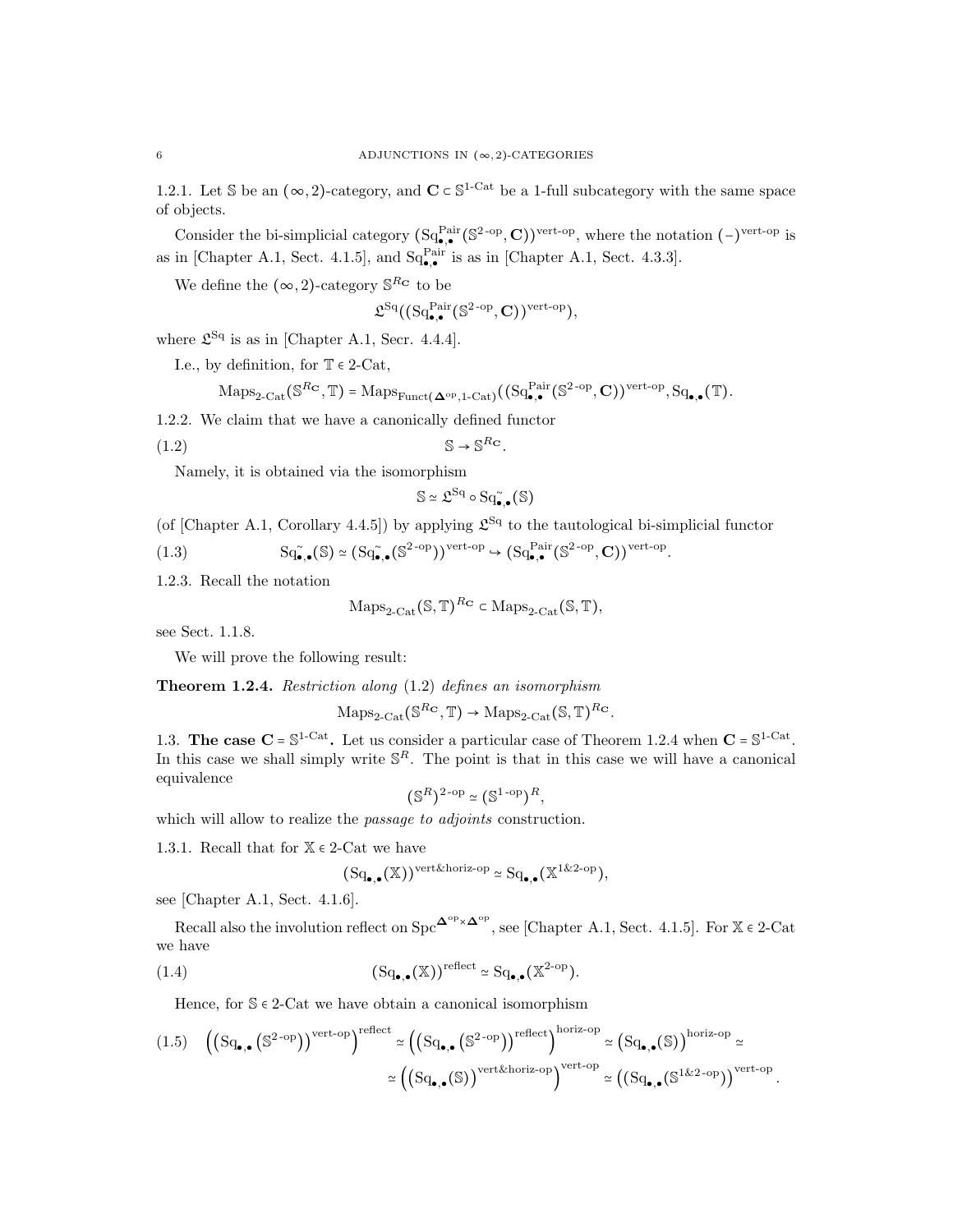1.3.2. Note that from (1.4) it follows that for  $E_{\bullet,\bullet} \in \text{Spc}^{\mathbf{\Delta}^{\text{op}}\times\mathbf{\Delta}^{\text{op}}}$  we have

(1.6) 
$$
\mathfrak{L}^{\mathrm{Sq}}\left((E_{\bullet,\bullet})^{\mathrm{reflect}}\right) \simeq (\mathfrak{L}^{\mathrm{Sq}}(E_{\bullet,\bullet}))^{2-\mathrm{op}}.
$$

Hence, we obtain an identification

$$
(1.7) \quad (\mathbb{S}^R)^{2\text{-op}} = \left(\mathfrak{L}^{\text{Sq}}\left(\left(\text{Sq}_{\bullet,\bullet}\left(\mathbb{S}^{2\text{-op}}\right)\right)^{\text{vert-op}}\right)\right)^{2\text{-op}} \stackrel{(1.6)}{\simeq} \mathfrak{L}^{\text{Sq}}\left(\left(\left(\text{Sq}_{\bullet,\bullet}\left(\mathbb{S}^{2\text{-op}}\right)\right)^{\text{vert-op}}\right)^{\text{reflect}}\right) \stackrel{(1.5)}{\simeq} \\ \simeq \mathfrak{L}^{\text{Sq}}\left(\left(\left(\text{Sq}_{\bullet,\bullet}\left(\mathbb{S}^{1\&2\text{-op}}\right)\right)^{\text{vert-op}}\right) = \left(\mathbb{S}^{1\text{-op}}\right)^{R}.
$$

1.3.3. Combining (1.7) and (1.2), we obtain a canonically defined map

(1.8) S 1 -op → (S R) 2 -op

and hence a map

$$
(1.9) \t\t S1&2-op \to SR
$$

Applying Theorem 1.2.4 we obtain:

Corollary 1.3.4. The functors

$$
\mathbb{S} \to \mathbb{S}^R \text{ and } \mathbb{S}^{1 \& 2\text{-op}} \to \mathbb{S}^R
$$

define isomorphisms

$$
\mathrm{Maps}_{2\text{-}\mathrm{Cat}}(\mathbb{S}^R, \mathbb{T}) \to \mathrm{Maps}_{2\text{-}\mathrm{Cat}}(\mathbb{S}, \mathbb{T})^R
$$

and

$$
\mathrm{Maps}_{2\text{-}\mathrm{Cat}}(\mathbb{S}^R, \mathbb{T}) \simeq \mathrm{Maps}_{2\text{-}\mathrm{Cat}}(((\mathbb{S}^{1\text{-}\mathrm{op}})^R)^{2\text{-}\mathrm{op}}, \mathbb{T}) \simeq \mathrm{Maps}_{2\text{-}\mathrm{Cat}}((\mathbb{S}^{1\text{-}\mathrm{op}})^R, \mathbb{T}^{2\text{-}\mathrm{op}}) \to \\ \to \mathrm{Maps}_{2\text{-}\mathrm{Cat}}(\mathbb{S}^{1\text{-}\mathrm{op}}, \mathbb{T}^{2\text{-}\mathrm{op}})^R \simeq \mathrm{Maps}_{2\text{-}\mathrm{Cat}}(\mathbb{S}^{1\&2\text{-}\mathrm{op}}, \mathbb{T})^L.
$$

In particular, we obtain a canonical identification

(1.10) 
$$
\text{Maps}_{2\text{-}\mathrm{Cat}}(\mathbb{S}, \mathbb{T})^R \simeq \text{Maps}_{2\text{-}\mathrm{Cat}}(\mathbb{S}^{1\&2\text{-}\mathrm{op}}, \mathbb{T})^L.
$$

We will refer to the isomorphism of  $(1.10)$  as the procedure of passing to right adjoints.

1.3.5. The adjoint 1-morphism. Let us specialize the above discussion further to the case  $\mathbb{S} = [1]$ . For  $T \in 2$ -Cat, let

$$
((\text{Seq}_1(\mathbb{T}))^{\text{Spec}})^R \subset (\text{Seq}_1(\mathbb{T}))^{\text{Spec}} \supset ((\text{Seq}_1(\mathbb{T}))^{\text{Spec}})^L,
$$

be the subspaces of 1-morphisms that admit right and left adjoints, respectively.

As a particular case of Corollary 1.3.4 we obtain:

Corollary 1.3.6. There exists a canonical isomorphism of spaces

 $((\text{Seq}_1(\mathbb{T}))^{\text{Spc}})^R \simeq ((\text{Seq}_1(\mathbb{T}))^{\text{Spc}})^L$ 

that induces the isomorphism

$$
\pi_0\left(\left(\left(\text{Seq}_1(\mathbb{T})\right)^{\text{Spc}}\right)^R\right) \simeq \pi_0\left(\left(\left(\text{Seq}_1(\mathbb{T})\right)^{\text{Spc}}\right)^L\right),
$$

given by passage to the adjoint 1-morphism.

1.4. Proof of Theorem 1.2.4 for ordinary 2-categories. In this subsection we take  $\mathbb T$  to be an ordinary 2-category. In this case Theorem 1.2.4 can be proved by explicit analysis.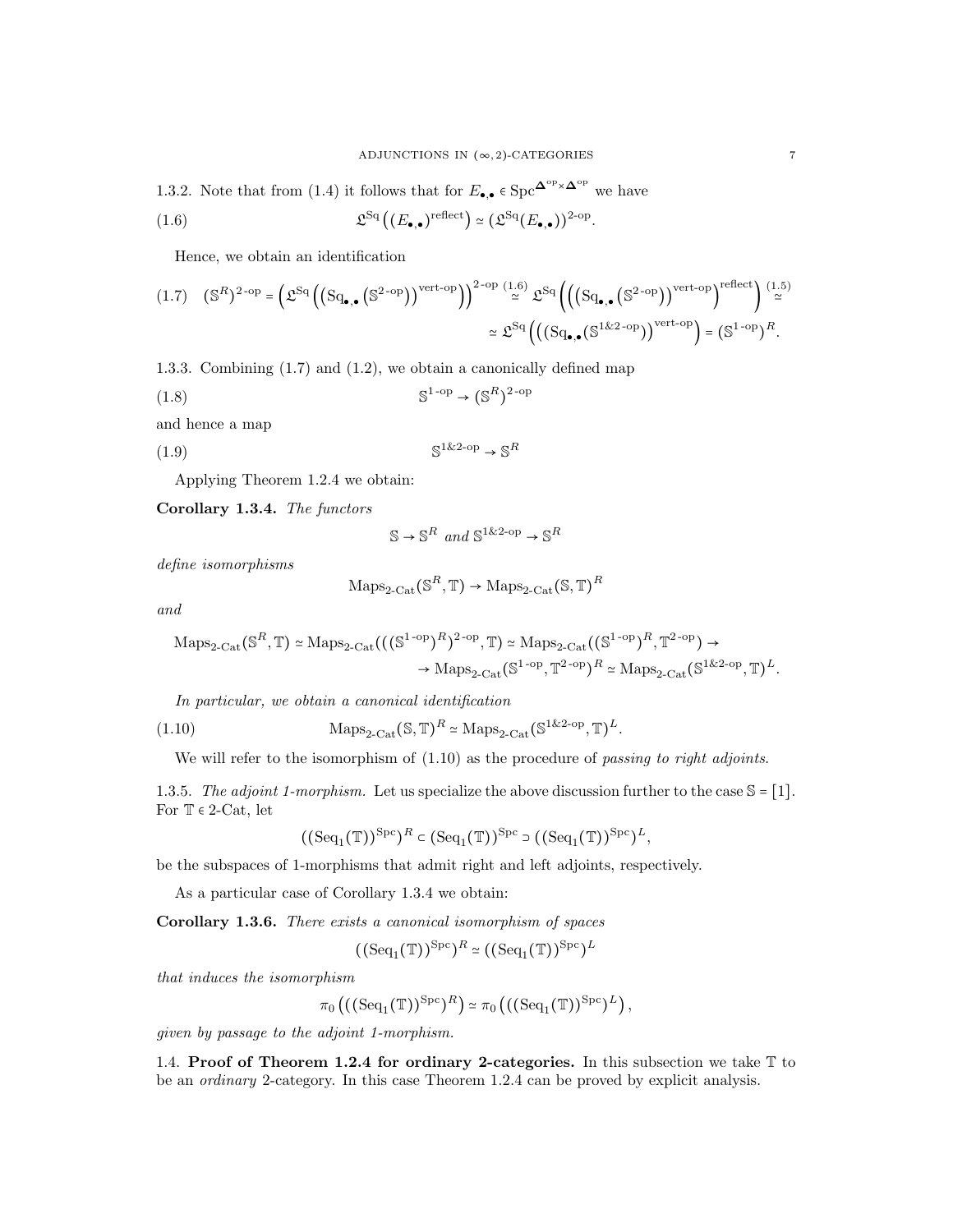1.4.1. Let us first show that the image of the restriction functor

$$
\mathrm{Maps}_{2\text{-}\mathrm{Cat}}(\mathbb{S}^{R_{\mathbf{C}}}, \mathbb{T}) \to \mathrm{Maps}_{2\text{-}\mathrm{Cat}}(\mathbb{S}, \mathbb{T})
$$

belongs to  $\text{Maps}_{2\text{-}\text{Cat}}(\mathbb{S}, \mathbb{T})^{R_{\mathbf{C}}} \subset \text{Maps}_{2\text{-}\text{Cat}}(\mathbb{S}, \mathbb{T}).$ 

Let  $F : \mathbb{S} \to \mathbb{T}$  be a functor, such that the map

$$
\mathrm{Sq}^\sim_{\bullet,\bullet}(\mathbb{S})\to\mathrm{Sq}_{\bullet,\bullet}(\mathbb{T})
$$

has been extended to a map

$$
F_{\bullet,\bullet}: (\mathrm{Sq}^{\mathrm{Pair}}_{\bullet,\bullet}(\mathbb{S}^{2\text{-op}}, \mathbf{C}))^{\mathrm{vert-op}} \to \mathrm{Sq}_{\bullet,\bullet}(\mathbb{T}).
$$

Let  $s \stackrel{\alpha}{\rightarrow} s'$  be a morphism in **C**, and let  $F(s) \stackrel{F(\alpha)}{\rightarrow} F(s')$  be its image in T. We wish to show that  $F(\alpha)$  admits a left adjoint.

Consider  $\alpha$  as a (1,0)-simplex in  $Sq_{\bullet,\bullet}^{Pair}(\mathbb{S}, \mathbb{C})$ . Let us now vertically invert it, and thus consider it as a (1,0)-simplex in  $(\mathrm{Sq}_{\bullet,\bullet}^{\mathrm{Pair}}(\mathbb{S}^{2\text{-op}}, \mathbf{C}))^{\mathrm{vert-op}}$ . The image of the latter under  $F_{\bullet,\bullet}$  is a  $(1,0)$ -simplex in  $Sq_{\bullet,\bullet}(\mathbb{T})$ , i.e., a 1-morphism

$$
F(s') \stackrel{\beta}{\rightarrow} F(s)
$$

(note the direction of the arrow!).

Let us show that  $\beta$  is the left adjoint of  $F(\alpha)$ .

1.4.2. Consider the following point in  $Sq_{1,1}^{Pair}(S^{2-op}, \mathbf{C})$ :

$$
\begin{array}{ccc}\n & & s & \xrightarrow{\alpha} & s' \\
 & & & \searrow^{\alpha} & \\
 & & & \downarrow^{\alpha} & \\
 & & & s' & \xrightarrow{\text{id}} & s'\n\end{array}
$$

where the 2-morphism is the identity map  $\alpha \Rightarrow \alpha$ .

Let us vertically invert it, and thus consider it as a  $(1,1)$ -simplex in  $(Sq_{\bullet,\bullet}^{Pair}(S^{2-op}, \mathbf{C}))^{vert-op}$ . Take the image of the latter under  $F_{\bullet,\bullet}$ . We obtain a  $(1,1)$ -simplex in  $Sq_{\bullet,\bullet}(\mathbb{T})$ , i.e., a diagram

(1.12) 
$$
F(s') \xrightarrow{\text{id}} F(s') \downarrow
$$

$$
\downarrow \downarrow
$$

$$
F(s) \xrightarrow{F(s)} F(s').
$$

The  $(1, 1)$ -simplex  $(1.12)$  represents a 2-morphism

(1.13) id → F(α) ○ β,

which will be the unit of the adjunction  $(\beta, F(\alpha))$ -adjunction.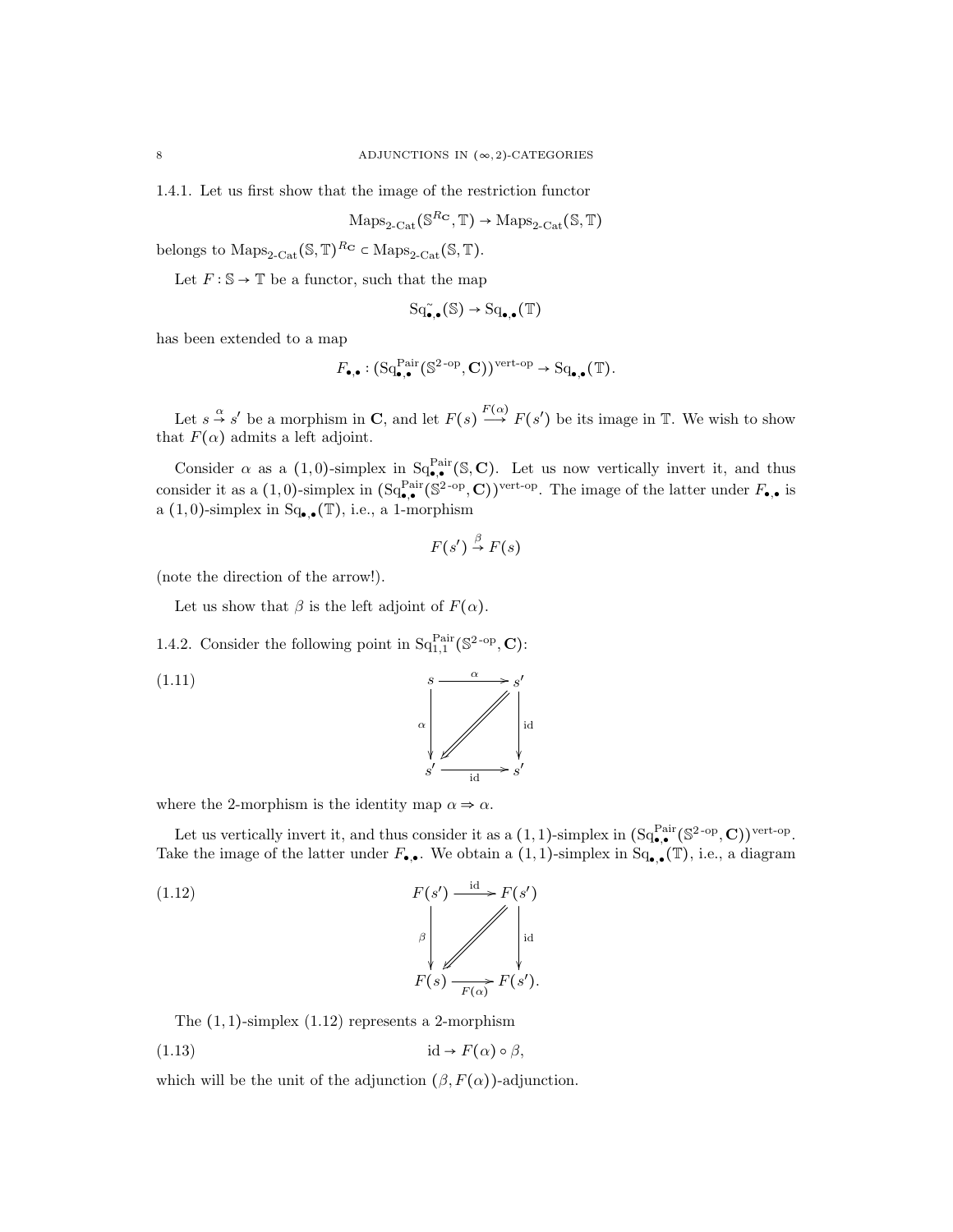1.4.3. Consider the following point in  $Sq_{1,1}^{Pair}(S^{2-op}, \mathbf{C})$ :

(1.14)  $s \xrightarrow{\text{id}} s$  $s \xrightarrow{\alpha} s$ ′ id  $\frac{1}{\alpha}$  |  $\alpha$ ŗ ľ α / *}* 

where the 2-morphism is the identity map  $\alpha \Rightarrow \alpha$ .

Let us vertically invert it, and thus consider it as a  $(1,1)$ -simplex in  $(Sq_{\bullet,\bullet}^{Pair}(S^{2-op}, \mathbf{C}))^{vert-op}$ . Take the image of the latter under  $F_{\bullet,\bullet}$ . We obtain a  $(1,1)$ -simplex in  $Sq_{\bullet,\bullet}(\mathbb{T})$ , i.e., a diagram

(1.15)  

$$
F(s) \xrightarrow{F(\alpha)} F(s')
$$
  
and  

$$
F(s) \xrightarrow{\text{id}} F(s)
$$
.

The  $(1, 1)$ -simplex  $(1.12)$  represents a 2-morphism

$$
(1.16) \qquad \beta \circ F(\alpha) \to id,
$$

which will be the co-unit of the adjunction  $(\beta, F(\alpha))$ -adjunction.

1.4.4. The adjunction identities for (1.16) and (1.13) follow by concatenating the diagrams (1.11) and (1.14) first vertically, and then horizontally.

1.4.5. Let us now be given a functor  $F : \mathbb{S} \to \mathbb{T}$  such that for each arrow  $s \stackrel{\alpha}{\to} s'$  in C, the corresponding 1-morphism  $F(\alpha)$  admits a left adjoint. Let us construct the corresponding map

$$
F_{\bullet,\bullet}: (\mathrm{Sq}^{\mathrm{Pair}}_{\bullet,\bullet}(\mathbb{S}^{2\text{-op}}, \mathbf{C}))^{\mathrm{vert-op}} \to \mathrm{Sq}_{\bullet,\bullet}(\mathbb{T}).
$$

With no restriction of generality, we can assume that  $S$  is also ordinary. We will define the map in question for  $(0, 0)$ ,  $(0, 1)$ ,  $(1, 0)$  and  $(1, 1)$  simplices, and it will be clear that it extends to a map of bi-simplicial sets by associativity.

1.4.6. At the level of  $(0,0)$  simplices,  $F_{\bullet,\bullet}$  sends a vertex

$$
s \in \mathbb{S}^{\text{Spc}},
$$

thought of the space of  $(0,0)$ -simplices in  $(Sq_{\bullet,\bullet}^{\text{Pair}}(\mathbb{S}^{2\text{-op}}, \mathbb{C}))^{\text{vert-op}}$ , to

$$
F(s) \in \mathbb{T}^{\text{Spc}} = \text{Sq}_{0,0}(\mathbb{T}).
$$

1.4.7. At the level of  $(0,1)$  simplices,  $F_{\bullet,\bullet}$  sends

$$
(s_0 \stackrel{\alpha}{\rightarrow} s_1) \in (\text{Seq}_1(\mathbb{S}))^{\text{Spc}},
$$

thought of the space of  $(0,1)$ -simplices in  $(Sq_{\bullet,\bullet}^{\text{Pair}}(\mathbb{S}^{2\text{-op}}, \mathbb{C}))^{\text{vert-op}}$ , to

$$
(F(s_0) \stackrel{F(\alpha)}{\longrightarrow} F(s_1)) \in (\text{Seq}_1(\mathbb{T}))^{\text{Spc}} = \text{Sq}_{0,1}(\mathbb{T}).
$$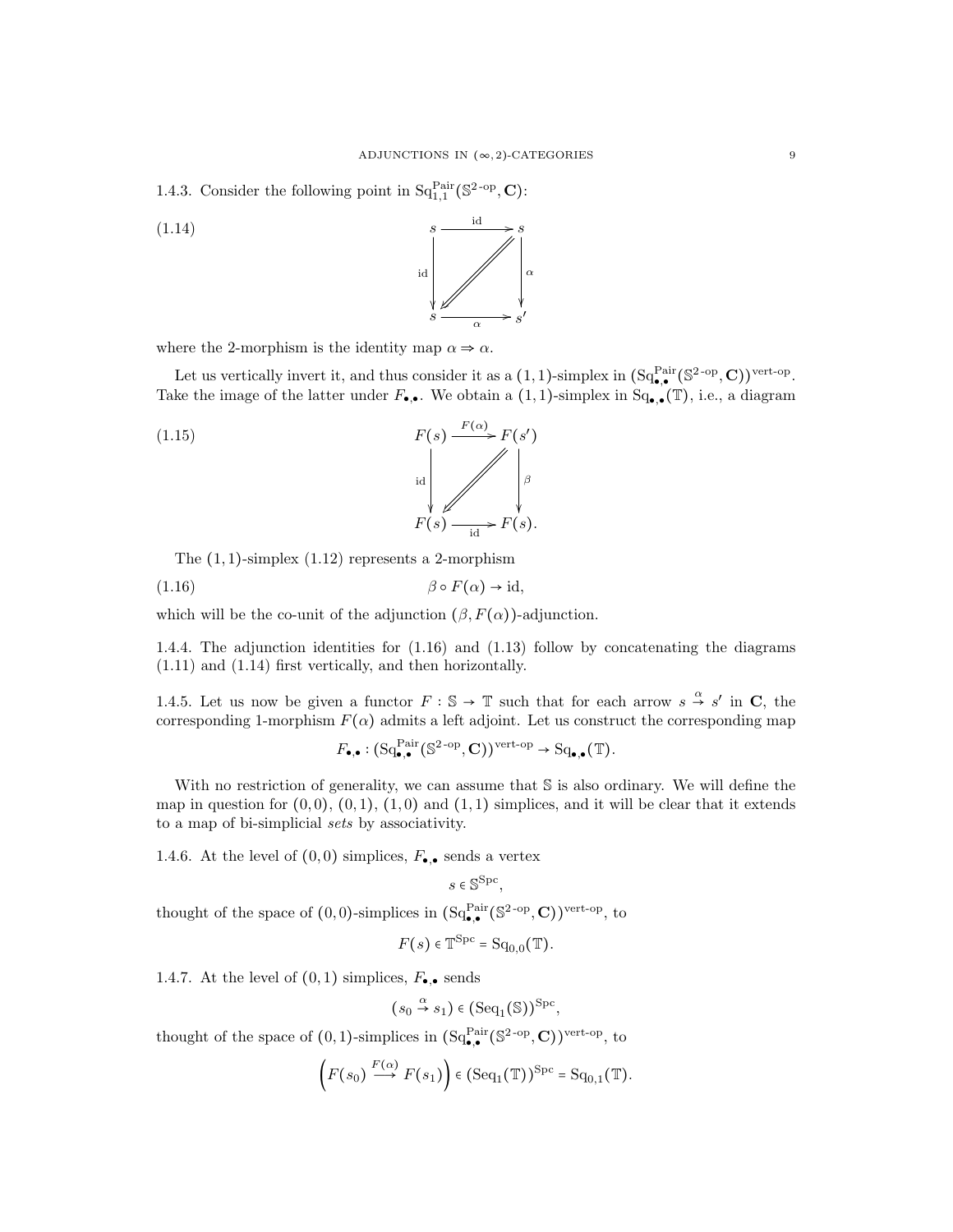1.4.8. At the level of  $(1,0)$  simplices,  $F_{\bullet,\bullet}$  sends

 $(s_0 \stackrel{\alpha}{\rightarrow} s_1) \in \text{Seq}_1(\mathbf{C}),$ 

thought of the space of  $(1,0)$ -simplices in  $(Sq_{\bullet,\bullet}^{\text{Pair}}(\mathbb{S}^{2\text{-op}}, \mathbb{C}))^{\text{vert-op}}$ , to

$$
\left(F(s_1)\stackrel{F(\alpha)^L}{\longrightarrow}F(s_0)\right)\in (\mathrm{Seq}_1(\mathbb{T}))^{\mathrm{Spc}}=\mathrm{Sq}_{1,0}(\mathbb{T}),
$$

where  $F(\alpha)^L$  is the left adjoint of  $F(\alpha)$ .

1.4.9. At the level of  $(1,1)$  simplices,  $F_{\bullet,\bullet}$  sends a point



in  $Sq_{1,1}^{\text{Pair}}(\mathbb{S}^{2\text{-op}}, \mathbf{C})$ , thought of as a  $(1,1)$ -simplex in  $Sq_{\bullet,\bullet}^{\text{Pair}}(\mathbb{S}^{2\text{-op}}, \mathbf{C}))^{\text{vert-op}}$  to the element of  $\overline{\operatorname{Sq}_{1,1}(\mathbb{T})}$ , given by the diagram



where the 2-morphism

$$
\psi: F(\beta_1)^L \circ F(\alpha_1) \to F(\alpha_0) \circ F(\beta_0)^L,
$$

is obtained from

$$
\phi: F(\alpha_1) \circ F(\beta_0) \to F(\beta_1) \circ F(\alpha_0)
$$

by adjunction. (Note the direction in which  $\phi$  goes–this is due to the fact that (1.17) was a  $(1,1)$ -simplex in  $Sq_{1,1}^{Pair}(\mathbb{S}^{2\text{-op}}, \mathbb{C})$ , i.e., we inverted the 2-morphisms in S.)

### 2. Proof of Theorem 1.2.4

We will first prove Theorem 1.2.4 in the case when the target  $(\infty, 2)$ -category is **1** - Cat, and then reduce to this case using the Yoneda embedding of [Chapter A.2, Sect. 6.3].

The idea of the proof in the case of  $\mathbb{T} = 1$ -Cat is the following.

Consider the 2-category  $[m, n] \coloneqq [m] \otimes [n]$ . Let **C** be the 1-full subcategory in  $[m, n]$ <sup>1-Cat</sup>, corresponding to the horizontal direction (i.e., the 2nd coordinate). The main observation is that the corresponding space  $\text{Maps}_{2\text{-}\text{Cat}}(\mathbb{S}, \mathbf{1}\text{-}\text{Cat})^{R_{\mathbf{C}}}$  can be described very explicitly.

Namely, this is the space of functors

$$
[m] \rightarrow \text{biCart}_{/[n]^{\text{op}}},
$$

where biCart<sub>II</sub> denoted the category of bi-Caretsian fibrations over a given  $(\infty, 1)$ -category **I**, i.e.,

$$
\mathrm{biCart}_{/\mathbf{I}} = \mathrm{Cart}_{/\mathbf{I}} \cap \mathrm{coCart}_{/\mathbf{I}} \subset 1 - \mathrm{Cat}_{/\mathbf{I}}.
$$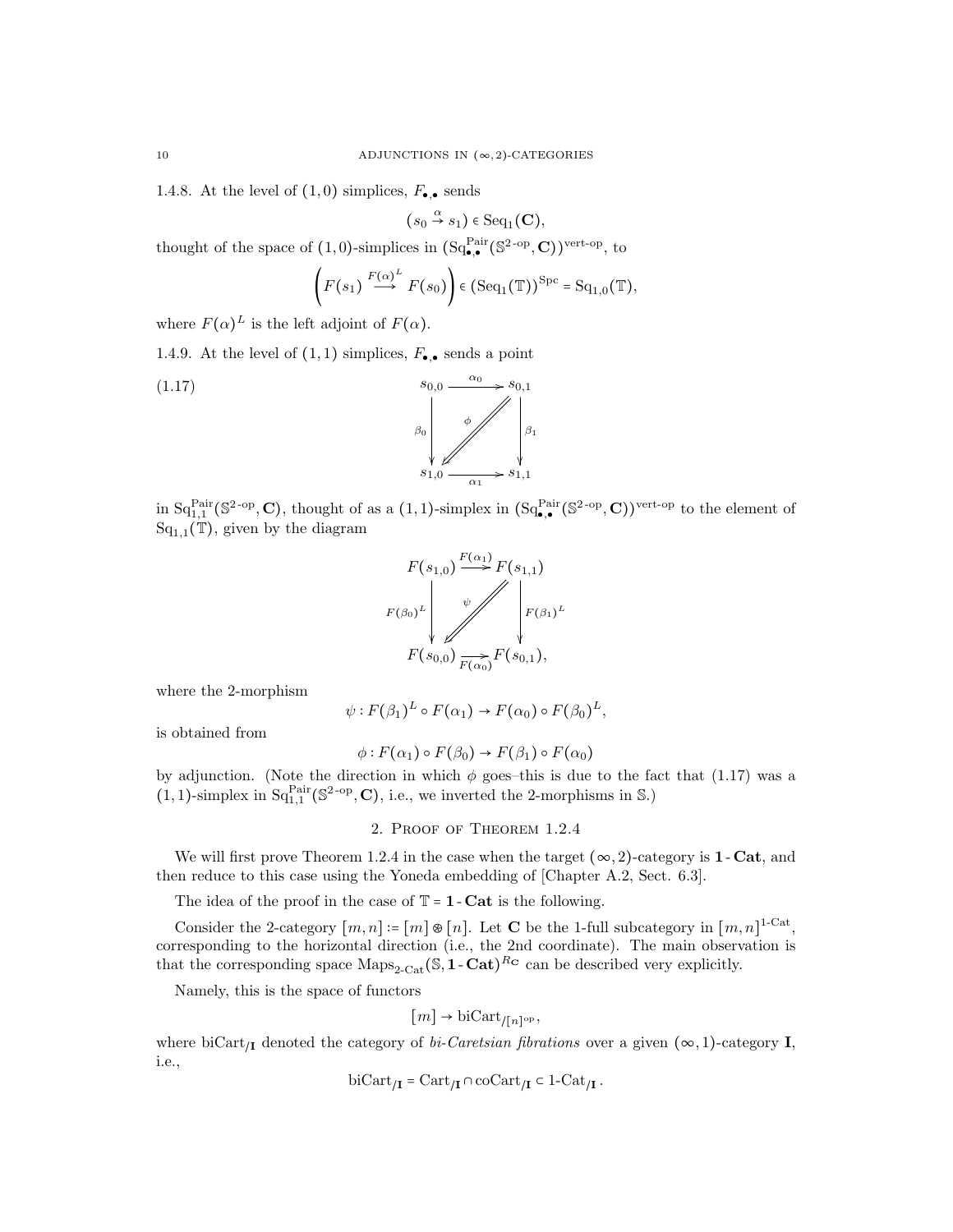2.1. The swapping procedure. In this subsection we will make a (relatively elementary) observation pertaining to  $(\infty, 1)$ -categories that lies in the heart of the proof of Theorem 1.2.4 for the target  $T = 1 - Cat$ .

2.1.1. Let I and J be  $(\infty, 1)$ -categories. Consider the following  $(\infty, 1)$ -category, denoted

 $Cart-coCart_{I,I}.$ 

This is the full subcategory of 1-Cat<sub>/I×J</sub>, that consists of those ( $\infty$ , 1)-categories **C** over I × J that satisfy:

- The composite functor  $\mathbf{C} \to \mathbf{I} \times \mathbf{J} \to \mathbf{I}$  is a Cartesian fibration;
- The functor  $\mathbf{C} \to \mathbf{I} \times \mathbf{J}$ , viewed as a functor between Cartesian fibrations over **I**, sends Cartesian arrows to Cartesian arrows (i.e., belongs to  $(\text{Cart}_{\textit{I}})_{\text{strict}})$ ;
- The composite functor  $\mathbf{C} \to \mathbf{I} \times \mathbf{J} \to \mathbf{J}$  is a coCartesian fibration;
- The functor  $\mathbf{C} \to \mathbf{I} \times \mathbf{J}$ , viewed as a functor between coCartesian fibrations over **J**, sends coCartesian arrows to coCartesian arrows (i.e., belongs to  $(\text{coCart}_{J})_{\text{strict}})$ ;.

2.1.2. The first two conditions define a 1-fully faithful embedding

 $Cart\text{-}coCart_{I,J} \rightarrow Funct(I^{op}, 1-\text{Cat}_{/J}),$ 

and the second two conditions imply that it factors as

 $Cart\text{-}coCart_{I,J} \hookrightarrow Funct(I^{op}, coCart_{J} ).$ 

Similarly, we have a 1-fully faithful embedding

$$
\operatorname{Cart-coCart}_{\mathbf{I},\mathbf{J}} \hookrightarrow \operatorname{Funct}(\mathbf{J}, \operatorname{Cart}_{/\mathbf{I}}).
$$

We claim:

Proposition 2.1.3. The induced maps

$$
(\operatorname{Cart-coCart}_{\mathbf{I},\mathbf{J}})^{\operatorname{Spc}} \to \operatorname{Maps}(\mathbf{I}^{\operatorname{op}}, \operatorname{coCart}_{/\mathbf{J}})
$$

and

$$
(\operatorname{Cart-coCart}_{\mathbf{I},\mathbf{J}})^{\operatorname{Spc}} \to \operatorname{Maps}(\mathbf{J}, \operatorname{Cart}_{/\mathbf{I}})
$$

are isomorphisms.

Proof. We will prove the first isomorphism, the second being similar. The inverse map is constructed as follows: given

$$
\mathbf{I}^{\mathrm{op}} \to \mathbf{1}\text{-}\mathrm{Cat}_{\mathbf{J}}\mathbf{,}
$$

we tautologically construct a Cartesian fibration  $C \rightarrow I$ , equipped with a functor  $C \rightarrow I \times J$  that takes Cartesian arrows to Cartesian arrows.

We need to show that if the initial map takes values in coCart<sub>/J</sub>  $\subset$  1-Cat<sub>/J</sub>, then the resulting functor  $C \to J$  is a coCartesian fibration, and the functor  $C \to I \times J$ , viewed as a functor between coCartesian fibrations over J, sends coCartesian arrows to coCartesian arrows. This is a straightforward verification.

 $\Box$ 

Corollary 2.1.4. There exists a canonical isomorphism

 $\text{Maps}_{1\text{-}\text{Cat}}(\mathbf{I}^{\text{op}}, \text{coCart}_{JJ}) \simeq \text{Maps}_{1\text{-}\text{Cat}}(\mathbf{J}, \text{Cart}_{JI}).$ 

2.2. Proof of Theorem 1.2.4 for  $T = 1 - \text{Cat}$ .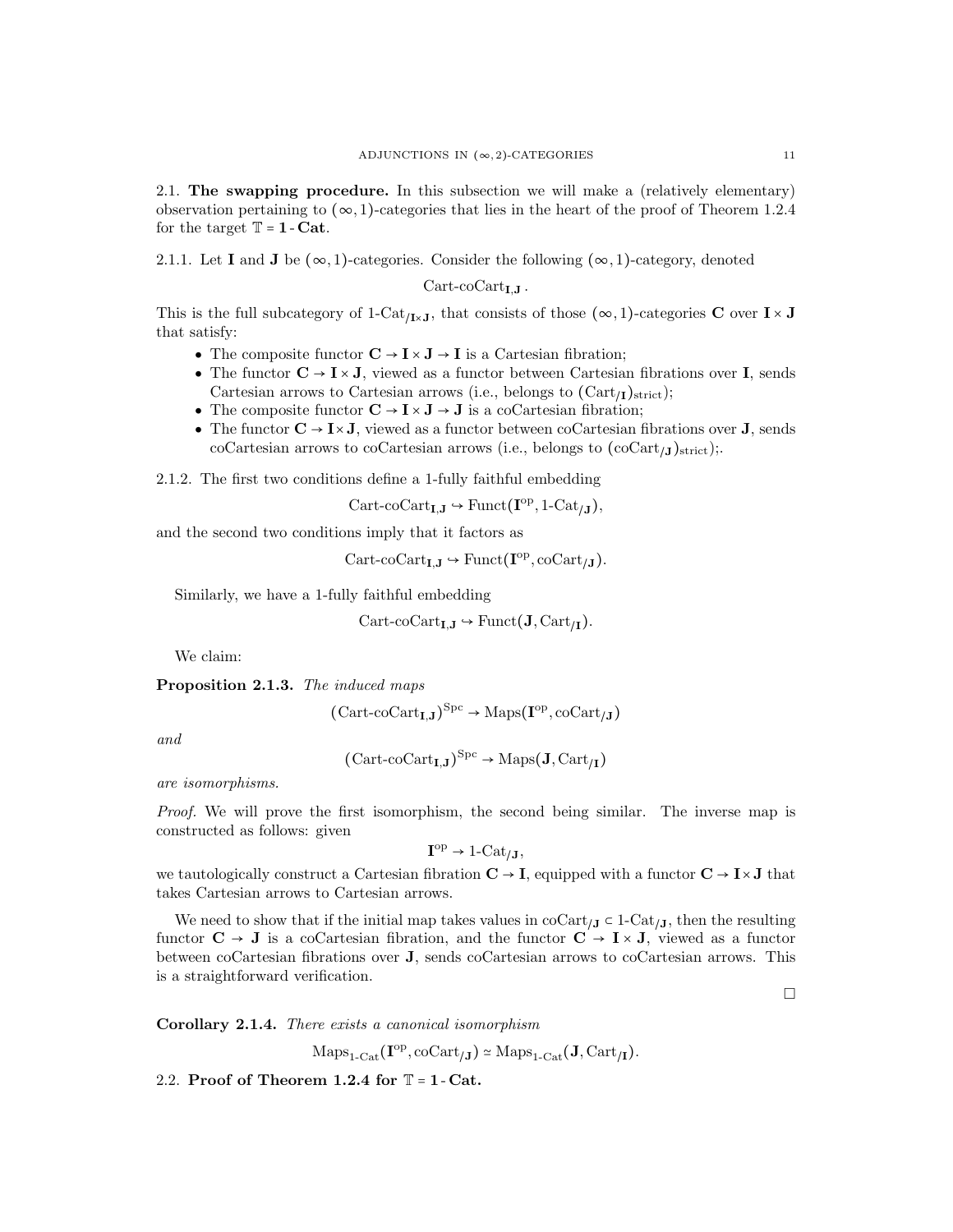2.2.1. The datum of a functor

$$
\mathbb{S} \to 1\text{-}\mathbf{Cat},
$$

is equivalent to that of a functor

$$
\mathbb{S}^{2\text{-op}}\to (1\text{-}\mathbf{Cat})^{2\text{-op}},
$$

which by [Chapter A.1, Corollary 4.4.5], is equivalent to the datum of a bi-simplicial map

$$
\mathrm{Sq}_{\bullet,\bullet}^{\mathrm{Pair}}(\mathbb{S}^{2\text{-op}}, \mathbf{C}) \to \mathrm{Sq}_{\bullet,\bullet}((1\text{-}\mathbf{Cat})^{2\text{-op}}),
$$

and finally a map

(2.1) 
$$
\mathrm{Sq}_{\bullet,\bullet}^{\mathrm{Pair}}(\mathbb{S}^{2\text{-op}}, \mathbf{C}) \to (\mathrm{Sq}_{\bullet,\bullet}(\mathbf{1}\text{-}\mathbf{Cat}))^{\mathrm{reflect}}.
$$

2.2.2. The datum of a functor

$$
\mathbb{S}^{R_\mathbf{C}} \to \mathbf{1}\text{-}\mathbf{Cat}
$$

.

is equivalent to that of a bi-simplicial map

(2.2) 
$$
\mathrm{Sq}_{\bullet,\bullet}^{\mathrm{Pair}}(\mathbb{S}^{2\text{-op}}, \mathbf{C}) \to (\mathrm{Sq}_{\bullet,\bullet}(\mathbf{1}\text{-}\mathbf{Cat}))^{\mathrm{vert-op}}
$$

2.2.3. Recall that the space  $\text{Sq}_{m,n}(\textbf{1-Cat})$  is described as

 $\mathrm{Maps}_{1\text{-}\mathrm{Cat}}([m], \mathrm{Cart}_{/[n]^{\mathrm{op}}}).$ 

Hence, the space of  $(m, n)$ -simplices of  $(Sq_{\bullet,\bullet}(1 - \text{Cat}))^{\text{reflect}}$  is described as

 $\mathrm{Maps}_{1\text{-}\mathrm{Cat}}([n], \mathrm{Cart}_{/[m]^{\mathrm{op}}}).$ 

We claim that a functor

$$
\mathbb{S} \to 1\text{-}\mathbf{Cat},
$$

belongs to Maps $(\mathbb{S}, 1-\text{Cat})^{R_{\mathbf{C}}}$  if and only if each of the maps

$$
\mathrm{Sq}_{m,n}^{\mathrm{Pair}}(\mathbb{S}^{2\text{-op}}, \mathbf{C})) \to \mathrm{Maps}_{1\text{-Cat}}([n], \mathrm{Cart}_{/[m]^{\mathrm{op}}})
$$

takes values in

$$
\mathrm{Maps}_{1\text{-}\mathrm{Cat}}([n], \mathrm{biCart}_{/[m]^{\mathrm{op}}}) \subset \mathrm{Maps}_{1\text{-}\mathrm{Cat}}([n], \mathrm{Cart}_{/[m]^{\mathrm{op}}}),
$$

where for  $I \in 1$ -Cat, we let biCart<sub>I</sub> denote the full subcategory of  $1$ -Cat<sub>II</sub> equal to

 $\text{Cart}_{\textsf{\scriptsize\textsf{\scriptsize\textsf{\scriptsize\textsf{\scriptsize\textsf{\scriptsize\textsf{\scriptsize\textsf{\scriptsize\textsf{\scriptsize\textsf{\scriptsize\textsf{\scriptsize\textsf{\scriptsize\textsf{\scriptsize\textsf{\scriptsize\textsf{\scriptsize\textsf{\scriptsize\textsf{\scriptsize\textsf{\scriptsize\textsf{\scriptsize\textsf{\scriptsize\textsf{\scriptsize\textsf{\scriptsize\textsf{\scriptsize\textsf{\scriptsize\textsf{\scriptsize\textsf{\scriptsize\textsf{\scriptsize\textsf{\scriptsize\textsf{\scriptsize\textsf{\scriptsize\textsf{\scriptsize\textsf{\scriptsize\textsf{\scriptsize\textsf{\scriptsize\textsf{\scriptsize\textsf{\scriptsize\textsf{\script$ 

Indeed, this assertion can be checked at the level of the underlying ordinary 1-categories, in which case it is a straightforward verification.

2.2.4. The space of  $(m, n)$ -simplices of  $(Sq_{\bullet,\bullet}(1 - \mathbf{Cat}))^{\text{vert-op}}$  is described as

$$
Maps_{1\text{-Cat}}([m]^\text{op}, \text{Cart}_{/[n]^\text{op}}).
$$

We claim that for every functor

$$
\mathbb{S}^{R_{\bf C}} \to 1\text{-}\mathbf{Cat},
$$

then each of the maps

 $\mathrm{Sq}_{m,n}^{\mathrm{Pair}}(\mathbb{S}^{2\text{-op}}, \mathbf{C}) \to \mathrm{Maps}_{1\text{-}\mathrm{Cat}}([m]^{\mathrm{op}}, \mathrm{Cart}_{/[n]^{\mathrm{op}}}) \stackrel{\mathrm{Corollary}\ 2.1.4}{\simeq} \mathrm{Maps}_{1\text{-}\mathrm{Cat}}([n], \mathrm{coCart}_{/[m]^{\mathrm{op}}})$ takes values in

$$
\mathrm{Maps}_{1\text{-}\mathrm{Cat}}([n], \mathrm{biCart}_{/[m]^{\mathrm{op}}}) \subset \mathrm{Maps}_{1\text{-}\mathrm{Cat}}([n], \mathrm{coCart}_{/[m]^{\mathrm{op}}}).
$$

Indeed, this assertion can be checked at the level of the underlying ordinary 1-categories, in which case it follows from the validity of Theorem 1.2.4 with values in  $1$ -Cat<sup>ordn</sup>.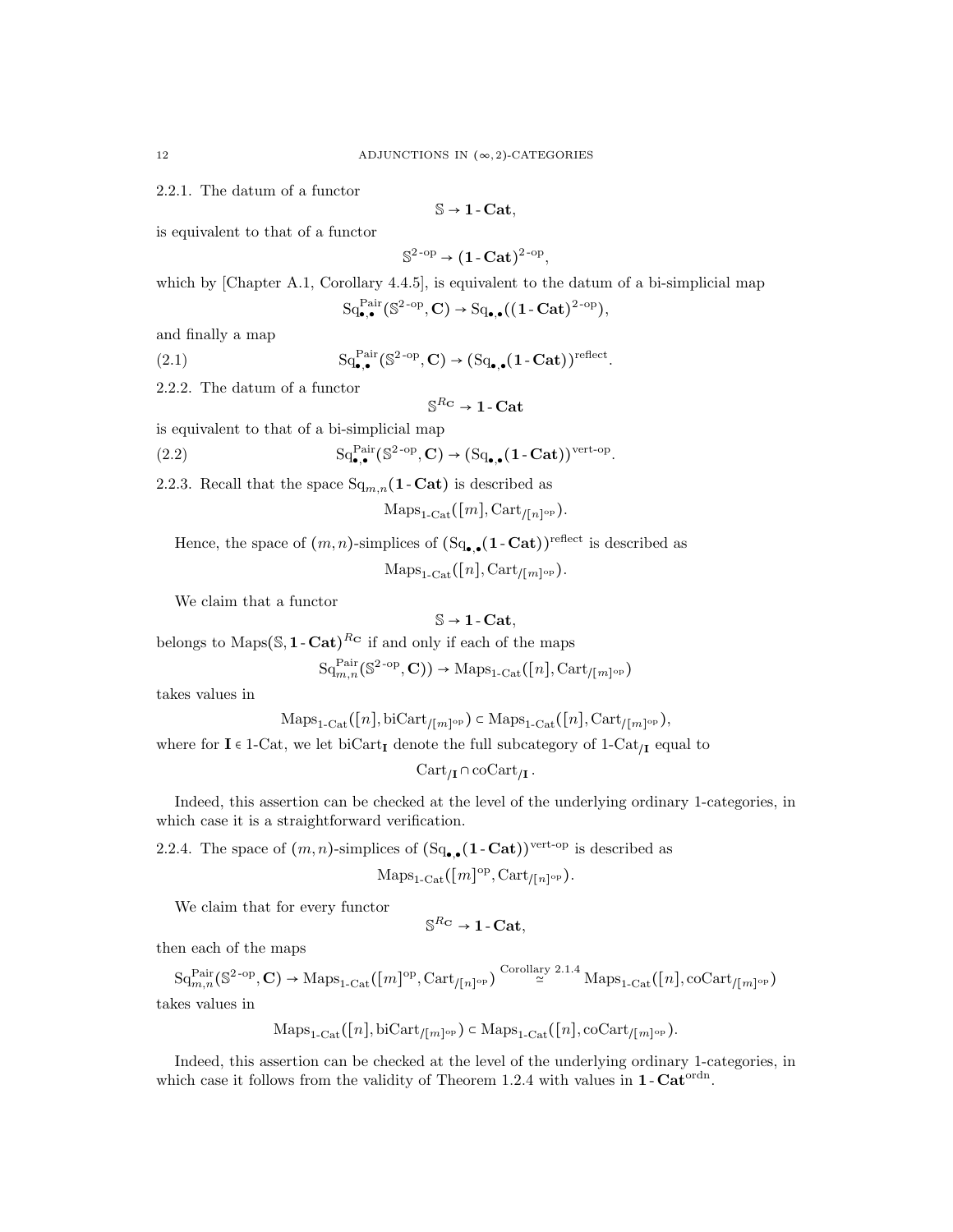2.2.5. Hence, when considering the bi-simplicial maps (2.1) and (2.2) we can replace the bisimplicial spaces

$$
(Sq_{\bullet,\bullet}(1\text{-}\mathbf{Cat}))^{\text{reflect}}
$$
 and  $(Sq_{\bullet,\bullet}(1\text{-}\mathbf{Cat}))^{\text{vert-op}}$ 

by their common full bi-simplicial subspace

$$
(2.3) \quad (\mathrm{Sq}_{\bullet,\bullet}(1-\mathbf{Cat}))^{\text{reflect}} \simeq (\mathrm{Sq}_{\bullet,\bullet}(1-\mathbf{Cat}))^{\text{vert-op}}, \quad (m,n) \mapsto \mathrm{Maps}_{1-\mathrm{Cat}}([n],\mathrm{biCart}_{/[m]^{\text{op}}}).
$$

Thus, we obtain that the datum of a bi-simplicial map in (2.1) is equivalent to the datum of a bi-simplicial map in (2.2), thereby establishing an isomorphism

$$
\mathrm{Maps}_{2\text{-}\mathrm{Cat}}(\mathbb{S}, 1\text{-}\mathbf{Cat})^{R_{\mathbf{C}}} \simeq \mathrm{Maps}_{2\text{-}\mathrm{Cat}}(\mathbb{S}^{R_{\mathbf{C}}}, 1\text{-}\mathbf{Cat}).
$$

2.2.6. Finally, it follows from the construction, that the composed map

$$
\mathrm{Maps}_{2\text{-Cat}}(\mathbb{S}, 1\text{-}\mathbf{Cat})^{R_{\mathbf{C}}} \simeq \mathrm{Maps}_{2\text{-}\mathrm{Cat}}(\mathbb{S}^{R_{\mathbf{C}}}, 1\text{-}\mathbf{Cat}) \xrightarrow{(1.2)} \mathrm{Maps}_{2\text{-}\mathrm{Cat}}(\mathbb{S}, 1\text{-}\mathbf{Cat})
$$

 $(1, 2)$ 

is the tautological embedding

$$
\mathrm{Maps}_{2\text{-}\mathrm{Cat}}(\mathbb{S}, 1\text{-}\mathbf{Cat})^{R_{\mathbf{C}}} \hookrightarrow \mathrm{Maps}_{2\text{-}\mathrm{Cat}}(\mathbb{S}, 1\text{-}\mathbf{Cat}).
$$

This shows that the map

$$
\mathrm{Maps}_{2\text{-}\mathrm{Cat}}(\mathbb{S}^{R_{\mathbf{C}}}, \mathbf{1}\text{-}\mathbf{Cat}) \xrightarrow{(1.2)} \mathrm{Maps}_{2\text{-}\mathrm{Cat}}(\mathbb{S}, \mathbf{1}\text{-}\mathbf{Cat})
$$

is an isomorphism onto  $\text{Maps}_{2\text{-}\text{Cat}}(\mathbb{S}, 1\text{-}\text{Cat})^{R_{\mathbf{C}}}$ , as required.

2.3. Swapping procedure: relative version. The contents of this subsection are needed in order to generalize the contents of Sect. 2.2 to the case when instead of the target  $(\infty, 2)$ category 1 - Cat, we are dealing with

$$
Funct(I \otimes J, 1 - Cat), \quad I, J \in 1 - Cat.
$$

2.3.1. For  $I, J \in 1$ -Cat we let

## $Cart$ -Cart $_{IJ}$

be the full subcategory of 1-Cat<sub>/I×J</sub> that consists of objects  $C \to I \times J$  satisfying the following conditions:

- The composite functor  $\mathbf{C} \to \mathbf{I} \times \mathbf{J} \to \mathbf{I}$  is a Cartesian fibration;
- $\bullet\,$  The functor  ${\bf C}\to{\bf I}\times{\bf J},$  viewed as a functor between Cartesian fibrations over  ${\bf I}$  sends coCartesian arrows to Cartesian ones;
- For every  $i \in I$ , the resulting functor  $C_i \rightarrow J$  is a Cartesian fibration.

Unstraightening over I defines an equivalence

$$
\mathrm{Maps}_{1\text{-}\mathrm{Cat}}(\mathbf{I}^{\mathrm{op}}, \mathrm{Cart}_{\mathcal{J}}) \simeq (\mathrm{Cart}\text{-}\mathrm{Cart}_{\mathbf{I},\mathbf{J}})^{\mathrm{Spc}}.
$$

2.3.2. For a triplet of  $(\infty, 1)$ -categories **J**, **K**, **L** let

$$
\operatorname{Cart-Cart-Cart}_{\mathbf{J},\mathbf{K},\mathbf{L}}
$$

denote the full subcategory of 1-Cat<sub>/J×K×L</sub> that consists of objects  $C \rightarrow J \times K \times L$  satisfying the following conditions:

- $\bullet\,$  When viewed as a category over  ${\bf K}\times({\bf J}\times{\bf L}),$  it belongs to  $\rm Cart_{{\bf K},{\bf J}\times{\bf L}};$
- For every fixed  $l \in L$ , the category  $C_l$  is a Cartesian fibration over  $J \times K$ .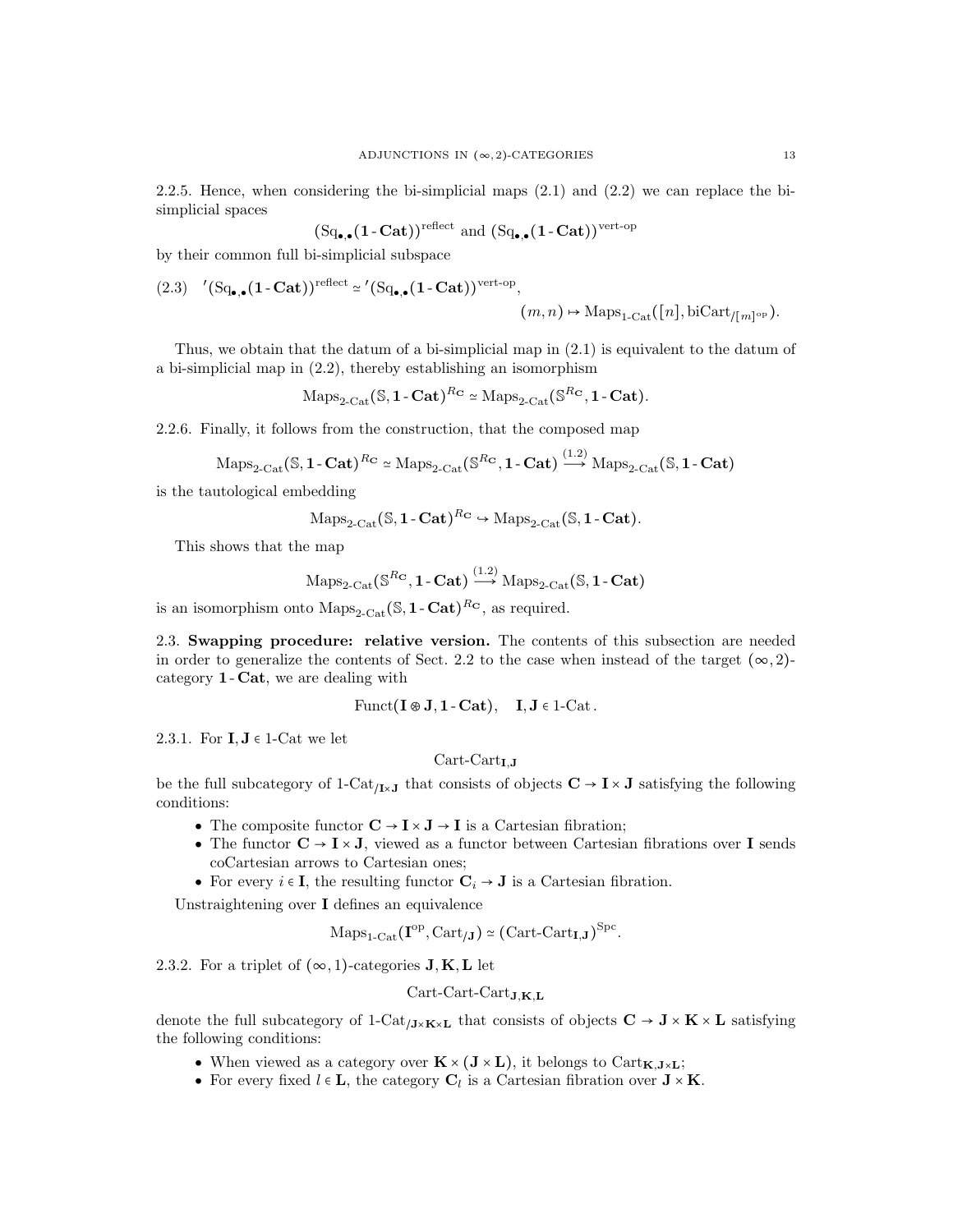Let

# $(Cart-Cart_Cart_J,K,L)$ strict ⊂ Cart-Cart-Cart $J,K,L$

be the following 1-full subcategory: Given two objects  $C, C' \in \text{Cart-Cart}\text{-}\text{CartJ,K,L}$ , we restrict 1-morphisms to those functors  $F: \mathbf{C} \to \mathbf{C}'$  over  $\mathbf{J} \times \mathbf{K} \times \mathbf{L}$  that:

- For every fixed  $j \in J$  and  $l \in L$ , the corresponding functor  $F_{j,l} : \mathbf{C}_{j,l} \to \mathbf{C}'_{j,l}$  carries arrows Cartesian over K to arrows Cartesian over K.
- For every fixed  $j \in \mathbf{J}$  and  $k \in \mathbf{K}$ , the corresponding functor  $F_{j,k} : \mathbf{C}_{j,k} \to \mathbf{C}'_{j,k}$  carries arrows Cartesian over L to arrows Cartesian over L.

For another category I, consider the goupoid

$$
\mathrm{Maps}(I, (\mathrm{Cart-Cart-Cart}_{J,K,L})_{\mathrm{strict}}).
$$

We shall now describe it in several different ways.

2.3.3. Let coCart-Cart-Cart<sub>J,K,L</sub> denote the full subcategory of 1-Cat<sub>/J×K×L</sub> that consists of objects  $C \rightarrow J \times K \times L$  satisfying the following conditions:

- The composite functor  $C \rightarrow J \times K \times L \rightarrow J$  is a coCartesian fibration;
- The functor  $\mathbf{C} \to \mathbf{J} \times \mathbf{K} \times \mathbf{L}$ , when viewed as a map between coCartesian fibrations over J, sends coCartesian arrows to coCartesian ones;
- For every  $j \in J$ , the resulting object  $C_j \in 1-\text{Cat}_{K \times L}$  belongs to Cart-Cart<sub>/K×L</sub>;
- For every fixed  $k \in \mathbf{K}$  and an arrow  $j_0 \to j_1$  in **J**, the resulting functor  $\mathbf{C}_{j_0,k} \to \mathbf{C}_{j_1,k}$ carries arrows Cartesian over L to arrows Cartesian over L.
- For every fixed  $l \in L$  and an arrow  $j_0 \to j_1$  in J, the resulting functor  $\mathbf{C}_{j_0,l} \to \mathbf{C}_{j_1,l}$ carries arrows Cartesian over K to arrows Cartesian over K.

Let

### $(\text{coCart-Cart-Cart}_{J,K,L})_{\text{strict}} \subset \text{coCart-Cart-Cart}_{J,K,L}$

be the following 1-full subcategory: Given two objects  $C, C' \in \text{Cart-Cart}\text{-}\text{CartJ,K,L}$ , we restrict 1-morphisms to those functors  $F: \mathbf{C} \to \mathbf{C}'$  over  $\mathbf{J} \times \mathbf{K} \times \mathbf{L}$  that:

- For any fixed  $j \in J$  and  $l \in L$ , the corresponding functor  $F_{j,l} : \mathbf{C}_{j,l} \to \mathbf{C}'_{j,l}$  carries arrows Cartesian over  $K$  to arrows Cartesian over  $K$ .
- For any fixed  $j \in \mathbf{J}$  and  $k \in \mathbf{K}$  the corresponding functor  $F_{j,k} : \mathbf{C}_{j,k} \to \mathbf{C}'_{j,k}$  carries arrows Cartesian over L to arrows Cartesian over L.

For another category I, consider the goupoid

 $Maps(I, (coCart-Cart-Cart<sub>J.K.L.</sub>)<sub>strict</sub>).$ 

2.3.4. Now, we claim that as in Corollary 2.1.4 we have a canonical isomorphism:

 $(2.4)$  Maps $(\mathbf{J}, (\text{Cart-Cart-Cart}_{\mathbf{I},\mathbf{K},\mathbf{L}})_{\text{strict}}) \simeq \text{Maps}(\mathbf{I}^{\text{op}}, (\text{coCart-Cart-Cart}_{\mathbf{J},\mathbf{K},\mathbf{L}})_{\text{strict}}).$ 

This is obtained by identifying both sides with the *space* of the full subcategory

 $Cart\text{-} \mathrm{Cart}\text{-}\mathrm{Cart}\text{-}\mathrm{Cart}\text{-}\mathrm{J}\text{-}\mathbf{K}$ ,  $\mathbf{L} \subset 1\text{-}\mathrm{Cat}_{\mathbf{I} \times \mathbf{J} \times \mathbf{K} \times \mathbf{L}}$ ,

consisting of  $C$  over  $I \times J \times K \times L$  that satisfy:

- The composite functor  $\mathbf{C} \to \mathbf{I} \times \mathbf{J} \times \mathbf{K} \times \mathbf{L} \to \mathbf{J}$  is a coCartesian fibration;
- The functor  $\mathbf{C} \to \mathbf{I} \times \mathbf{J} \times \mathbf{K} \times \mathbf{L}$ , when viewed as a map between coCartesian fibrations over J, sends coCartesian arrows to coCartesian ones;
- For every  $j \in J$ , the resulting object  $C_j \in 1$ -Cat<sub>I×K×L</sub> belongs to Cart-Cart<sub>/I×K×L</sub>;
- For every fixed  $k \in \mathbf{K}$ ,  $i \in \mathbf{I}$  and an arrow  $j_0 \to j_1$  in **J**, the resulting functor  $\mathbf{C}_{i,j_0,k} \to$  $\mathbf{C}_{i,j_1,k}$  carries arrows Cartesian over **L** to arrows Cartesian over **L**.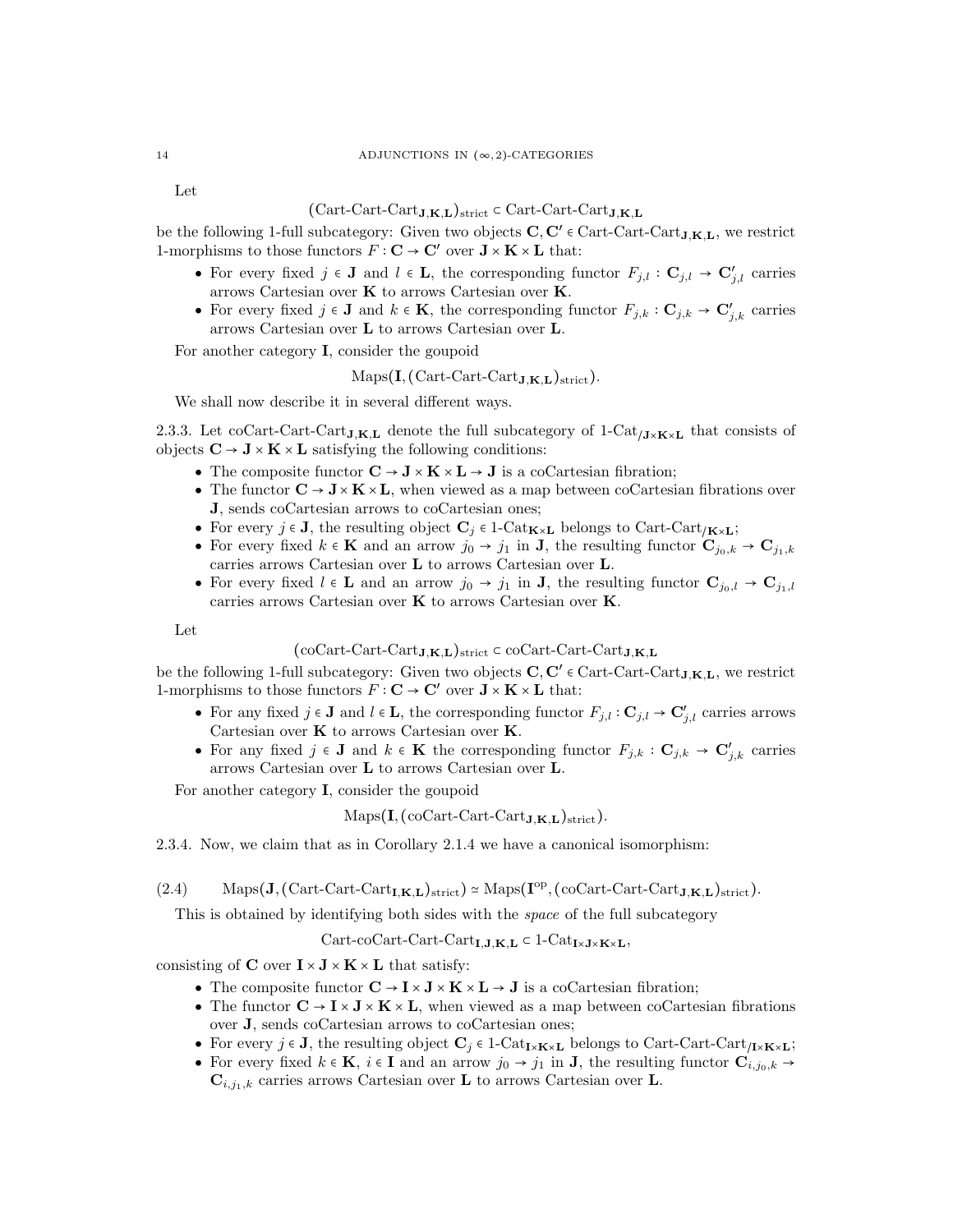• For every fixed  $l \in \mathbf{L}$ ,  $i \in \mathbf{I}$  and an arrow  $j_0 \to j_1$  in **J**, the resulting functor  $\mathbf{C}_{i,j_0,l} \to \mathbf{C}_{i,j_1,l}$ carries arrows Cartesian over K to arrows Cartesian over K.

2.3.5. Finally, we claim that the space

 $Maps(I, (Cart-Cart-CartJ,K,L)_{strict})$ 

can be also identified with the space of the following full subcategory

 $Cart-Cart-Cart-Cart_{I^{op},J,K,L} \subset 1-Cat_{I^{op}\times J\times K\times L}$ .

Namely, for quadruplet of  $(\infty, 1)$ -categories **I**, **J**, **K**, **L**, we define Cart-Cart-Cart<sub>-Cart</sub><sub>L</sub>, J, K, L to consist of those C over  $I \times J \times K \times L$  that satisfy:

- When viewed as a category over  $(I \times K) \times (J \times L)$ , it belongs to Cart-Cart<sub>I×K</sub>,  $J \times L$ ;
- For every fixed  $i \in I$  and  $l \in L$ , the resulting functor  $\mathbf{C}_{i,l} \to \mathbf{J} \times \mathbf{K}$  is a Cartesian fibration;
- For every fixed  $j \in \mathbf{J}$  and  $k \in \mathbf{K}$ , the resulting functor  $\mathbf{C}_{j,k} \to \mathbf{I} \times \mathbf{L}$  is a Cartesian fibration.

2.4. Adjunctions: relative version. Let us fix another pair of  $(\infty, 1)$ -categories K and L. We will now explain the modifications needed to adapt the above proof of Theorem 1.2.4 for  $\mathbb{T} = 1$  - Cat to the case when  $\mathbb{T} =$  Funct( $\mathbf{K} \otimes \mathbf{L}$ , 1 - Cat).

2.4.1. First, we claim that the bi-simplicial space  $Sq(Funct(K \otimes L, 1 - Cat))$  is described as follows:

 $(S_1)$  Sq<sub>m,n</sub>(Funct(**K**  $\otimes$  **L**, 1 - Cat)) ≃ Maps([*m*], (Cart-Cart-Cart<sub>[*n*]<sup>op</sup>,**K**<sup>op</sup>,**L**<sup>op</sup>)strict),</sub>

where the notation (Cart-Cart-Cart<sub>[n]</sub><sup>op</sup>, $\kappa$ <sup>op</sup>, $L$ <sup>op</sup>)<sub>strict</sub> is as in Sect. 2.3.2.

Assuming that, the proof in Sect. 2.2 goes through, once we substitute the isomorphism of Corollary 2.1.4 by that of  $(2.4)$ .

2.4.2. To establish (2.5), we proceed as follows. We rewrite

 $\operatorname{Sq}_{m,n}(\operatorname{Funct}(\mathbf{K} \otimes \mathbf{L}, \mathbf{1} - \mathbf{Cat})) = \operatorname{Maps}((\lfloor m \rfloor \otimes \lfloor n \rfloor) \times (\mathbf{K} \otimes \mathbf{L}), \mathbf{1} - \mathbf{Cat}),$ 

and further by [Chapter A.2, Corollary 2.2.6] as

 $(1\text{-}{\bf Cart}_{/(([m]\otimes[\![n])\times({\bf K}\otimes {\bf L}))^{1\text{-op}}})^{{\rm Spc}}\simeq (1\text{-}{\bf Cart}_{/([n]^{\rm op}\otimes[\![m]^{\rm op})\times({\bf L}^{\rm op}\otimes{\bf K}^{\rm op})})^{{\rm Spc}}.$ 

Now, using [Chapter A.2, Lemmas 2.2.5 and 2.2.8 and Corollary 4.6.5], we obtain

 $(1 - \text{Cart}_{/([n]^{\text{op}} \otimes [m]^{\text{op}}) \times (\mathbf{L}^{\text{op}} \otimes \mathbf{K}^{\text{op}})})^{\text{Spc}} \simeq (\text{Cart-Cart-Cart-Cart}_{[m]^{\text{op}},[n]^{\text{op}},\mathbf{K}^{\text{op}},\mathbf{L}^{\text{op}}})^{\text{Spc}},$ 

and finally, using Sect. 2.3.5, we identify

 $(\text{Cart-Cart-Cart}_{[m]^\text{op},[n]^\text{op},\mathbf{K}^\text{op},\mathbf{L}^\text{op}})^\text{Spec} \simeq \text{Maps}([m],(\text{Cart-Cart-Cart}_{[n]^\text{op},\mathbf{K}^\text{op},\mathbf{L}^\text{op}})_{\text{strict}}),$ as required.

2.5. Proofs of Theorem 1.2.4, the general case. The proof will amount to deducing Theorem 1.2.4 from the particular case of  $\mathbb{T}$  = Funct( $[m] \otimes [n]$ , **1** - Cat) using the 2-categorical Yoneda embedding.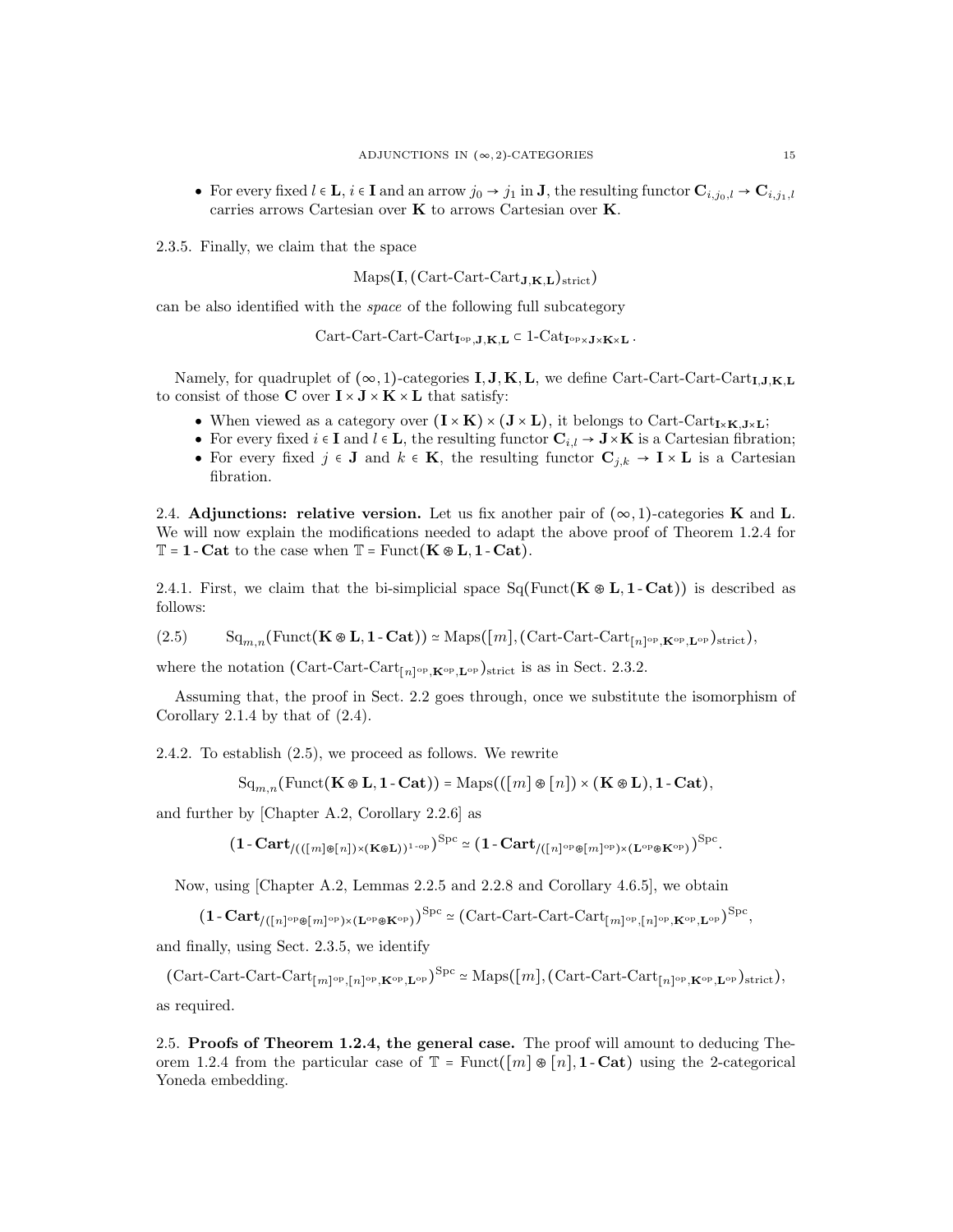2.5.1. For a target category T we consider its Yoneda embedding

$$
\mathbb{T} \stackrel{\mathrm{Y}_{\mathrm{on}_\mathbb{T}}}{\hookrightarrow} \mathrm{Funct}(\mathbb{T}^{1\text{-op}},\mathbf{1}\text{-}\mathbf{Cat}).
$$

Consider the commutative diagram

$$
\begin{array}{ccc}\n\text{Maps}_{2\text{-Cat}}(\mathbb{S}^{R_{\mathbf{C}}}, \mathbb{T}) & \longrightarrow & \text{Maps}_{2\text{-Cat}}(\mathbb{S}, \mathbb{T})^{R_{\mathbf{C}}} \\
\downarrow & & \downarrow \\
\text{S}^{R_{\mathbf{C}}}\text{ Funct}(\mathbb{T}^{1-\text{OD } 1}, \mathbf{Cat}) & \downarrow & \downarrow \\
\end{array}
$$

 $\mathrm{Maps}_{2\text{-}\mathrm{Cat}}\left( \mathbb{S}^{R_{\mathbf{C}}}, \mathrm{Funct}(\mathbb{T}^{1\text{-}\mathrm{op}},\mathbf{1\text{-}Cat}) \right) \xrightarrow{\hspace*{1.5cm}} \mathrm{Maps}_{2\text{-}\mathrm{Cat}}\left( \mathbb{S}, \mathrm{Funct}(\mathbb{T}^{1\text{-}\mathrm{op}},\mathbf{1\text{-}Cat}) \right)^{R_{\mathbf{C}}},$ where the vertical arrows are fully faithful embeddings.

We claim that it is sufficient to show that the bottom arrow in the above diagram, i.e.,

 $(2.6)$  Maps<sub>2-Cat</sub>  $(\mathbb{S}^{R_{\mathbf{C}}}, \text{Funct}(\mathbb{T}^{1-\text{op}}, 1-\mathbf{Cat})) \rightarrow \text{Maps}_{2-\text{Cat}}(\mathbb{S}, \text{Funct}(\mathbb{T}^{1-\text{op}}, 1-\mathbf{Cat}))^{R_{\mathbf{C}}},$ is an isomorphism.

2.5.2. Indeed, if this is the case, we obtain that the functor

$$
\mathrm{Maps}_{2\text{-}\mathrm{Cat}}(\mathbb{S}^{R_{\mathbf{C}}}, \mathbb{T}) \to \mathrm{Maps}_{2\text{-}\mathrm{Cat}}(\mathbb{S}, \mathbb{T})^{R_{\mathbf{C}}}
$$

is fully faithful, and it remains to show that it is essentially surjective.

This follows from the next general assertion:

**Lemma 2.5.3.** Let  $\mathbb{T}_1 \rightarrow \mathbb{T}_2$  be a fully faithful functor. Then the diagram of spaces

$$
\begin{array}{ccc}\n\text{Maps}_{2\text{-}\mathrm{Cat}}(\mathbb{S}^{R_{\mathbf{C}}}, \mathbb{T}_{1}) & \longrightarrow & \text{Maps}_{2\text{-}\mathrm{Cat}}(\mathbb{S}^{R_{\mathbf{C}}}, \mathbb{T}_{2}) \\
\downarrow & & \downarrow \\
\text{Maps}_{2\text{-}\mathrm{Cat}}(\mathbb{S}, \mathbb{T}_{1}) & \longrightarrow & \text{Maps}_{2\text{-}\mathrm{Cat}}(\mathbb{S}, \mathbb{T}_{2})\n\end{array}
$$

is a pull-back square.

*Proof.* Let us be given a functor  $\mathbb{S}^{R_{\mathbf{C}}} \to \mathbb{T}_2$ , such that the composition

$$
\mathbb{S} \to \mathbb{S}^{R_{\mathbf{C}}} \to \mathbb{T}_2
$$

factors through  $\mathbb{T}_1 \subset \mathbb{T}_2$ . We wish to show that the initial functor also factors through  $\mathbb{T}_1 \subset \mathbb{T}_2$ .

Consider the corresponding map of bi-simplicial spaces

$$
\left(\mathrm{Sq}^{\mathrm{Pair}}_{\bullet,\bullet}(\mathbb{S}^{2\text{-op}}, \mathbf{C})\right)^{\mathrm{vert-op}} \to \mathrm{Sq}_{\bullet,\bullet}(\mathbb{T}_2).
$$

We wish to show that it takes values in  $Sq_{\bullet,\bullet}(\mathbb{T}_1) \subset Sq_{\bullet,\bullet}(\mathbb{T}_2)$ .

The latter is enough to check on  $(0, 0)$ -simplicies, and the assertion follows from the assumption as  $p$ 

$$
\mathrm{Sq}^{\sim}_{0,0}(\mathbb{S}) \rightarrow \left(\mathrm{Sq}^{\mathrm{Pair}}_{0,0}(\mathbb{S}^{2\text{-op}}, \mathbf{C})\right)^{\mathrm{vert}\text{-o}}
$$

 $\Box$ 

is an isomorphism.

2.5.4. Thus, we wish to show that for  $\mathcal{S}, \mathbb{T} \in 2$ -Cat, the map

$$
\mathrm{Maps}_{2\text{-}\mathrm{Cat}}\left(\mathbb{S}^{R\mathbf{c}},\mathrm{Funct}(\mathbb{T},\mathbf{1}\text{-}\mathbf{Cat})\right)\rightarrow\mathrm{Maps}_{2\text{-}\mathrm{Cat}}\left(\mathbb{S},\mathrm{Funct}(\mathbb{T},\mathbf{1}\text{-}\mathbf{Cat})\right)
$$

is an isomorphism with essential image

$$
\mathrm{Maps}_{2\text{-}\mathrm{Cat}}\left(\mathbb{S}, \mathrm{Funct}(\mathbb{T}, \mathbf{1}\text{-}\mathbf{Cat})\right)^{R_{\mathbf{C}}} \subset \mathrm{Maps}_{2\text{-}\mathrm{Cat}}\left(\mathbb{S}, \mathrm{Funct}(\mathbb{T}, \mathbf{1}\text{-}\mathbf{Cat})\right).
$$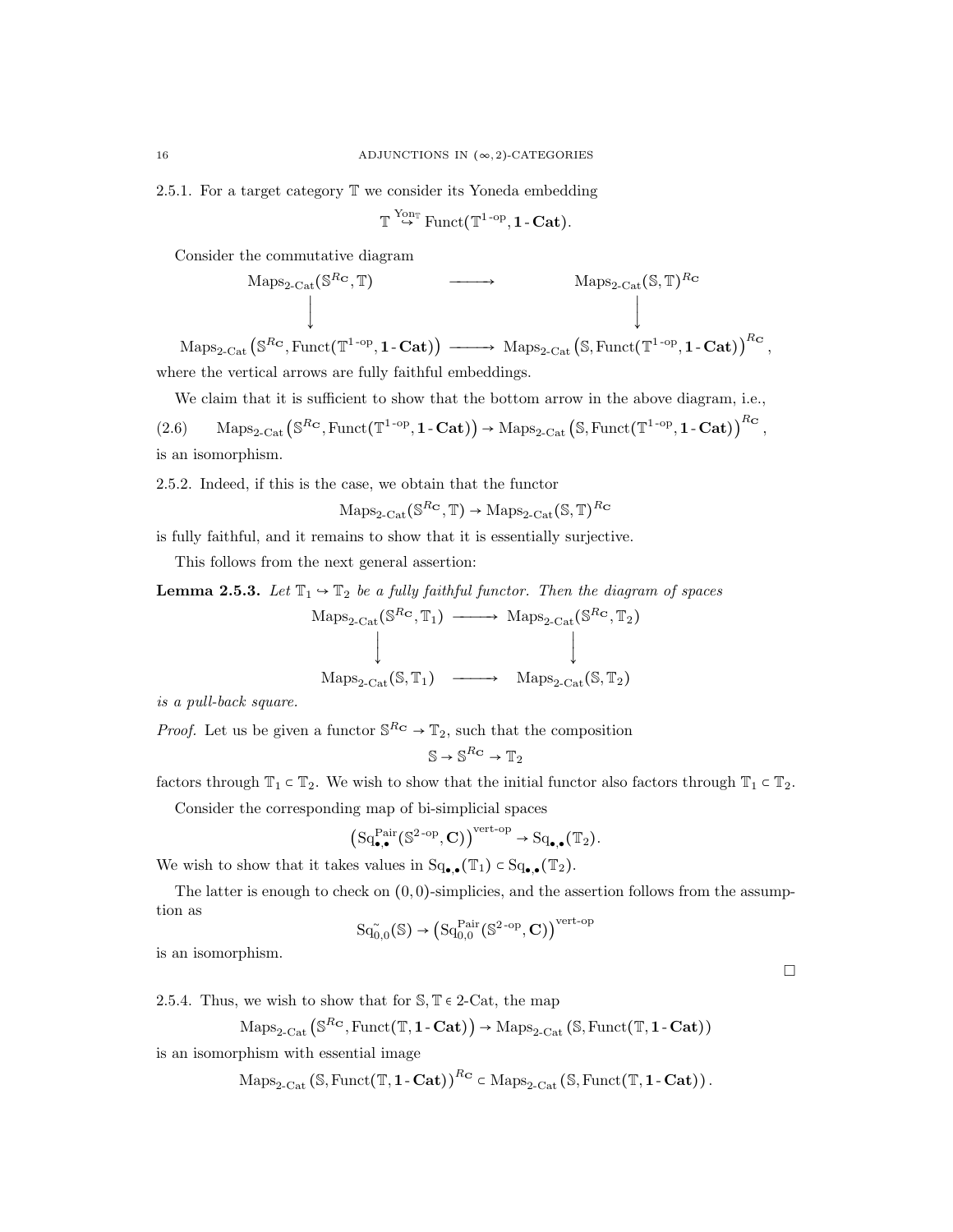2.5.5. For any  $\mathbb{S}' \in 2$ -Cat, the space  $\text{Maps}_{2-\text{Cat}}(\mathbb{S}', \text{Funct}(\mathbb{T}, 1-\text{Cat}))$  can be described as that of bi-simplicial functors

$$
\mathrm{Sq}_{\bullet,\bullet}(\mathbb{T}) \to \mathrm{Sq}_{\bullet,\bullet}\left(\mathrm{Funct}(\mathbb{S}',\mathbf{1}\text{-}\mathbf{Cat})\right).
$$

Note that the bi-simplicial space  $Sq_{\bullet,\bullet}$  (Funct( $\mathcal{S}', \mathbf{1}-\mathbf{Cat}$ )) identifies with

 $\text{Maps}_{2\text{-}\text{Cat}}(\mathbb{S}', \text{Funct}([\bullet] \circledast [\bullet], \mathbf{1}\text{-}\textbf{Cat})),$ 

where the bi-simplicial  $(\infty, 2)$ -category Funct( $\lceil \cdot \rceil \otimes \lceil \cdot \rceil$ , 1 - Cat) attaches to m, n the  $(\infty, 2)$ category

$$
Funct([m] \otimes [n], \mathbf{1}\text{-}\mathbf{Cat}).
$$

2.5.6. Note that under the above identification

 $\text{Maps}_{2\text{-}\text{Cat}}(\mathbb{S}, \text{Funct}(\mathbb{T}, 1\text{-}\text{Cat})) \simeq$ 

$$
\simeq \mathrm{Maps}_{\mathrm{Spc}^{\mathbf{\Delta}^\mathrm{op}\times\mathbf{\Delta}^\mathrm{op}}} \left(\mathrm{Sq}_{\bullet,\bullet}(\mathbb{T}),\mathrm{Maps}_{2\text{-}\mathrm{Cat}}\left(\mathbb{S},\mathrm{Funct}(\llbracket\bullet\rrbracket\circledast\llbracket\bullet\rrbracket,1\text{-}\mathbf{Cat})\right)\right),
$$

the subspace

$$
\mathrm{Maps}_{2\text{-}\mathrm{Cat}}\left( \mathbb{S}, \mathrm{Funct}(\mathbb{T}, \mathbf{1}\text{-}\mathbf{Cat}) \right)^{R_{\mathbf{C}}} \subset \mathrm{Maps}\left( \mathbb{S}, \mathrm{Funct}(\mathbb{T}, \mathbf{1}\text{-}\mathbf{Cat}) \right)
$$

maps to

$$
(2.7) \quad \mathrm{Maps}_{\mathrm{Spc}^{\mathbf{\Delta}^{\mathrm{op}}\times\mathbf{\Delta}^{\mathrm{op}}}}\left(\mathrm{Sq}_{\bullet,\bullet}(\mathbb{T}),\mathrm{Maps}_{2\text{-Cat}}\left(\mathbb{S},\mathrm{Funct}([\bullet]\circledast[\bullet],\mathbf{1}\text{-}\mathbf{Cat})\right)^{R_{\mathbf{C}}}\right)\subset\\\qquad \qquad \subset \mathrm{Maps}_{\mathrm{Spc}^{\mathbf{\Delta}^{\mathrm{op}}\times\mathbf{\Delta}^{\mathrm{op}}}}\left(\mathrm{Sq}_{\bullet,\bullet}(\mathbb{T}),\mathrm{Maps}_{2\text{-Cat}}\left(\mathbb{S},\mathrm{Funct}([\bullet]\circledast[\bullet],\mathbf{1}\text{-}\mathbf{Cat})\right)\right).
$$

Hence, we obtain that it is enough to show that the map

$$
\begin{aligned} \mathrm{Maps}_{\mathrm{Spc}^{\mathbf{\Delta}^{\mathrm{op}}\times\mathbf{\Delta}^{\mathrm{op}}}}\left(\mathrm{Sq}_{\bullet,\bullet}(\mathbb{T}),\mathrm{Maps}_{2\text{-}\mathrm{Cat}}\left(\mathbb{S}^{R\mathbf{C}},\mathrm{Funct}([\bullet]\circledast[\bullet],\mathbf{1}\text{-}\mathbf{Cat})\right)\right) &\rightarrow \\ &\rightarrow \mathrm{Maps}_{\mathrm{Spc}^{\mathbf{\Delta}^{\mathrm{op}}\times\mathbf{\Delta}^{\mathrm{op}}}}\left(\mathrm{Sq}_{\bullet,\bullet}(\mathbb{T}),\mathrm{Maps}_{2\text{-}\mathrm{Cat}}\left(\mathbb{S},\mathrm{Funct}([\bullet]\circledast[\bullet],\mathbf{1}\text{-}\mathbf{Cat})\right)\right)\right) \end{aligned}
$$

is an isomorphism onto the subspace (2.7).

2.5.7. To prove the latter, it is sufficient to show that for every  $m, n$ , the map

$$
\operatorname{Maps}_{2\text{-}\mathrm{Cat}}\left(\mathbb{S}^{R_{\mathbf{C}}},\operatorname{Funct}([m]\otimes[n],\mathbf{1}\text{-}\mathbf{Cat})\right)\to\operatorname{Maps}_{2\text{-}\mathrm{Cat}}\left(\mathbb{S},\operatorname{Funct}([m]\otimes[n],\mathbf{1}\text{-}\mathbf{Cat}))\right)
$$

is an isomorphism onto

$$
\operatorname{Maps}_{2\text{-}\mathrm{Cat}}(\mathbb{S},\operatorname{Funct}([m]\otimes [n],1-\mathbf{Cat}))^{R_{\mathbf{C}}} \subset \operatorname{Maps}_{2\text{-}\mathrm{Cat}}(\mathbb{S},\operatorname{Funct}([m]\otimes [n],1-\mathbf{Cat})).
$$

2.5.8. However, the latter statement is the assertion of Theorem 1.2.4 for the target category Funct( $[m] \otimes [n]$ , 1 - Cat), and it holds due to Sect. 2.4.

#### 3. Adjunction with parameters

Our current goal is to lift the isomorphism of spaces

$$
\mathrm{Maps}_{2\text{-}\mathrm{Cat}}(\mathbb{S}, \mathbb{T})^R \simeq \mathrm{Maps}_{2\text{-}\mathrm{Cat}}(\mathbb{S}^{1\&2\text{-}\mathrm{op}}, \mathbb{T})^L,
$$

which is part of the statement of Corollary 1.3.4 to an equivalence of  $(\infty, 2)$ -categories

(3.1) 
$$
\text{Funct}(\mathbb{S}, \mathbb{T})^R_{\text{right-lax}} \simeq \text{Funct}(\mathbb{S}^{1\&2\text{-op}}, \mathbb{T})^L_{\text{left-lax}}.
$$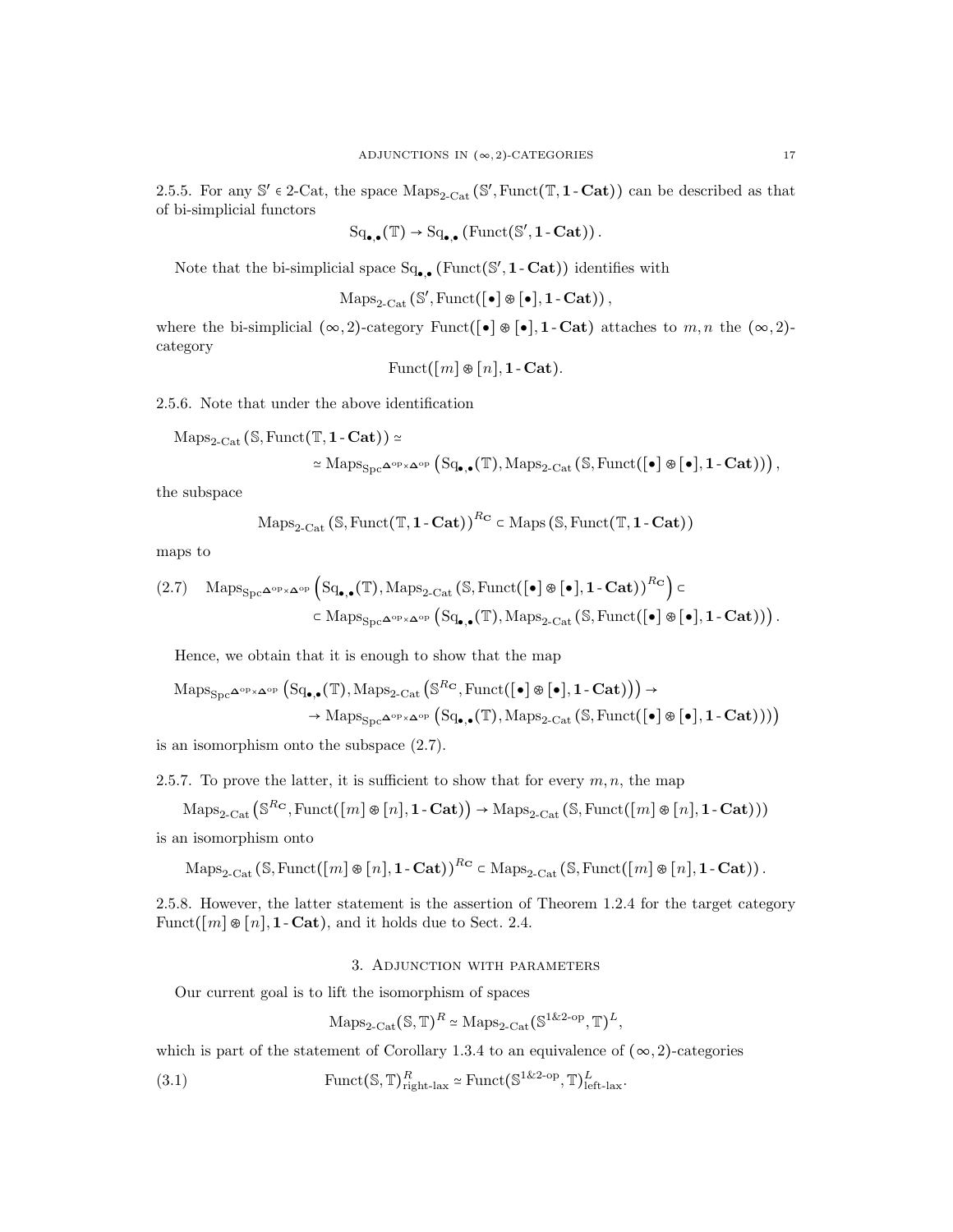3.1. The set-up for adjunction with parameters. By definition, for an  $(\infty, 2)$ -category X, we have

$$
\mathrm{Maps}_{2\text{-}\mathrm{Cat}}(\mathbb{X}, \mathrm{Funct}(\mathbb{S}, \mathbb{T})_{\text{right-lax}}) = \mathrm{Maps}_{2\text{-}\mathrm{Cat}}(\mathbb{X} \otimes \mathbb{S}, \mathbb{T})
$$

and

$$
\mathrm{Maps}_{2\text{-}\mathrm{Cat}}(\mathbb{X}, \mathrm{Funct}(\mathbb{S}^{1\&2\text{-}\mathrm{op}}, \mathbb{T})_{\mathrm{left\text{-}lax}})=\mathrm{Maps}_{2\text{-}\mathrm{Cat}}(\mathbb{S}^{1\&2\text{-}\mathrm{op}}\otimes \mathbb{X}, \mathbb{T}).
$$

Hence, we have the subspaces

(3.2) 
$$
\operatorname{Maps}_{2\text{-}\mathrm{Cat}}(\mathbb{X} \otimes \mathbb{S}, \mathbb{T})^{\mathbb{S}_R} \subset \operatorname{Maps}_{2\text{-}\mathrm{Cat}}(\mathbb{X} \otimes \mathbb{S}, \mathbb{T})
$$

and

(3.3) 
$$
\operatorname{Maps}_{2\text{-}\mathrm{Cat}}(\mathbb{S}^{1\&2\text{-}\mathrm{op}} \otimes \mathbb{X}, \mathbb{T})^{\mathbb{S}_L} \subset \operatorname{Maps}_{2\text{-}\mathrm{Cat}}(\mathbb{S}^{1\&2\text{-}\mathrm{op}} \otimes \mathbb{X}, \mathbb{T}),
$$

corresponding to

$$
\mathrm{Maps}_{2\text{-}\mathrm{Cat}}(\mathbb{X}, \mathrm{Funct}(\mathbb{S}, \mathbb{T})_{\mathrm{right\text{-}lax}}^{R}) \subset \mathrm{Maps}_{2\text{-}\mathrm{Cat}}(\mathbb{X}, \mathrm{Funct}(\mathbb{S}, \mathbb{T})_{\mathrm{right\text{-}lax}})
$$

and

$$
\mathrm{Maps}_{2\text{-}\mathrm{Cat}}(\mathbb{X}, \mathrm{Funct}(\mathbb{S}^{1\&2\text{-}\mathrm{op}}, \mathbb{T})^{L}_{\mathrm{left-lax}}) \subset \mathrm{Maps}_{2\text{-}\mathrm{Cat}}(\mathbb{X}, \mathrm{Funct}(\mathbb{S}^{1\&2\text{-}\mathrm{op}}, \mathbb{T})_{\mathrm{left-lax}}),
$$

respectively.

We will interpret the subspaces  $(3.2)$  and  $(3.3)$  via the universal adjointable functors of Theorem 1.2.4, which will allow to construct the desired equivalence

$$
\mathrm{Maps}_{2\text{-}\mathrm{Cat}}(\mathbb{X} \circledast \mathbb{S}, \mathbb{T})^{\mathbb{S}_R} \simeq \mathrm{Maps}_{2\text{-}\mathrm{Cat}}(\mathbb{S}^{1 \& 2\text{-}\mathrm{op}} \circledast \mathbb{X}, \mathbb{T})^{\mathbb{S}_L}.
$$

3.1.1. We start with a pair of  $(\infty, 2)$ -categories  $\mathbb{S}_1$  and  $\mathbb{S}_2$ , and consider their Gray product  $\mathbb{S}_1 \otimes \mathbb{S}_2$ 

We let  $C_1$  be the 1-full subcategory in  $(\mathbb{S}_1 \otimes \mathbb{S}_2)^{1-\text{Cat}}$ , corresponding to 1-morphisms of the form

$$
(s_1, s_2) \xrightarrow{(\alpha, id)} (s'_1, s_2), \quad \alpha \in \text{Maps}_{\mathbb{S}}(s_1, s'_1).
$$

We let  $\mathbb{C}_2$  be the 1-full subcategory in  $(\mathbb{S}_1 \otimes \mathbb{S}_2)^{1-\text{Cat}}$ , corresponding to 1-morphisms of the form

$$
(s_1, s_2) \xrightarrow{\text{(id, \beta)}} (s_1, s'_2), \quad \beta \in \text{Maps}_{\mathbb{S}}(s_2, s'_2).
$$

Consider the corresponding  $(\infty, 2)$ -categories

$$
(\mathbb{S}_1 \otimes \mathbb{S}_2)^{R_{\mathbb{S}_2}} \coloneqq (\mathbb{S}_1 \otimes \mathbb{S}_2)^{R_{\mathbf{C}_2}} \text{ and } (\mathbb{S}_1 \otimes \mathbb{S}_2, \mathbb{T})^{L_{\mathbb{S}_1}} \coloneqq (\mathbb{S}_1 \otimes \mathbb{S}_2)^{R_{\mathbf{C}_1}},
$$

see Sect. 1.2.1.

3.1.2. For another  $(\infty, 2)$ -category, let

$$
\mathrm{Maps}(\mathbb{S}_1 \otimes \mathbb{S}_2, \mathbb{T})^{R_{\mathbb{S}_2}} \coloneqq \mathrm{Maps}(\mathbb{S}_1 \otimes \mathbb{S}_2, \mathbb{T})^{R_{\mathbf{C}_2}}
$$

and

$$
\mathrm{Maps}(\mathbb{S}_1 \otimes \mathbb{S}_2, \mathbb{T})^{L_{\mathbb{S}_1}} \coloneqq \mathrm{Maps}(\mathbb{S}_1 \otimes \mathbb{S}_2, \mathbb{T})^{L_{\mathbf{C}_1}}
$$

denote the corresponding full subspaces, see Sect. 1.1.8.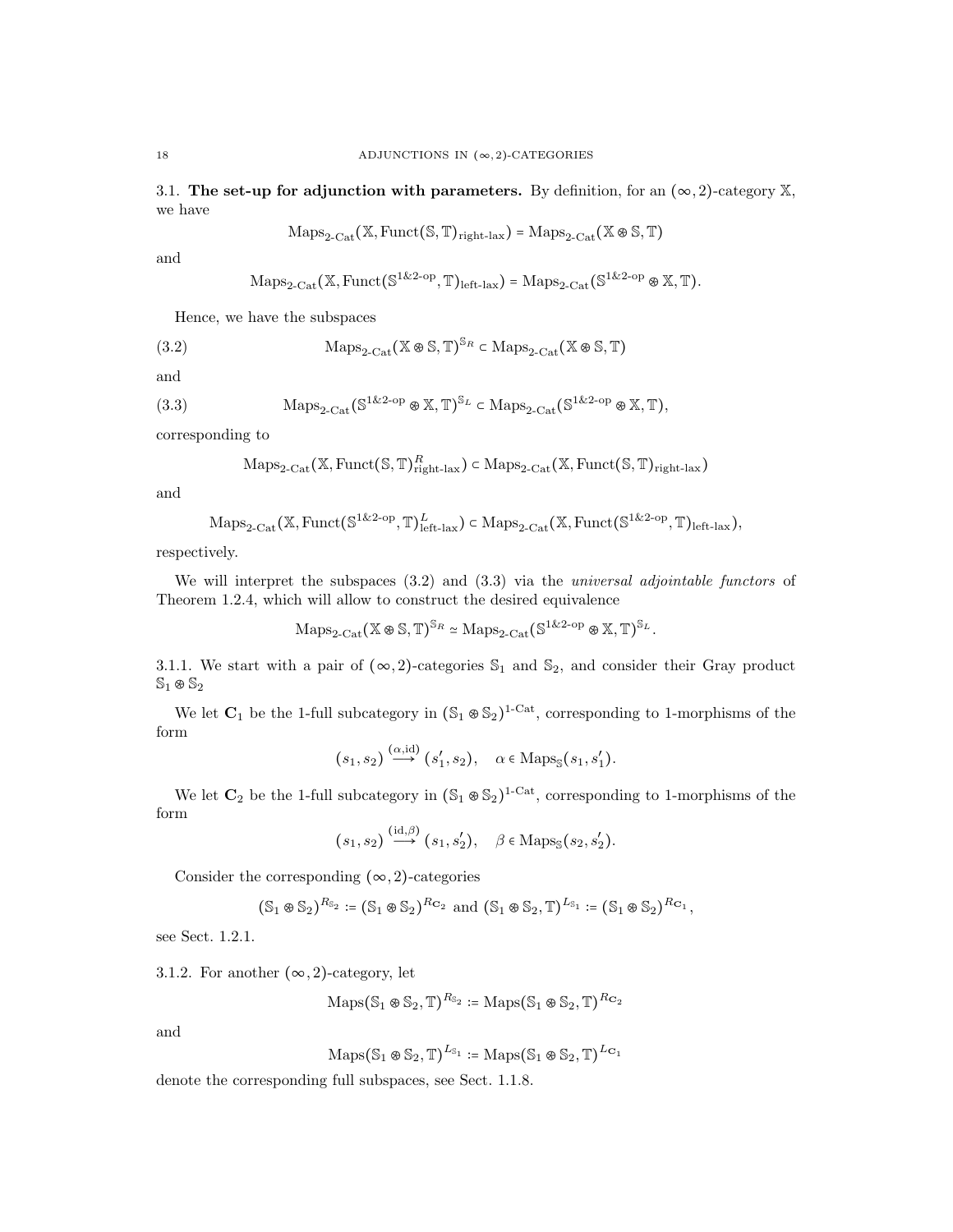3.1.3. Consider the bi-simplicial space

$$
(\mathrm{Sq}^{\widetilde{\bullet}}_{\bullet,\bullet}(\mathbb{S}_2^{1\text{-op}}))^{\mathrm{reflect}} \times \mathrm{Sq}^{\widetilde{\bullet}}_{\bullet,\bullet}(\mathbb{S}_1).
$$

Recall (see [Chapter A.1, Formula (4.6)]), there is a canonically defined map

$$
(3.4) \qquad (Sq_{\bullet,\bullet}^{\tilde{}}(\mathbb{S}_2^{1-\text{op}}))^{reflect} \times Sq_{\bullet,\bullet}^{\tilde{}}(\mathbb{S}_1) \to Sq_{\bullet,\bullet}(\mathbb{S}_2^{1\&2-\text{op}} \otimes \mathbb{S}_1).
$$

Moreover, by [Chapter A.1, Proposition 4.5.4], the map

(3.5) 
$$
\mathfrak{L}^{\mathrm{Sq}}\left( \left( \mathrm{Sq}_{\bullet,\bullet}^{\sim}(\mathbb{S}_{2}^{1\text{-op}}) \right) ^{\mathrm{reflect}} \times \mathrm{Sq}_{\bullet,\bullet}^{\sim}(\mathbb{S}_{1}) \right) \to \mathbb{S}_{2}^{1\& 2\text{-op}} \otimes \mathbb{S}_{1},
$$

obtained from (3.4) by adjunction, is an isomorphism.

3.1.4. We claim that there is a canonically defined map

(3.6) 
$$
\mathfrak{L}^{\mathrm{Sq}}\left((\mathrm{Sq}_{\bullet,\bullet}^{\sim}(\mathbb{S}_{2}^{1\text{-op}}))^{\mathrm{reflect}} \times \mathrm{Sq}_{\bullet,\bullet}^{\sim}(\mathbb{S}_{1})\right) \to (\mathbb{S}_{1} \otimes \mathbb{S}_{2})^{R_{\mathbb{S}_{2}}}.
$$

Indeed, using [Chapter A.1, Formula (4.6)] again, we obtain a map

$$
(\mathrm{Sq}^{\sim}_{\bullet,\bullet}(\mathbb{S}_2))^{\mathrm{reflect}} \times \mathrm{Sq}^{\sim}_{\bullet,\bullet}(\mathbb{S}_1^{2\text{-op}}) \to \mathrm{Sq}_{\bullet,\bullet}(\mathbb{S}_2^{2\text{-op}} \otimes \mathbb{S}_1^{2\text{-op}}).
$$

However, it follows by unwinding the construction, that the essential image of the latter map belongs to the full subspace

$$
\mathrm{Sq}^{\mathrm{Pair}}_{\bullet,\bullet}(\mathbb{S}_2^{2\text{-op}} \otimes \mathbb{S}_1^{2\text{-op}}, \mathbf{C}_2) \subset \mathrm{Sq}_{\bullet,\bullet}(\mathbb{S}_2^{2\text{-op}} \otimes \mathbb{S}_1^{2\text{-op}})
$$

thereby giving rise to a map

$$
(3.7) \qquad (Sq_{\bullet,\bullet}^{(S_2)})^{\text{reflect}} \times Sq_{\bullet,\bullet}^{(S_2^2-\text{op})} \to Sq_{\bullet,\bullet}^{\text{Pair}}(S_2^{2-\text{op}} \otimes S_1^{2-\text{op}}, \mathbf{C}_2)
$$

Now, the sought-for map (3.6) is given by applying  $\mathfrak{L}^{\text{Sq}}$  to the composite map

$$
(3.8) \quad (Sq_{\bullet,\bullet}^{\sim}(S_2^{1-op}))^{reflect} \times Sq_{\bullet,\bullet}^{\sim}(S_1) \simeq ((Sq_{\bullet,\bullet}^{\sim}(S_2))^{horiz-op})^{reflect} \times (Sq_{\bullet,\bullet}^{\sim}(S_1^{2-op}))^{vert-op} \simeq
$$

$$
\simeq ((Sq_{\bullet,\bullet}^{\sim}(S_2))^{reflect} \times Sq_{\bullet,\bullet}^{\sim}(S_1^{2-op}))^{vert-op} \xrightarrow{(Sq_{\bullet,\bullet}^{Par}(S_2^{2-op} \otimes S_1^{2-op}, C_2))^{vert-op} \simeq
$$

$$
\simeq ((Sq_{\bullet,\bullet}^{Pair}((S_1 \otimes S_2)^{2-op}, C_2))^{vert-op}.
$$

3.1.5. We claim:

Theorem 3.1.6. The composition

$$
\begin{aligned}\n\text{Maps}(\mathbb{S}_1 \otimes \mathbb{S}_2, \mathbb{T})^{R_{\mathbb{S}_2}} &\simeq \text{Maps}((\mathbb{S}_1 \otimes \mathbb{S}_2)^{R_{\mathbb{S}_2}}, \mathbb{T}) \xrightarrow{(\mathbb{3}.6)} \\
&\to \text{Maps}(\mathfrak{L}^{\text{Sq}}((\text{Sq}_{\bullet,\bullet}(\mathbb{S}_2^{1-\text{op}}))^{\text{reflect}} \times \text{Sq}_{\bullet,\bullet}(\mathbb{S}_1)), \mathbb{T})) \xrightarrow{(\mathbb{3}.5)} \text{Maps}(\mathbb{S}_2^{1\&2-\text{op}} \otimes \mathbb{S}_1, \mathbb{T})\n\end{aligned}
$$

is fully faithful with essential image equal to

$$
\mathrm{Maps}(\mathbb{S}_2^{1\& 2\text{-} \mathrm{op}}\otimes \mathbb{S}_1, \mathbb{T})^{L_{\mathbb{S}_2^{1\& 2\text{-} \mathrm{op}}}} \subset \mathrm{Maps}(\mathbb{S}_2^{1\& 2\text{-} \mathrm{op}}\otimes \mathbb{S}_1, \mathbb{T}).
$$

As a corollary, we obtain:

Corollary 3.1.7. There exists a canonical isomorphism

$$
\mathrm{Maps}(\mathbb{S}_1 \circledast \mathbb{S}_2, \mathbb{T})^{R_{\mathbb{S}_2}} \simeq \mathrm{Maps}(\mathbb{S}_2^{1\& 2\text{-}op} \circledast \mathbb{S}_1, \mathbb{T})^{L_{\mathbb{S}_2^{1\& 2\text{-}op}}}.
$$

3.1.8. Since the equivalence of Corollary 3.1.7 is by construction functorial in  $\mathbb{S}_1 \in 2$ -Cat, we obtain:

Corollary 3.1.9. For  $\mathcal{S}, \mathbb{T} \in 2$ -Cat, the isomorphism of (1.10) upgrades to an equivalence of  $(\infty, 2)$ -categories

$$
\text{Funct}(\mathbb{S}, \mathbb{T})^R_{\text{right-lax}} \simeq \text{Funct}(\mathbb{S}^{1 \& 2\text{-op}}, \mathbb{T})^L_{\text{left-lax}}.
$$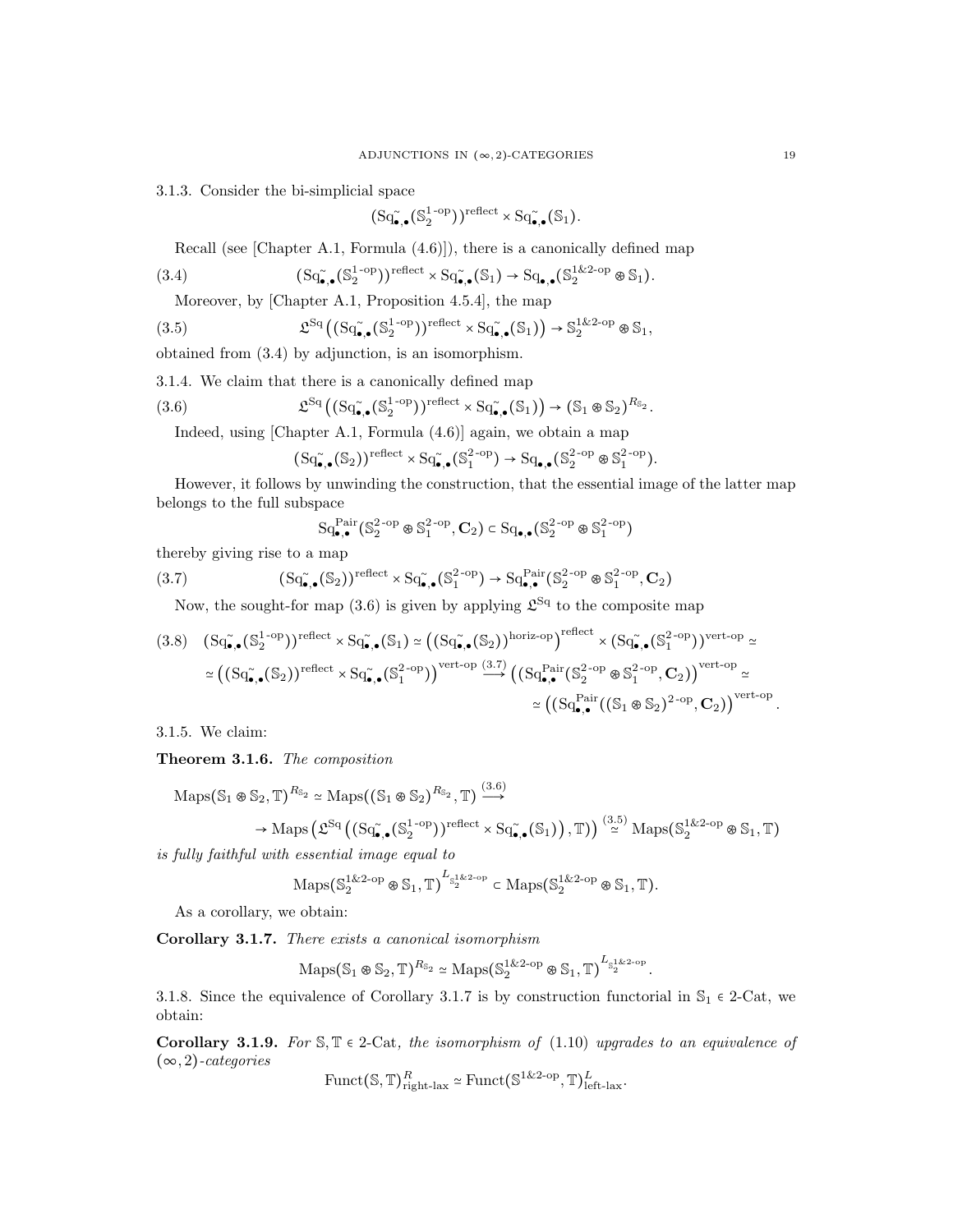3.2. Proof of Theorem 3.1.6. We will give a proof in the particular case when the target category T is 1 - Cat. The general case is deduced by the same procedure as one employed in Sect. 2.5.

3.2.1. First, we claim that the assertion holds for  $1$ -Cat replaced by  $1$ -Cat<sup>ordn</sup>, i.e., when we consider functors from  $\mathbb{S}^{2\text{-op}}$  (resp.,  $\mathbb{S}^{L}$ ) with values in ordinary 2-categories. This can be checked directly as in Sect. 1.4.

3.2.2. The datum of a map

$$
\mathfrak{L}^{\mathrm{Sq}} \left( \left( \mathrm{Sq}_{\bullet,\bullet}^{\text{''}}(\mathbb{S}_2^{1\text{-op}}) \right)^{\mathrm{reflect}} \times \mathrm{Sq}_{\bullet,\bullet}^{\text{''}}(\mathbb{S}_1) \right) \to \mathbf{1}\text{-}\mathbf{Cat}
$$

is equivalent to the datum of a map of bi-simplicial spaces

$$
(\mathrm{Sq}^{\tilde{}}_{\bullet,\bullet}(\mathbb{S}_{2}^{1\text{-op}}))^{\mathrm{reflect}} \times \mathrm{Sq}^{\tilde{}}_{\bullet,\bullet}(\mathbb{S}_{1}) \to \mathrm{Sq}_{\bullet,\bullet}(1\text{-}\mathbf{Cat}),
$$

or equivalently

$$
\left((\mathrm{Sq}_{\bullet,\bullet}^{\sim}(\mathbb{S}_2^{1\operatorname{-op}}))^{reflect}\times \mathrm{Sq}_{\bullet,\bullet}^{\sim}(\mathbb{S}_1)\right)^{\mathrm{vert}\operatorname{-op}}\to \left(\mathrm{Sq}_{\bullet,\bullet}(1\operatorname{-}\mathbf{Cat})\right)^{\mathrm{vert}\operatorname{-op}}.
$$

3.2.3. Let us describe the subspace

$$
\mathrm{Maps}_{\mathrm{Spc}^{\mathbf{\Delta}^{\mathrm{op}}\times\mathbf{\Delta}^{\mathrm{op}}}}\left(\left((\mathrm{Sq}_{\bullet,\bullet}^{\sim}(\mathbb{S}_{2}^{1\text{-op}}))^{\mathrm{reflect}} \times \mathrm{Sq}_{\bullet,\bullet}^{\sim}(\mathbb{S}_{1})\right)^{\mathrm{vert}\text{-op}},\left(\mathrm{Sq}_{\bullet,\bullet}^{\sim}(1-\mathbf{Cat})\right)^{\mathrm{vert}\text{-op}}\right)^{L_{\mathbb{S}_{2}^{1\&2}\text{-op}}}\in\\\hspace{-.2cm}\subset \mathrm{Maps}_{\mathrm{Spc}^{\mathbf{\Delta}^{\mathrm{op}}\times\mathbf{\Delta}^{\mathrm{op}}}}\left(\left((\mathrm{Sq}_{\bullet,\bullet}^{\sim}(\mathbb{S}_{2}^{1\text{-op}}))^{\mathrm{reflect}} \times \mathrm{Sq}_{\bullet,\bullet}^{\sim}(\mathbb{S}_{1})\right)^{\mathrm{vert}\text{-op}},\left(\mathrm{Sq}_{\bullet,\bullet}^{\sim}(1-\mathbf{Cat})\right)^{\mathrm{vert}\text{-op}}\right)
$$

that corresponds to

$$
\begin{aligned} \mathrm{Maps}_{2\text{-}\mathrm{Cat}}\big( \mathbb{S}^{1 \& 2\text{-} \mathrm{op}}_2 \otimes \mathbb{S}_1, \mathbf{1\text{-}Cat} \big)^{L_{\mathbb{S}^{1 \& 2\text{-} \mathrm{op}}}} \subset \mathrm{Maps}_{2\text{-}\mathrm{Cat}}\big( \mathbb{S}^{1 \& 2\text{-} \mathrm{op}}_2 \otimes \mathbb{S}_1, \mathbf{1\text{-}Cat} \big)^{\frac{(3.5)}{\simeq}} \\ \mathrm{Maps}_{\mathrm{Spc}^{\mathbf{\Delta}^{\mathrm{op}} \times \mathbf{\Delta}^{\mathrm{op}}}} \big( \big( \mathrm{Sq}^{\sim}_{\bullet,\bullet}(\mathbb{S}^{1\text{-}\mathrm{op}}_2) \big)^{\mathrm{reflect}} \times \mathrm{Sq}^{\sim}_{\bullet,\bullet}(\mathbb{S}_1), \mathrm{Sq}_{\bullet,\bullet}(\mathbf{1\text{-}Cat}) \big) \simeq \\ & \simeq \mathrm{Maps}_{\mathrm{Spc}^{\mathbf{\Delta}^{\mathrm{op}} \times \mathbf{\Delta}^{\mathrm{op}}}} \big( \big( \big( \mathrm{Sq}^{\sim}_{\bullet,\bullet}(\mathbb{S}^{1\text{-}\mathrm{op}}_2) \big)^{\mathrm{reflect}} \times \mathrm{Sq}^{\sim}_{\bullet,\bullet}(\mathbb{S}_1) \big)^{\mathrm{vert}\text{-} \mathrm{op}} , \big( \mathrm{Sq}_{\bullet,\bullet}(\mathbf{1\text{-}Cat}) \big)^{\mathrm{vert}\text{-} \mathrm{op}} \big) \end{aligned}
$$

Namely, we claim that

$$
\mathrm{Maps}_{\mathrm{Spc}^{\mathbf{\Delta}^{\mathrm{op}}\times\mathbf{\Delta}^{\mathrm{op}}}}\Big(\big((\mathrm{Sq}^{\boldsymbol{\mathrm{c}}}_{\bullet,\bullet}(\mathbb{S}^{1-\mathrm{op}}_{2}))^{\mathrm{reflect}}\times\mathrm{Sq}^{\boldsymbol{\mathrm{c}}}_{\bullet,\bullet}(\mathbb{S}_{1})\big)^{\mathrm{vert}\mathrm{op}}\,,\big(\mathrm{Sq}_{\bullet,\bullet}(\mathbf{1}-\mathbf{Cat})\big)^{\mathrm{vert}\mathrm{op}}\Big)^{L_{\mathbb{S}^{1\&2-\mathrm{op}}_{2}}}=\mathrm{Maps}_{\mathrm{Spc}^{\mathbf{\Delta}^{\mathrm{op}}\times\mathbf{\Delta}^{\mathrm{op}}}}\Big(\big((\mathrm{Sq}^{\boldsymbol{\mathrm{c}}}_{\bullet,\bullet}(\mathbb{S}^{1-\mathrm{op}}_{2}))^{\mathrm{reflect}}\times\mathrm{Sq}^{\boldsymbol{\mathrm{c}}}_{\bullet,\bullet}(\mathbb{S}_{1})\big)^{\mathrm{vert}\mathrm{op}}\,,\big(\mathrm{Sq}_{\bullet,\bullet}(\mathbf{1}-\mathbf{Cat})\big)^{\mathrm{vert}\mathrm{op}}\Big),
$$

where

$$
^{\prime}\!\left(\mathrm{Sq}_{\bullet,\bullet}(1\,\mathbf{\text{Cat}})\right)^{\mathrm{vert}\text{-}\mathrm{op}}\subset\left(\mathrm{Sq}_{\bullet,\bullet}(1\,\mathbf{\text{Cat}})\right)^{\mathrm{vert}\text{-}\mathrm{op}}
$$

is as in (2.3).

Indeed, this assertion can be checked at the level of of ordinary categories, where it is a straightforward verification.

3.2.4. To summarize, we obtain a canonical identification

$$
(3.9) \quad \operatorname{Maps}_{2\text{-Cat}}(\mathbb{S}_{2}^{1\&2\text{-op}} \otimes \mathbb{S}_{1}, \mathbf{1\text{-Cat}})^{L_{\mathbb{S}_{2}^{1\&2\text{-op}}}} \simeq
$$

$$
\simeq \operatorname{Maps}_{\operatorname{Spc}} \Delta^{\operatorname{op}} \times \Delta^{\operatorname{op}} \left( \left( (\operatorname{Sq}_{\bullet,\bullet}^{\sim}(\mathbb{S}_{2}^{1-\operatorname{op}}))^{\operatorname{reflect}} \times \operatorname{Sq}_{\bullet,\bullet}^{\sim}(\mathbb{S}_{1}) \right)^{\operatorname{vert-op}}, \left( \operatorname{Sq}_{\bullet,\bullet}(\mathbf{1\text{-Cat}}) \right)^{\operatorname{vert-op}} \right).
$$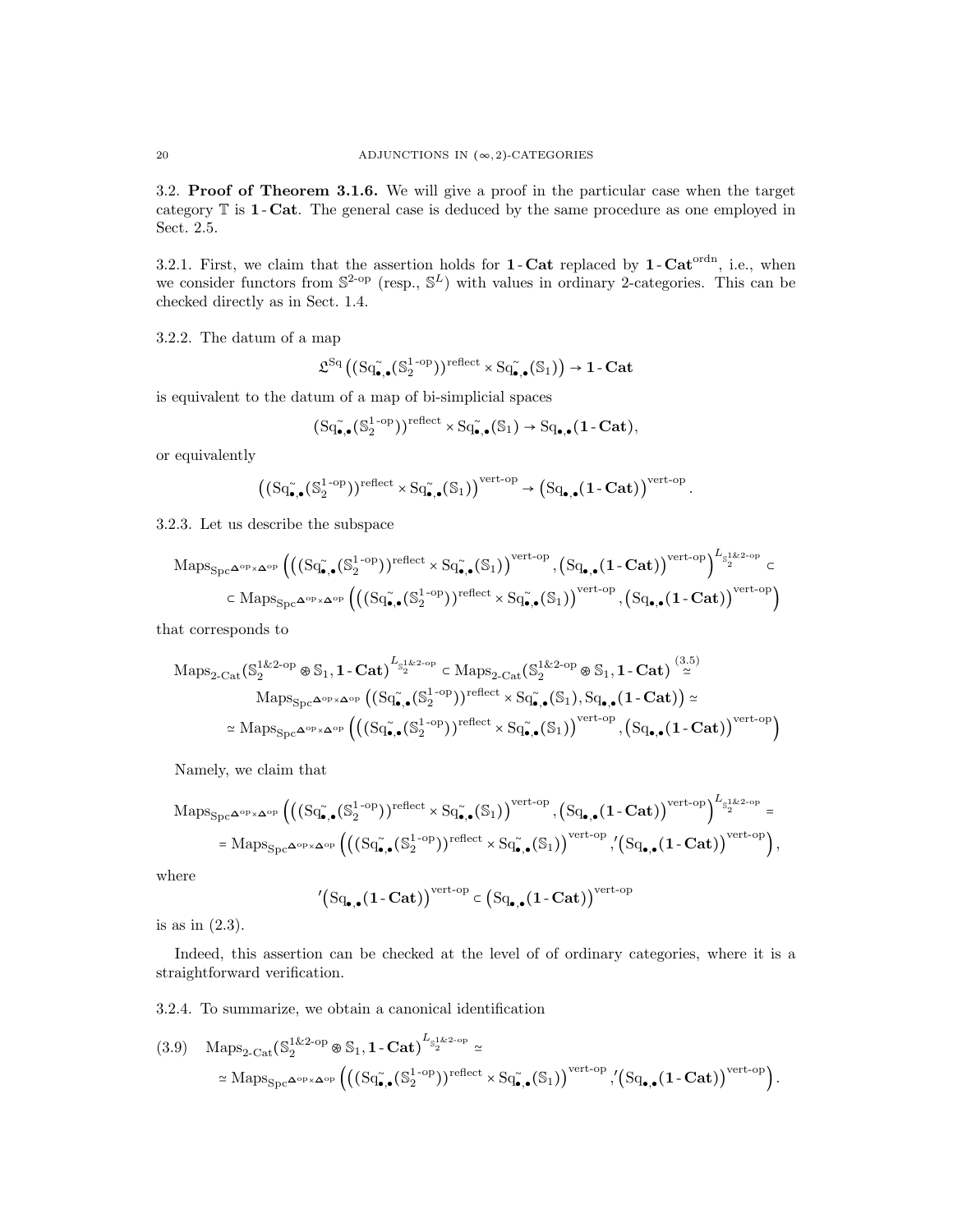3.2.5. According to [Chapter A.1, Proposition 4.5.4], the datum of a map

$$
\mathbb{S}_1\circledast\mathbb{S}_2\to\mathbf{1}\text{-}\mathbf{Cat}
$$

is equivalent to the datum of a bi-simplicial map

$$
(\mathrm{Sq}^{\sim}_{\bullet,\bullet}(\mathbb{S}^{2\text{-op}}_1))^{\mathrm{reflect}} \times \mathrm{Sq}^{\sim}_{\bullet,\bullet}(\mathbb{S}_2) \to \mathrm{Sq}_{\bullet,\bullet}(1\text{-}\mathbf{Cat}),
$$

or, equivalently,

$$
\left( \left( \mathrm{Sq}_{\bullet,\bullet}^{\sim}(\mathbb{S}_1^{2\text{-op}}) \right)^{\text{reflect}} \times \mathrm{Sq}_{\bullet,\bullet}^{\sim}(\mathbb{S}_2) \right)^{\text{reflect}} \to \left( \mathrm{Sq}_{\bullet,\bullet}(\mathbf{1}-\mathbf{Cat}) \right)^{\text{reflect}}.
$$

3.2.6. Let us describe the subspace

$$
\mathrm{Maps}_{\mathrm{Spc}^{\mathbf{\Delta}^{op}\times\mathbf{\Delta}^{op}}} \left( \left( \left( \mathrm{Sq}_{\bullet,\bullet}^{\sim}(\mathbb{S}^{2\text{-op}}_1) \right)^{\mathrm{reflect}} \times \mathrm{Sq}_{\bullet,\bullet}^{\sim}(\mathbb{S}_2) \right)^{\mathrm{reflect}} , \left( \mathrm{Sq}_{\bullet,\bullet}(1-\mathbf{Cat}) \right)^{\mathrm{reflect}} \right)^{R_{\mathbb{S}_2}} \subset \mathrm{Maps}_{\mathrm{Spc}^{\mathbf{\Delta}^{op}\times\mathbf{\Delta}^{op}}} \left( \left( \left( \mathrm{Sq}_{\bullet,\bullet}^{\sim}(\mathbb{S}^{2\text{-op}}_1) \right)^{\mathrm{reflect}} \times \mathrm{Sq}_{\bullet,\bullet}^{\sim}(\mathbb{S}_2) \right)^{\mathrm{reflect}} , \left( \mathrm{Sq}_{\bullet,\bullet}(1-\mathbf{Cat}) \right)^{\mathrm{reflect}} \right)
$$

that corresponds to

$$
\mathrm{Maps}_{2\text{-}\mathrm{Cat}}(\mathbb{S}_1 \otimes \mathbb{S}_2, \mathbf{1}\text{-}\mathbf{Cat})^{R_{\mathbb{S}_2}} \subset \mathrm{Maps}_{2\text{-}\mathrm{Cat}}(\mathbb{S}_1 \otimes \mathbb{S}_2, \mathbf{1}\text{-}\mathbf{Cat}).
$$

Namely, we claim that

$$
\mathrm{Maps}_{\mathrm{Spc}^{\mathbf{\Delta}^{\mathrm{op}}\times\mathbf{\Delta}^{\mathrm{op}}}}\left(\left((\mathrm{Sq}_{\bullet,\bullet}^{\sim}(\mathbb{S}_{1}^{2-\mathrm{op}}))^{\mathrm{reflect}} \times \mathrm{Sq}_{\bullet,\bullet}^{\sim}(\mathbb{S}_{2})\right)^{\mathrm{reflect}},\left(\mathrm{Sq}_{\bullet,\bullet}^{\bullet}(1-\mathbf{Cat})\right)^{\mathrm{reflect}}\right)^{R_{\mathbb{S}_{2}}}=\mathrm{Maps}_{\mathrm{Spc}^{\mathbf{\Delta}^{\mathrm{op}}\times\mathbf{\Delta}^{\mathrm{op}}}}\left(\left((\mathrm{Sq}_{\bullet,\bullet}^{\sim}(\mathbb{S}_{1}^{2-\mathrm{op}}))^{\mathrm{reflect}} \times \mathrm{Sq}_{\bullet,\bullet}^{\sim}(\mathbb{S}_{2})\right)^{\mathrm{reflect}},\left(\mathrm{Sq}_{\bullet,\bullet}(1-\mathbf{Cat})\right)^{\mathrm{reflect}}\right),
$$

where

$$
^{\prime}\!\left(\mathrm{Sq}_{\bullet,\bullet}(1\!\cdot\!\mathrm{Cat})\right)^{\mathrm{reflect}}\subset\left(\mathrm{Sq}_{\bullet,\bullet}(1\!\cdot\!\mathrm{Cat})\right)^{\mathrm{reflect}}
$$

is an in (2.3).

Indeed, this assertion can be checked at the level of of ordinary categories, where it is a straightforward verification.

3.2.7. To summarize, we obtain a canonical identification

$$
(3.10) \quad \text{Maps}_{2\text{-Cat}}(\mathbb{S}_1 \otimes \mathbb{S}_2, \mathbf{1}\text{-Cat})^{R_{\mathbb{S}_2}} \simeq
$$

$$
\simeq \text{Maps}_{\text{Spc}}\Delta^{\text{op}}\times\Delta^{\text{op}}\left(\left(\text{Sq}^{\sim}_{\bullet,\bullet}(\mathbb{S}_1^{2\text{-op}})\right)^{\text{reflect}} \times \text{Sq}^{\sim}_{\bullet,\bullet}(\mathbb{S}_2)\right)^{\text{reflect}}, \left(\text{Sq}_{\bullet,\bullet}(\mathbf{1}\text{-Cat})\right)^{\text{reflect}}\right)
$$

3.2.8. Note that we have a tautological identification:

$$
\left((\mathrm{Sq}^{\sim}_{\bullet,\bullet}(\mathbb{S}_2^{1\operatorname{-op}}))^\mathrm{reflect} \times \mathrm{Sq}^{\sim}_{\bullet,\bullet}(\mathbb{S}_1)\right)^\mathrm{vert\operatorname{-op}} \simeq \left((\mathrm{Sq}^{\sim}_{\bullet,\bullet}(\mathbb{S}_1^{2\operatorname{-op}}))^\mathrm{reflect} \times \mathrm{Sq}^{\sim}_{\bullet,\bullet}(\mathbb{S}_2)\right)^\mathrm{reflect}
$$

Hence, from the isomorphisms (3.9) and (3.10) and the isomorphism

$$
'\big(\mathrm{Sq}_{\bullet,\bullet}(1\text{-}\mathbf{Cat})\big)^{\mathrm{vert-op}} \simeq \big(\mathrm{Sq}_{\bullet,\bullet}(1\text{-}\mathbf{Cat})\big)^{\mathrm{reflect}}\,,
$$

we obtain an identification

$$
(3.11) \t\operatorname{Maps}_{2\text{-}\mathrm{Cat}}(\mathbb{S}_2^{1\&2\text{-}\mathrm{op}}\otimes \mathbb{S}_1, \mathbf{1}\text{-}\mathbf{Cat})^{L_{\mathbb{S}_2^{1\&2\text{-}\mathrm{op}}}} \simeq \operatorname{Maps}_{2\text{-}\mathrm{Cat}}(\mathbb{S}_1 \otimes \mathbb{S}_2, \mathbf{1}\text{-}\mathbf{Cat})^{R_{\mathbb{S}_2}}.
$$

.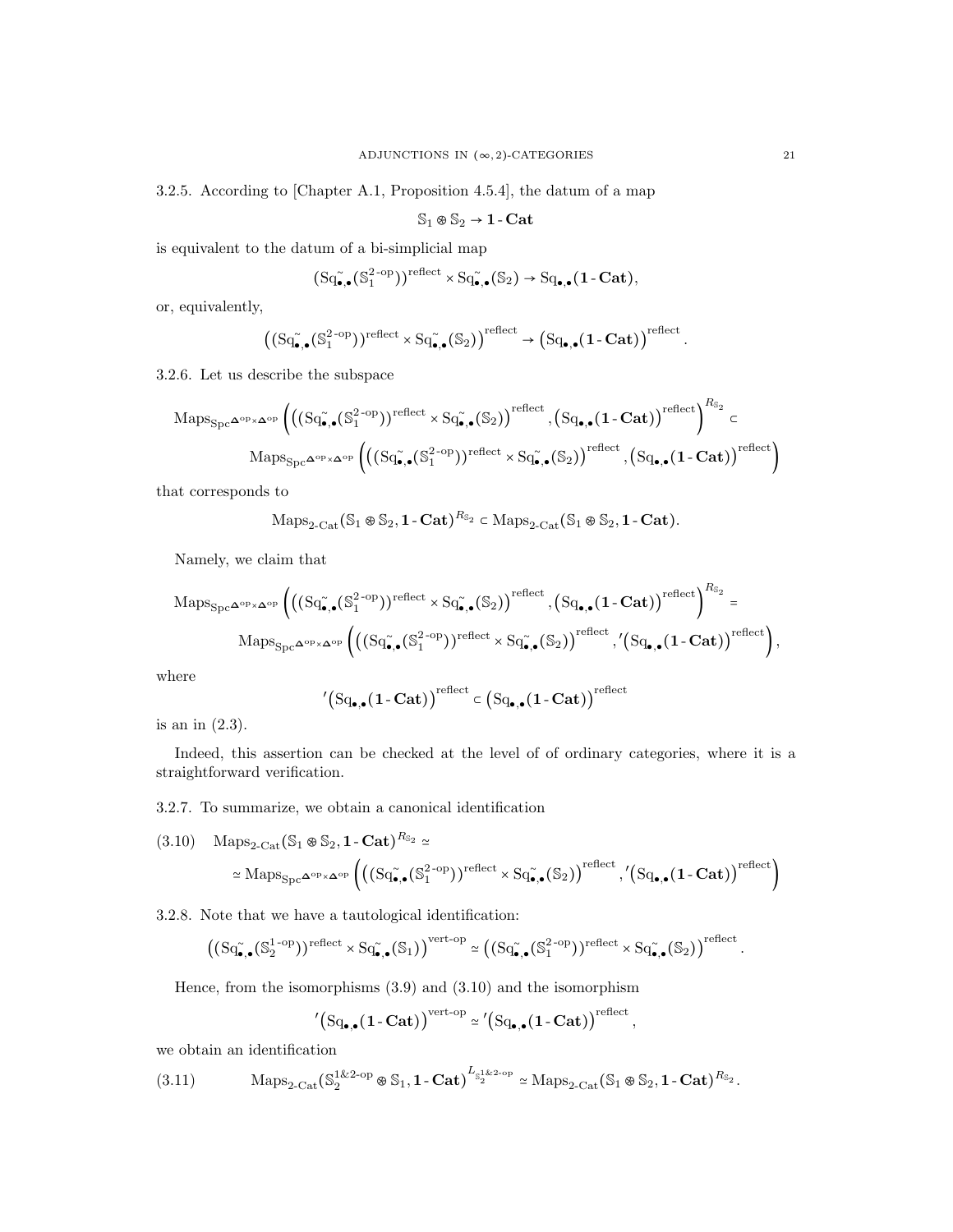3.2.9. Consider now the map

$$
\begin{aligned} \mathrm{Maps}_{2\text{-}\mathrm{Cat}}(\mathbb{S}_1\circledast\mathbb{S}_2,1\text{-}\mathbf{Cat})^{R_{\mathbb{S}_2}} &\stackrel{(1.2)}{\longrightarrow} \mathrm{Maps}_{2\text{-}\mathrm{Cat}}((\mathbb{S}_1\circledast\mathbb{S}_2)^{R_{\mathbb{S}_2}},1\text{-}\mathbf{Cat}) \stackrel{(3.6)}{\longrightarrow} \\ &\to \mathrm{Maps}_{\mathrm{Spc}^{\mathbf{\Delta}^{\mathrm{op}}\times\mathbf{\Delta}^{\mathrm{op}}}}\big((\mathrm{Sq}_{\bullet,\bullet}^{\small\bullet}(\mathbb{S}_2^{1\text{-}\mathrm{op}})\big)^{\mathrm{reflect}}\times \mathrm{Sq}_{\bullet,\bullet}^{\small\bullet}(\mathbb{S}_1),1\text{-}\mathbf{Cat})\big) \end{aligned}
$$

that appears in Theorem 3.1.6.

It follows from the construction that it equals the composition

$$
\begin{aligned} \mathrm{Maps}_{2\text{-Cat}}(\mathbb{S}_1\oplus\mathbb{S}_2,\mathbf{1}\text{-}\mathbf{Cat})^{R_{\mathbb{S}_2}} &\cong& \mathrm{Maps}_{\mathrm{Spc}^{\mathbf{\Delta}^{\mathrm{op}}\times\mathbf{\Delta}^{\mathrm{op}}}}\left(\left((\mathrm{Sq}_{\bullet,\bullet}^{\circ}(\mathbb{S}_1^{2\text{-op}}))^{\mathrm{reflect}}\times\mathrm{Sq}_{\bullet,\bullet}^{\circ}(\mathbb{S}_2)\right)^{\mathrm{reflect}}\text{,}^{\prime}\left(\mathrm{Sq}_{\bullet,\bullet}(\mathbf{1}\text{-}\mathbf{Cat})\right)^{\mathrm{reflect}}\right)=\\ &=\mathrm{Maps}_{\mathrm{Spc}^{\mathbf{\Delta}^{\mathrm{op}}\times\mathbf{\Delta}^{\mathrm{op}}}}\left(\left((\mathrm{Sq}_{\bullet,\bullet}^{\circ}(\mathbb{S}_1^{2\text{-op}}))^{\mathrm{reflect}}\times\mathrm{Sq}_{\bullet,\bullet}^{\circ}(\mathbb{S}_2)\right)^{\mathrm{reflect}}\text{,}^{\prime}\left(\mathrm{Sq}_{\bullet,\bullet}(\mathbf{1}\text{-}\mathbf{Cat})\right)^{\mathrm{vert}\mathrm{cop}}\right)\Rightarrow\\ &\hookrightarrow\mathrm{Maps}_{\mathrm{Spc}^{\mathbf{\Delta}^{\mathrm{op}}\times\mathbf{\Delta}^{\mathrm{op}}}}\left(\left((\mathrm{Sq}_{\bullet,\bullet}^{\circ}(\mathbb{S}_1^{2\text{-op}}))^{\mathrm{reflect}}\times\mathrm{Sq}_{\bullet,\bullet}^{\circ}(\mathbb{S}_2)\right)^{\mathrm{reflect}}\text{,}^{\prime}\left(\mathrm{Sq}_{\bullet,\bullet}(\mathbf{1}\text{-}\mathbf{Cat})\right)^{\mathrm{vert}\mathrm{op}}\right)\simeq\\ &\simeq\mathrm{Maps}_{\mathrm{Spc}^{\mathbf{\Delta}^{\mathrm{op}}\times\mathbf{\Delta}^{\mathrm{op}}}}\left(\left(\left((\mathrm{Sq}_{\bullet,\bullet}^{\circ}(\mathbb{S}_1^{2\text{-op}}))^{\mathrm{reflect}}\times\mathrm{Sq}_{\bullet,\bullet}^{\circ}(\mathbb{S}_2)\right)^{\mathrm{reflect}}\right)^{\mathrm{vert}\mathrm{op}}\text{,}^{\mathrm{Sq}_{\bullet,\bullet}(\mathbf{1}\text{-}\mathbf{Cat})\right)\right)\simeq\\ &\simeq\mathrm{Maps}_{\mathrm{Spc}^{\mathbf{\Delta}^{\mathrm{op}}\times\mathbf{\Delta}^{\mathrm{op}}}}\left(\
$$

thus implying the assertion of the theorem.

# 4. An alternative proof

In this section we will give an alternative proof of Theorem 1.2.4 and Corollary 3.1.7.

4.1. An alternative proof of Corollary 3.1.7 for  $\mathbb{T} = 1$ -Cat. This proof will make a substantial use of the unstraightening equivalence of [Chapter A.2, Corollary 1.2.6].

We need to show that for  $\mathbb{S}_1, \mathbb{S}_2 \in \mathbf{2}$ -Cat there exists a canonical isomorphism

(4.1) 
$$
\operatorname{Maps}(S_1 \otimes S_2, \mathbf{1} - \mathbf{Cat})^{R_{S_2}} \simeq \operatorname{Maps}(S_2^{1\&2\text{-}op} \otimes S_1, \mathbf{1} - \mathbf{Cat})^{L_{S_2^{1\&2\text{-}op}}}.
$$

4.1.1. For a given  $(\infty, 2)$ -category S, recall the full subcategory

$$
1-Cart_{/\mathbb{S}}\subset 2-Cat_{/\mathbb{S}},
$$

see [Chapter A.2, Sect. 1.2.3].

We let 1 -  $\text{biCart}_{\beta}$  be the full subcategory of 1 -  $\text{Cart}_{\beta}$  that consists of objects that under the equivalence

$$
2\operatorname{-Cat}_{/\mathbb{S}} \simeq \big(2\operatorname{-Cat}_{/\mathbb{S}^{1\operatorname{-op}}}\big)^{2\operatorname{-op}}, \quad \mathbb{T} \mapsto \mathbb{T}^{1\operatorname{-op}}
$$

corresponds to

$$
1\text{-}\operatorname{Cart}_{/\mathbb{S}^{1\operatorname{-op}}} \subset 2\text{-}\operatorname{Cat}_{/\mathbb{S}^{1\operatorname{-op}}}.
$$

We have a tautological fully faithful embedding

(4.2) 
$$
\mathbf{1}\text{-}\mathbf{biCart}_{\mathcal{S}} \rightarrow (\mathbf{1}\text{-}\mathbf{Cart}_{\mathcal{S}^{1-\text{op}}})^{2-\text{op}}.
$$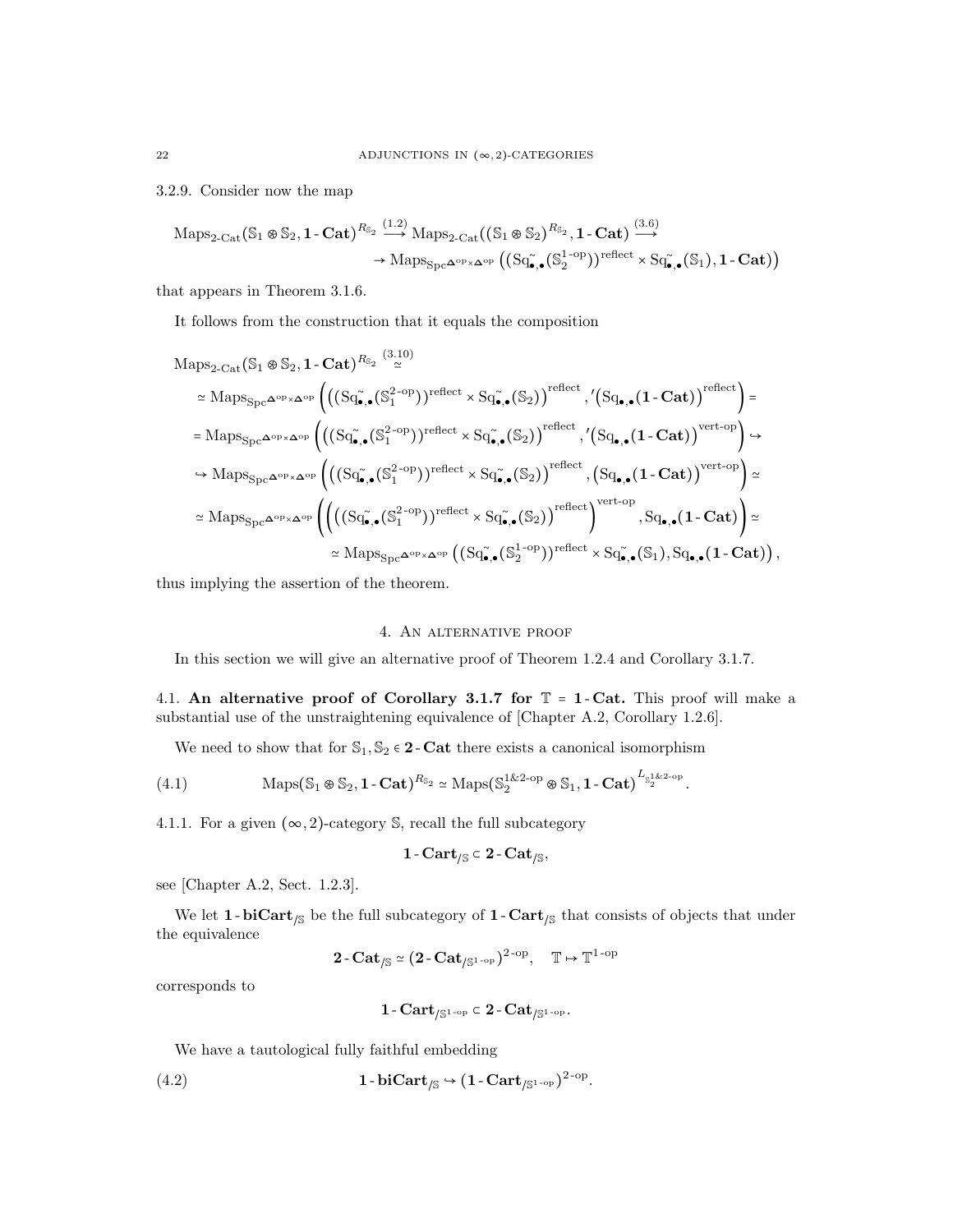4.1.2. By definition, the left-hand side in (4.1) is a full subspace in

 $\text{Maps}(\mathbb{S}_1 \otimes \mathbb{S}_2, 1 - \text{Cat}) \simeq \text{Maps}(\mathbb{S}_1, \text{Funct}(\mathbb{S}_2, 1 - \text{Cat})_{\text{right-lax}}),$ 

which we rewrite, using [Chapter A.2, Corollary 1.2.6], as

$$
\mathrm{Maps}(\mathbb{S}_1, \mathbf{1}\text{-}\mathbf{Cart}_{/\mathbb{S}_2^{1\text{-}\mathrm{op}}}).
$$

Now, it follows from the definitions that the full subspace in question corresponds to

$$
\mathrm{Maps}(\mathbb{S}_1, \mathbf{1}\text{-}\mathbf{biCart}_{/\mathbb{S}_2^{1\text{-}\mathrm{op}}}).
$$

4.1.3. Similarly, the right-hand side in (4.1) is a full subspace in

$$
\mathrm{Maps}(\mathbb{S}_2^{1\&2\text{-op}} \otimes \mathbb{S}_1, \mathbf{1}\text{-}\mathbf{Cat}) \simeq \mathrm{Maps}(\mathbb{S}_1^{2\text{-op}} \otimes \mathbb{S}_2^{1\text{-op}}, \mathbf{1}\text{-}\mathbf{Cat}^{2\text{-op}}) \simeq
$$
  

$$
\simeq \mathrm{Maps}(\mathbb{S}_1^{2\text{-op}} \otimes \mathbb{S}_2^{1\text{-op}}, \mathbf{1}\text{-}\mathbf{Cat}),
$$

where the last isomorphism comes from the identification 1 - Cat  $\simeq$  1 - Cat<sup>2-op</sup> given by  $\mathbb{T} \mapsto$  $\mathbb{T}^{1-\text{op}}$ .

We rewrite

$$
\mathrm{Maps}(\mathbb{S}_1^{2\text{-op}}\circledast\mathbb{S}_2^{1\text{-op}}, 1\text{-}\mathbf{Cat})\simeq\mathrm{Maps}(\mathbb{S}_1^{2\text{-op}}, \mathrm{Funct}(\mathbb{S}_2^{1\text{-op}}, 1\text{-}\mathbf{Cat})_{\mathrm{right\text{-}lax}}),
$$

and further, using [Chapter A.2, Corollary 1.2.6], as

$$
\mathrm{Maps}(\mathbb{S}_1^{2\text{-op}}, 1\text{-}\mathbf{Cart}_{/\mathbb{S}_2}) \simeq \mathrm{Maps}(\mathbb{S}_1, (1\text{-}\mathbf{Cart}_{/\mathbb{S}_2})^{2\text{-op}}).
$$

It again follows from the definitions that the right-hand side of (4.1), viewed as a full subspace in Maps $(\mathbb{S}_1, (1 - \text{Cart}_{\mathbb{S}_2})^{2-\text{op}})$  equals to

$$
\mathrm{Maps}(\mathbb{S}_1, (\mathbf{1}\text{-}\mathbf{biCart}_{/\mathbb{S}_2^{1\text{-}\mathrm{op}}})) \in \mathrm{Maps}(\mathbb{S}_1, (\mathbf{1}\text{-}\mathbf{Cart}_{/\mathbb{S}_2})^{2\text{-}\mathrm{op}})
$$

with respect to the fully faithful embedding (4.2).

4.1.4. Comparing the descriptions of the left-hand side and the right-hand side of (4.1), given in Sects. 4.1.2 and 4.1.3 above, we obtain the desired isomorphism.

 $\Box$ 

4.2. An alternative proof of Corollary 3.1.7 for a general  $\mathbb T$ . We need to show that for  $\mathbb{S}_1, \mathbb{S}_2, \mathbb{T} \in \mathbf{2}$  - Cat there exists a canonical isomorphism

(4.3) 
$$
\operatorname{Maps}(S_1 \otimes S_2, \mathbb{T})^{R_{S_2}} \simeq \operatorname{Maps}(S_2^{1\& 2\text{-}op} \otimes S_1, \mathbb{T})^{L_{S_2^{1\& 2\text{-}op}}}.
$$

4.2.1. Note that the above isomorphism is equivalent to Corollary 3.1.9:

$$
\text{Funct}(\mathbb{S}, \mathbb{T})^R_{\text{right-lax}} \simeq \text{Funct}(\mathbb{S}^{1 \& 2\text{-op}}, \mathbb{T})^L_{\text{left-lax}}.
$$

In particular, we recover the isomorphism of spaces

$$
\mathrm{Maps}_{2\text{-Cat}}(\mathbb{S}, \mathbb{T})^R_{\text{right-lax}} \simeq \mathrm{Maps}_{2\text{-Cat}}(\mathbb{S}^{1\&2\text{-op}}, \mathbb{T})^L_{\text{left-lax}}
$$

of (1.10).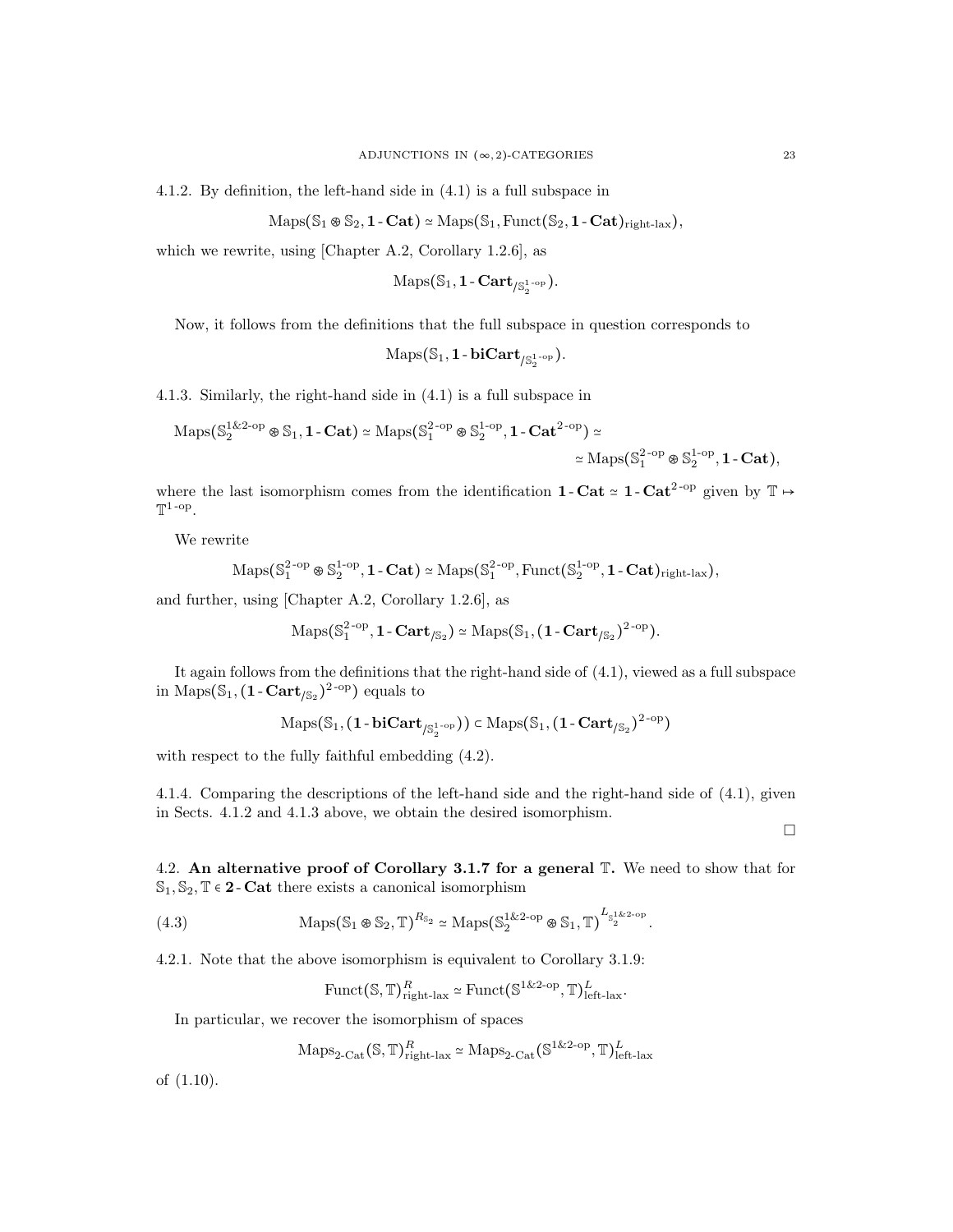4.2.2. We start with the following lemma:

**Lemma 4.2.3.** Let  $\mathbb{T}$  be an  $(\infty, 2)$ -category, and let  $\alpha : t_0 \to t_1$  be a 1-morphism. Then  $\alpha$ admits a left adjoint if and only if the following two conditions hold:

(i) For every  $s \in \mathbb{T}$ , the resulting functor of  $(\infty, 1)$ -categories

$$
\mathbf{Maps}_{\mathbb{T}}(s,t) \xrightarrow{\alpha \circ -} \mathbf{Maps}_{\mathbb{T}}(s,t')
$$

admits a left adjoint;

(ii) The Beck-Chevalley condition is satisfied. I.e., for every 1-morphism  $\beta : s_0 \rightarrow s_1$ , the corresponding natural transformation

$$
(\alpha \circ -)^{L} \circ (- \circ \beta) \to (- \circ \beta) \circ (\alpha \circ -)^{L},
$$

arising by adjunction from the isomorphism

$$
(-\circ \beta) \circ (\alpha \circ -) \simeq (\alpha \circ -) \circ (- \circ \beta),
$$

is an isomorphism.

*Proof.* The assertion reduces to the case when  $\mathbb T$  is an *ordinary* 2-category, and the latter is a straightforward verification.

 $\Box$ 

4.2.4. The Yoneda embedding for T gives rise to a fully faithful map

 $\mathrm{Maps}(\mathbb{S}_1 \otimes \mathbb{S}_2, \mathbb{T}) \hookrightarrow \mathrm{Maps}(\mathbb{S}_1 \otimes \mathbb{S}_2, \mathrm{Funct}(\mathbb{T}^{1-\mathrm{op}}, 1-\mathbf{Cat})) \simeq \mathrm{Maps}((\mathbb{S}_1 \otimes \mathbb{S}_2) \times \mathbb{T}^{1-\mathrm{op}}), 1-\mathbf{Cat}),$ which we further compose with the fully faithful embedding

 $\mathrm{Maps}((\mathbb{S}_1 \circledast \mathbb{S}_2) \times \mathbb{T}^{1-\mathrm{op}}), 1\text{-}\mathbf{Cat}) \hookrightarrow \mathrm{Maps}(\mathbb{S}_1 \circledast \mathbb{T}^{1-\mathrm{op}} \circledast \mathbb{S}_2, 1\text{-}\mathbf{Cat}) \simeq$  $\simeq \mathrm{Maps}((\mathbb{S}_1 \otimes \mathbb{T}^{1-\mathrm{op}}) \otimes \mathbb{S}_2, 1-\mathbf{Cat}).$ 

It is easy to see that the image of

$$
\mathrm{Maps}(\mathbb{S}_1 \otimes \mathbb{S}_2, \mathbb{T})^{R_{\mathbb{S}_2}} \subset \mathrm{Maps}(\mathbb{S}_1 \otimes \mathbb{S}_2, \mathbb{T})
$$

belongs to

$$
\operatorname{Maps}((\mathbb{S}_1 \otimes \mathbb{T}^{1-\mathrm{op}}) \otimes \mathbb{S}_2, 1-\mathbf{Cat})^{R_{\mathbb{S}_2}} \subset \operatorname{Maps}((\mathbb{S}_1 \otimes \mathbb{T}^{1-\mathrm{op}}) \otimes \mathbb{S}_2, 1-\mathbf{Cat}).
$$

Applying the isomorphism (4.1), we rewrite

$$
\mathrm{Maps}((\mathbb{S}_1 \otimes \mathbb{T}^{1-\mathrm{op}}) \otimes \mathbb{S}_2, 1-\mathbf{Cat})^{R_{\mathbb{S}_2}}
$$

as

$$
\mathrm{Maps}(\mathbb{S}_2^{1\& 2\text{-op}} \otimes (\mathbb{S}_1 \otimes \mathbb{T}^{1\text{-op}}), \mathbf{1}\text{-}\mathbf{Cat})^{\mathbf{L}_{\mathbb{S}_2^{1\& 2\text{-op}}}}.
$$

4.2.5. Consider the resulting fully faithful embedding

 $\mathrm{Maps}(\mathbb{S}_1 \otimes \mathbb{S}_2, \mathbb{T})^{R_{\mathbb{S}_2}} \hookrightarrow \mathrm{Maps}(\mathbb{S}_2^{1\&2\text{-}op} \otimes (\mathbb{S}_1 \otimes \mathbb{T}^{1\text{-}op}), 1\text{-}\mathbf{Cat}) \simeq \mathrm{Maps}(\mathbb{S}_2^{1\&2\text{-}op} \otimes \mathbb{S}_1 \otimes \mathbb{T}^{1\text{-}op}, 1\text{-}\mathbf{Cat}).$ 

It follows from Lemma 4.2.3 that the essential image of the latter map belongs to the full subspace

$$
\begin{aligned} \mathrm{Maps}\big((\mathbb{S}_2^{1\& 2\text{-} \mathrm{op}}\otimes \mathbb{S}_1\big) \times \mathbb{T}^{1\text{-}\mathrm{op}}, \mathbf{1\text{-}Cat} \big) &\subset \mathrm{Maps}\big((\mathbb{S}_2^{1\& 2\text{-} \mathrm{op}}\otimes \mathbb{S}_1\big)\otimes \mathbb{T}^{1\text{-}\mathrm{op}}, \mathbf{1\text{-}Cat} \big)\simeq \\ &\simeq \mathrm{Maps}\big(\mathbb{S}_2^{1\& 2\text{-} \mathrm{op}}\otimes \mathbb{S}_1\otimes \mathbb{T}^{1\text{-}\mathrm{op}}, \mathbf{1\text{-}Cat} \big). \end{aligned}
$$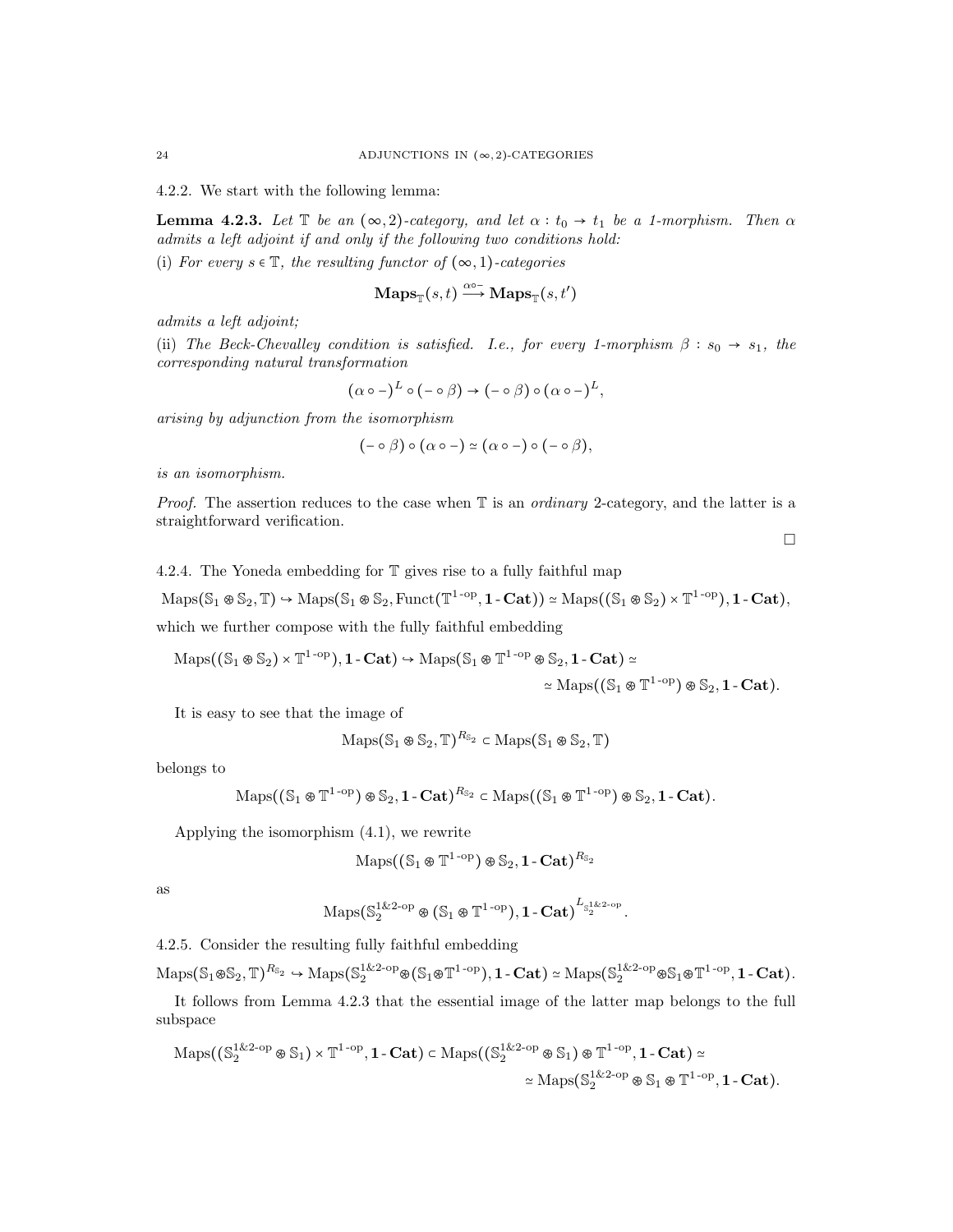4.2.6. Finally, it is easy to see that the essential image of the resulting fully faithful map

$$
\mathrm{Maps}(\mathbb{S}_1 \otimes \mathbb{S}_2, \mathbb{T})^{R_{\mathbb{S}_2}} \to \mathrm{Maps}((\mathbb{S}_2^{1\&2\text{-op}} \otimes \mathbb{S}_1) \times \mathbb{T}^{1\text{-op}}, 1\text{-}\mathbf{Cat})
$$

equals the essential image of

$$
\mathrm{Maps}(\mathbb{S}_2^{1\&2\text{-}op}\otimes \mathbb{S}_1, \mathbb{T})\xrightarrow{L_{\mathbb{S}_2^{1\&2\text{-}op}}}\text{Maps}(\mathbb{S}_2^{1\&2\text{-}op}\otimes \mathbb{S}_1, \mathbb{T})\hookrightarrow \newline \newline \text{Maps}(\mathbb{S}_2^{1\&2\text{-}op}\otimes \mathbb{S}_1, \mathrm{Funct}(\mathbb{T}^{1\text{-}op}, 1\text{-}\mathbf{Cat}))\simeq \mathrm{Maps}((\mathbb{S}_2^{1\&2\text{-}op}\otimes \mathbb{S}_1)\times \mathbb{T}^{1\text{-}op}, 1\text{-}\mathbf{Cat}),
$$

as desired.

4.3. An alternative proof of Theorem 1.2.4. Suppose we have a pair  $(S, C)$  and target  $(\infty, 2)$ -category T. We will establish a canonical isomorphism

(4.4) 
$$
\text{Maps}_{2\text{-Cat}}(\mathbb{S}, \mathbb{T})^{R_{\mathbf{C}}} \simeq \text{Maps}_{2\text{-Cat}}(\mathbb{S}^{R_{\mathbf{C}}}, \mathbb{T}).
$$

It will follow (see Sect. 4.3.3 below) that the map  $\rightarrow$  in (4.4) is the same as the one given by restriction along (1.2).

4.3.1. Let  $\mathbf{D} \in \mathbb{T}^{1-Cat}$  be the 1-full subcategory consisting of 1-morphisms that admit a left adjoint. We have

(4.5) 
$$
\operatorname{Maps}_{2\text{-}\mathrm{Cat}}(\mathbb{S}, \mathbb{T})^{R_{\mathbf{C}}} \simeq \operatorname{Maps}_{2\text{-}\mathrm{Cat}}^{\mathrm{Pair}}((\mathbb{S}, \mathbf{C}), (\mathbb{T}, \mathbf{D})).
$$

Since the functor  $Sq_{\bullet,\bullet}^{\text{Pair}}$  is fully faithful, we can rewrite the right-hand side in (4.5) as

(4.6) 
$$
\operatorname{Maps}_{\operatorname{Spc}} \Delta^{\operatorname{op}} \times \Delta^{\operatorname{op}} (\operatorname{Sq}_{\bullet,\bullet}^{\operatorname{Pair}}(\mathbb{S}, \mathbf{C}), \operatorname{Sq}_{\bullet,\bullet}^{\operatorname{Pair}}(\mathbb{T}, \mathbf{D})).
$$

4.3.2. It is easy to see that the full subspace

$$
\mathrm{Sq}_{m,n}^{\mathrm{Pair}}(\mathbb{T},\mathbf{D}) \subset \mathrm{Sq}_{m,n}(\mathbb{T}) = \mathrm{Maps}_{2\text{-}\mathrm{Cat}}([m,n],\mathbb{S}) = \mathrm{Maps}_{2\text{-}\mathrm{Cat}}([m]\circledast[n],\mathbb{T})
$$

identifies with

$$
\mathrm{Maps}_{2\text{-}\mathrm{Cat}}([m]\otimes [n], \mathbb{T})^{R_{[m]}} \subset \mathrm{Maps}_{2\text{-}\mathrm{Cat}}([m]\otimes [n], \mathbb{T}),
$$

where the superscript  $R_{[m]}$  follows the notational convention of (3.2).

Applying the isomorphism of Corollary 3.1.7, we rewrite

$$
\operatorname{Maps}_{2\text{-}\mathrm{Cat}}([m] \otimes [n], \mathbb{T})^{R_{[m]}} \simeq \operatorname{Maps}_{2\text{-}\mathrm{Cat}}([n]^\mathrm{op} \otimes [m], \mathbb{T})^{L_{[m]}}.
$$

Thus,  $\text{Maps}_{2\text{-}\text{Cat}}(\mathbb{S}, \mathbb{T})^{R_{\mathbf{C}}}$  identifies with the full subspace of

(4.7) 
$$
\operatorname{Maps}_{\operatorname{Spc}} \Delta^{\operatorname{op}} \times \Delta^{\operatorname{op}} (\operatorname{Sq}_{\bullet,\bullet}^{\operatorname{Pair}}(\mathbb{S}, \mathbf{C}), ((\operatorname{Sq}_{\bullet,\bullet}(\mathbb{T}))^{\operatorname{vert-opt}})^{\operatorname{reflect}}),
$$

that corresponds to the bi-simplicial subspace

$$
^{\prime }((\mathrm{Sq}_{\bullet ,\bullet }(\mathbb{T}))^{\mathrm{vert-op}})^{\mathrm{reflect}} \in ((\mathrm{Sq}_{\bullet ,\bullet }(\mathbb{T}))^{\mathrm{vert-op}})^{\mathrm{reflect}}
$$

given by

$$
\operatorname{Maps}_{2\text{-}\mathrm{Cat}}([n]^{\mathrm{op}} \otimes [m], \mathbb{T})^{L_{[m]}} \subset \operatorname{Maps}_{2\text{-}\mathrm{Cat}}([n]^{\mathrm{op}} \otimes [m], \mathbb{T}).
$$

 $\Box$